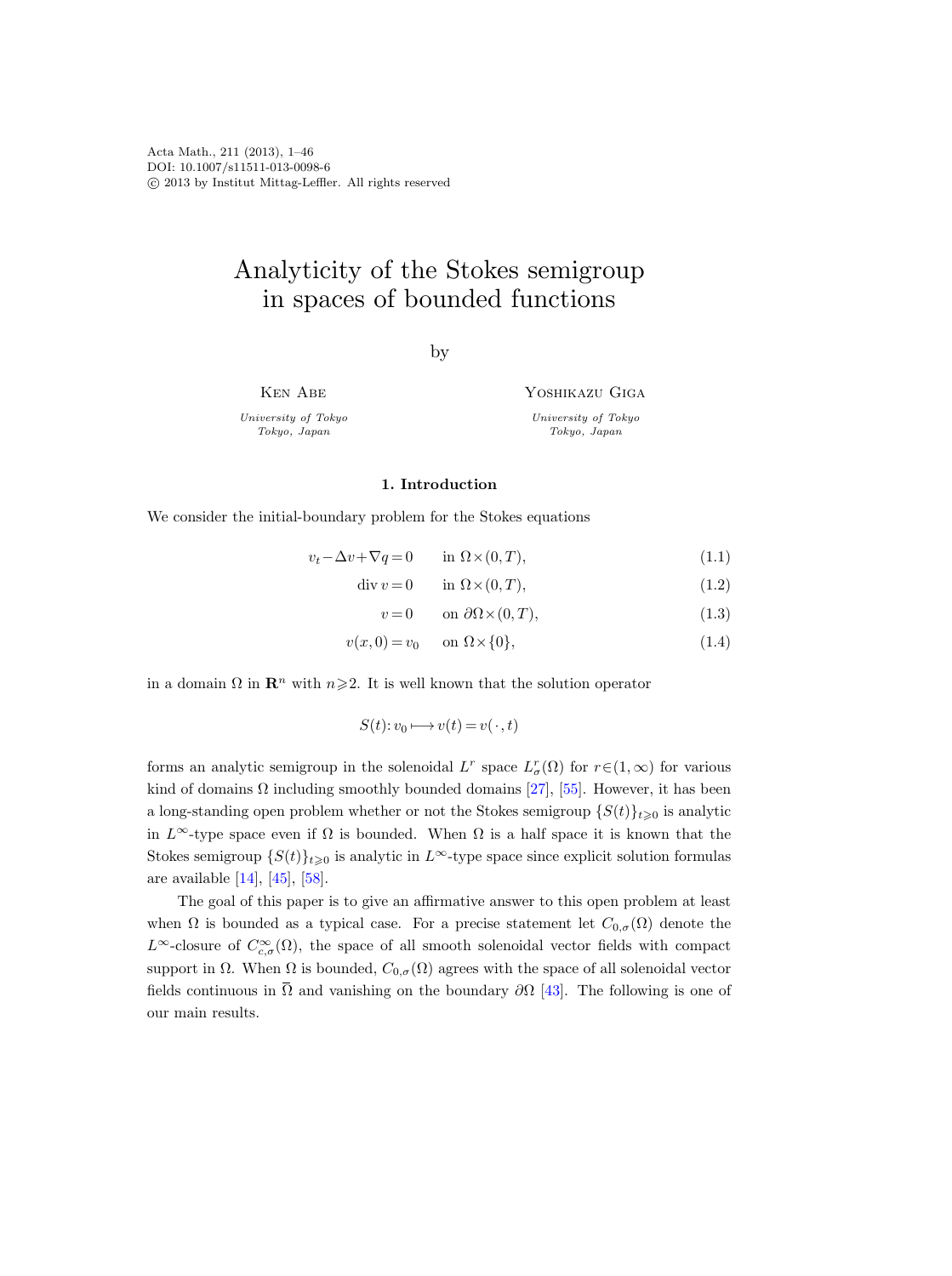THEOREM 1.1. (Analyticity in  $C_{0,\sigma}$ ) Let  $\Omega$  be a bounded domain in  $\mathbb{R}^n$  with  $C^3$ boundary. Then the solution operator (the Stokes semigroup)  $S(t): v_0 \mapsto v(t)$  ( $t \ge 0$ ) is a  $C_0$ -analytic semigroup in  $C_{0,\sigma}(\Omega)$ .

A key observation is a gradient estimate of harmonic pressure of the form

<span id="page-1-0"></span>
$$
\sup_{x \in \Omega} d_{\Omega}(x) |\nabla q(x, t)| \leq C ||\nabla v||_{L^{\infty}(\partial \Omega)}(t),
$$
\n(1.5)

with C depending only on  $\Omega$ , where  $d_{\Omega}$  is the distance function from  $\partial\Omega$ . The estimate [\(1.5\)](#page-1-0) follows from a property of the Helmholtz decomposition or the inhomogeneous Neumann problem for the Laplace equation. Such a property is not limited to a bounded domain, so we call such a domain *admissible*; for a precise definition see Definition [2.3.](#page-7-0)

Based on [\(1.5\)](#page-1-0), we are able to derive a necessary bound for

$$
N(v,q)(x,t) = |v(x,t)| + t^{1/2} |\nabla v(x,t)| + t |\nabla^2 v(x,t)| + t |\partial_t v(x,t)| + t |\nabla q(x,t)|,
$$

which is a key to prove analyticity results. We state such a-priori estimates in a general domain (not necessarily bounded) for  $\tilde{L}^r$ -solutions, introduced by R. Farwig, H. Kozono and H. Sohr [\[16\]](#page-42-1), [\[17\]](#page-42-2), [\[18\]](#page-42-3), with  $\tilde{L}^r_\sigma = L^r_\sigma \cap L^2_\sigma$   $(r \geqslant 2)$ , where  $L^r_\sigma$  is the closure of  $C^{\infty}_{c,\sigma}(\Omega)$ in  $L^r$ . (The  $\tilde{L}^r$  theory is useful to handle the Navier–Stokes equations in a general domain [\[21\]](#page-42-4).) It is by now well known [\[24\]](#page-43-2) that if a uniformly  $C^3$ -domain admits the Helmholtz decomposition in  $L^r$ , then there exists an  $L^r$ -solution and the Stokes semigroup  $S(t)$  is analytic in  $L^r_\sigma$ . However, in general, the Helmholtz decomposition in  $L^r$  space may not hold (see [\[11\]](#page-42-5) and [\[46\]](#page-44-3)). Fortunately,  $\tilde{L}^r$  theory is available for a general domain so we establish a-priori estimates for an  $\tilde{L}^r$ -solution.

<span id="page-1-3"></span>THEOREM 1.2. (A priori  $L^{\infty}$ -estimates) Let  $\Omega$  be an admissible, uniformly  $C^3$ domain in  $\mathbb{R}^n$  and let  $r > n$ . Then there exist positive constants C and T<sub>0</sub> depending only on  $\Omega$  such that the bound

<span id="page-1-1"></span>
$$
\sup_{0 < t < T_0} \|N(v, q)\|_{\infty}(t) \leq C \|v_0\|_{\infty}
$$
\n(1.6)

holds for all  $\tilde{L}^r$ -solutions  $(v, q)$  of  $(1.1)$ - $(1.4)$  with  $v_0 \in C_{c,\sigma}^{\infty}(\Omega)$ .

This estimate together with a density argument enables us to extend the solution semigroup  $S(t)$  for [\(1.1\)](#page-0-0)–[\(1.4\)](#page-0-1) to  $C_{0,\sigma}(\Omega)$  so that it becomes analytic. We thus obtain a general result which includes Theorem [1.1](#page-0-2) as a particular case.

<span id="page-1-2"></span>THEOREM 1.3. (Analyticity for a general domain) Let  $\Omega$  be an admissible, uniformly  $C^3$ -domain in  $\mathbf{R}^n$ . Then the Stokes semigroup  $S(t)$  is uniquely extendable to a  $C_0$ analytic semigroup in  $C_{0,\sigma}(\Omega)$ . Moreover, the estimate [\(1.6\)](#page-1-1) holds with some  $C>0$  and  $T_0>0$  for  $v=S(t)v_0$ ,  $v_0\in C_{0,\sigma}(\Omega)$ , with a suitable choice of pressure q.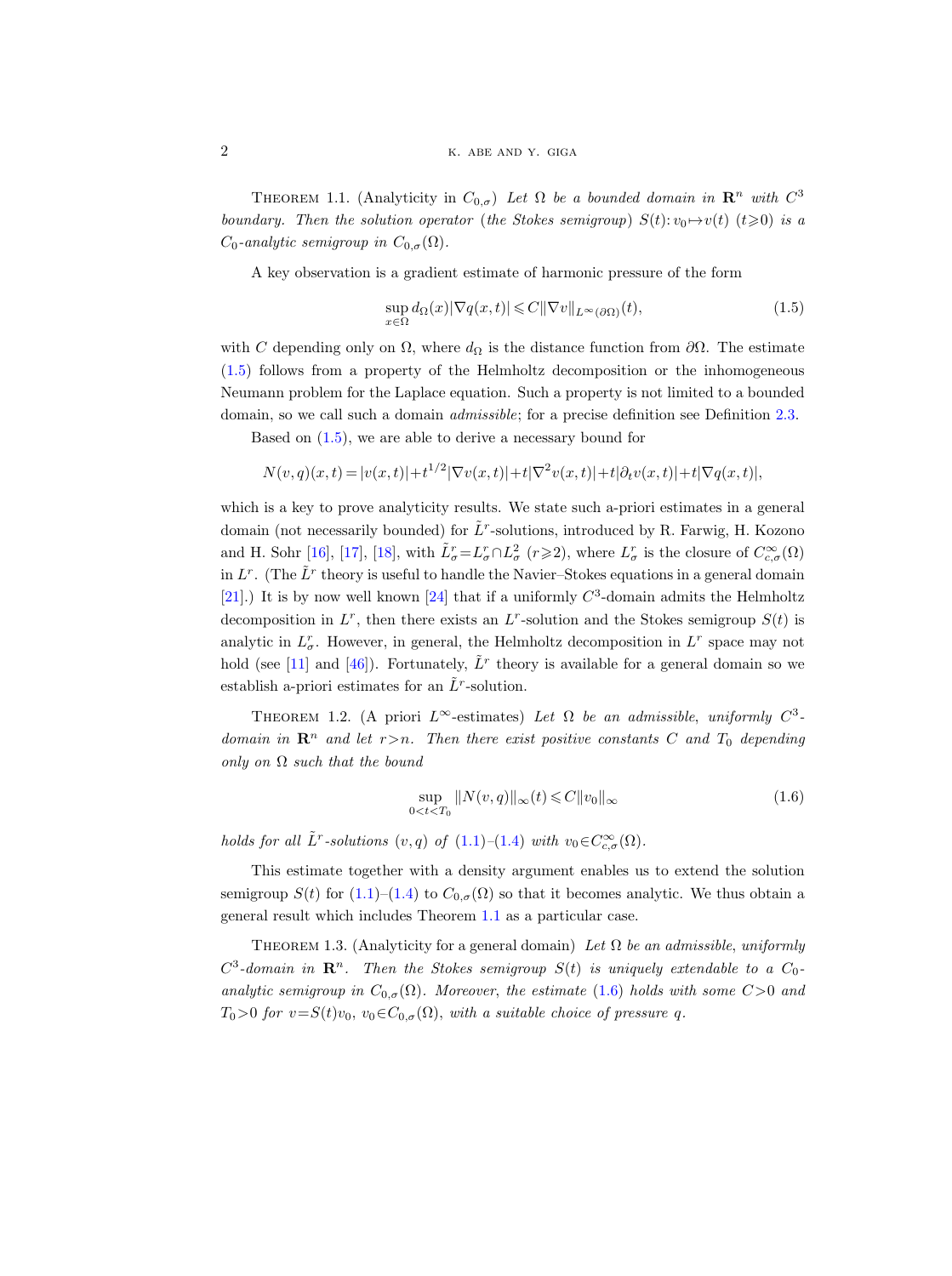It is natural to extend the Stokes semigroup to  $L^{\infty}_{\sigma}$ , the solenoidal  $L^{\infty}$  space.

<span id="page-2-0"></span>THEOREM 1.4. (Analyticity in  $L^{\infty}_{\sigma}$  for a bounded domain) Let  $\Omega$  be a bounded  $C^3$ domain in  $\mathbb{R}^n$ . Then the Stokes semigroup  $S(t)$  is a (non-C<sub>0</sub>-)analytic semigroup in  $L^{\infty}_{\sigma}(\Omega)$ .

For the Laplace operator or general elliptic operators it is well known that the corresponding semigroup is analytic in  $L^{\infty}$ -type spaces. The first pioneering work goes back to K. Yosida [\[66\]](#page-45-0) for second-order operators on R. Unfortunately, it seems difficult to extend his method to multi-dimensional elliptic operators. K. Masuda [\[48\]](#page-44-4), [\[47\]](#page-44-5) (see also [\[49\]](#page-44-6)) first proved the analyticity of the semigroup generated by a general elliptic operator (including higher-order operators) in  $C_0(\mathbf{R}^n)$ , the space of continuous functions vanishing at the space-infinity. A key idea is to derive a corresponding resolvent estimate by a localization method together with  $L^p$ -estimates and interpolation inequalities. It was extended by H. B. Stewart to Dirichlet problems [\[61\]](#page-44-7) and for more general boundary conditions  $[62]$ . (A complete proof is given in  $[6,$  Appendix.) The reader is referred to the book by A. Lunardi [\[42,](#page-43-3) Chapter 3] for this Masuda–Stewart method which applies to many other situations. By now, analyticy results in  $L^{\infty}$  spaces are established in various settings  $[6]$ ,  $[8]$ ,  $[37]$ ,  $[42]$ ,  $[63]$ . However, their localization argument does not directly apply to the Stokes equations and this may be a reason why the analyticity in  $C_{0,\sigma}$  had been left open for a long time. Very recently, M. Hieber and the authors [\[2\]](#page-42-8) found a way to prove Theorem [1.1](#page-0-2) by the Masuda–Stewart type argument based on [\(1.5\)](#page-1-0).

Although there are several results on analyticity of  $S(t)$  in  $L^r_\sigma$  for various domains such as a half space, a bounded domain [\[27\]](#page-43-0), [\[55\]](#page-44-0), an exterior domain [\[12\]](#page-42-9), [\[35\]](#page-43-5), an aperture domain [\[20\]](#page-42-10), a layer domain [\[3\]](#page-42-11), a perturbed half space [\[19\]](#page-42-12) (even with variable viscosity coefficients [\[4\]](#page-42-13), [\[5\]](#page-42-14)), the result corresponding to Theorem [1.3](#page-1-2) is available only for a half space [\[14\]](#page-42-0), [\[45\]](#page-44-1), [\[58\]](#page-44-2) (and the whole space, where the Stokes semigroup agrees with the heat semigroup).

We do not touch on the problem of the large time behavior of the Stokes semigroup except in the case when  $\Omega$  is bounded. In particular, we do not know in general whether or not the Stokes semigroup is bounded in time. This is known for a half space [\[14\]](#page-42-0), [\[45\]](#page-44-1), [\[58\]](#page-44-2). For a bounded domain it is not difficult to derive even exponential decay as  $t \rightarrow \infty$ . In fact, for a bounded domain we prove that  $S(t)$  is a bounded analytic semigroup in  $C_{0,\sigma}$  (Remark [5.4](#page-35-0)(i)). Moreover, the operator norm  $||S(t)||$  is bounded in t when  $\Omega$  is bounded. Such a result is called a maximum modulus result and has been studied in the literature [\[56\]](#page-44-10), [\[57\]](#page-44-11), [\[65\]](#page-45-1) (Remark [5.4](#page-35-0) (ii)). Very recently, P. Maremonti [\[44\]](#page-43-6) proved the boundedness of  $||S(t)||$  when  $\Omega$  is an exterior domain using our Theorem [1.1.](#page-0-2)

To extend analyticity in  $L^{\infty}_{\sigma}$  to general admissible domains we have to construct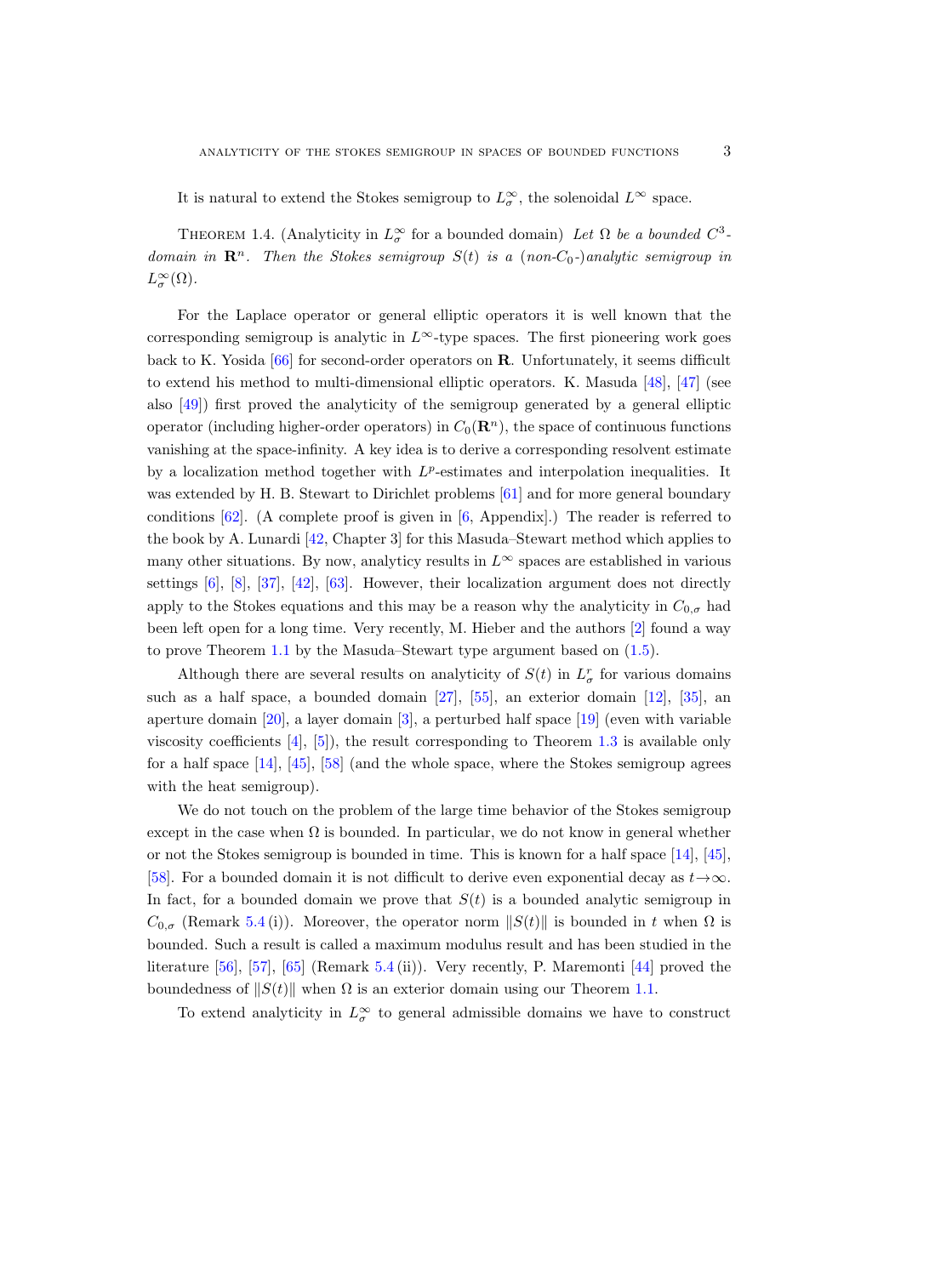$S(t)$  in  $L^{\infty}_{\sigma}$  in a unique way, since  $\tilde{L}^r_{\sigma}$  does not contain  $L^{\infty}_{\sigma}$ . This attempt is so far carried out for a half space in [\[14\]](#page-42-0), where an explicit solution formula is available. Moreover, it is also shown in [\[14\]](#page-42-0) that  $S(t)$  is a  $C_0$ -analytic semigroup in  $BUC_{\sigma}(\Omega)$  when  $\Omega$  is a half space; see also [\[58\]](#page-44-2). Here  $BUC_{\sigma}(\Omega)$  denotes the space of all solenoidal, bounded, uniformly continuous vector fields in  $\Omega$  vanishing on the boundary  $\partial\Omega$ . Recently, the authors [\[1\]](#page-42-15) extended Theorem [1.4](#page-2-0) (and Theorem [1.1\)](#page-0-2) to the case when  $\Omega$  is an exterior domain and proved that  $S(t)$  is a  $C_0$ -analytic semigroup in BUC<sub> $\sigma$ </sub>( $\Omega$ ). The analyticity, as well as [\(1.6\)](#page-1-1), is fundamental to study the Navier–Stokes equations. So far  $L^{\infty}$ -type theory is only established when  $\Omega = \mathbb{R}^n$  [\[30\]](#page-43-7), [\[32\]](#page-43-8) and  $\Omega = \mathbb{R}^n_+$  [\[9\]](#page-42-16), [\[58\]](#page-44-2). We shall also discuss the non-linear problem in forthcoming papers.

Our approach to establish [\(1.6\)](#page-1-1) is completely different from conventional approaches. We appeal to a blow-up argument which is often used in the study of non-linear elliptic and parabolic equations.

We argue by contradiction. Suppose that  $(1.6)$  were false for any choice of  $T_0$  and C. Then there would exist a sequence  $\{(v_m, q_m)\}_{m=1}^{\infty}$  of solutions of  $(1.1)$ – $(1.4)$  with  $v_0 = v_{0m}$ and a sequence  $\tau_m\downarrow 0$  such that  $||N(v_m, q_m)||_{\infty}(\tau_m)>m||v_{0m}||_{\infty}$ . There is  $t_m\in(0, \tau_m)$  such that  $||N(v_m, q_m)||_{\infty}(t_m) \ge \frac{1}{2}M_m$  with  $M_m = \sup_{0 \le t \le \tau_m} ||N(v_m, q_m)||_{\infty}(t)$ . We normalize  $v_m$  and  $q_m$  by dividing by  $M_m$  to observe that

$$
\sup_{0 < t < t_m} \|N(\tilde{v}_m, \tilde{q}_m)\|_{\infty}(t) \leq 1,\tag{1.7}
$$

$$
||N(\tilde{v}_m, \tilde{q}_m)||_{\infty}(t_m) \geq \frac{1}{2},\tag{1.8}
$$

<span id="page-3-3"></span><span id="page-3-2"></span><span id="page-3-0"></span>
$$
\|\tilde{v}_{0m}\|_{\infty} < \frac{1}{m},\tag{1.9}
$$

with  $\tilde{v}_m=v_m/M_m$  and  $\tilde{q}_m=q_m/M_m$ . We rescale  $(\tilde{v}_m, \tilde{q}_m)$  around a point  $x_m \in \Omega$  satisfying

<span id="page-3-1"></span>
$$
N(\tilde{v}_m, \tilde{q}_m)(x_m, t_m) \geq \frac{1}{4} \tag{1.10}
$$

to get a blow-up sequence of  $(v_m, q_m)$  of the form

$$
u_m(x,t) = \tilde{v}_m(x_m + t_m^{1/2}x, t_mt), \quad p_m(x,t) = t_m^{1/2} \tilde{q}_m(x_m + t_m^{1/2}x, t_mt).
$$

(Such an  $x_m$  exists because of  $(1.8)$ .) Because of the scaling invariance of the equations  $(1.1)$  and  $(1.2)$ , the rescaled function  $(u_m, p_m)$  solves  $(1.1)$ – $(1.2)$  in a rescaled domain  $\Omega_m\times(0,1)$ . Note that the time interval is normalized to a unit interval and  $\Omega_m$  tends to either a half space or the whole space  $\mathbb{R}^n$  as  $m \to \infty$ .

The basic strategy is to prove that the blow-up sequence  $\{(u_m, p_m)\}_{m=1}^{\infty}$  (after taking a subsequence) converges to a solution  $(u, p)$  of  $(1.1)$ – $(1.4)$  with zero initial deta. If the convergence is strong enough,  $(1.10)$  implies that  $N(u, p)(0, 0) \geq \frac{1}{4}$ . If the limit  $(u, p)$  is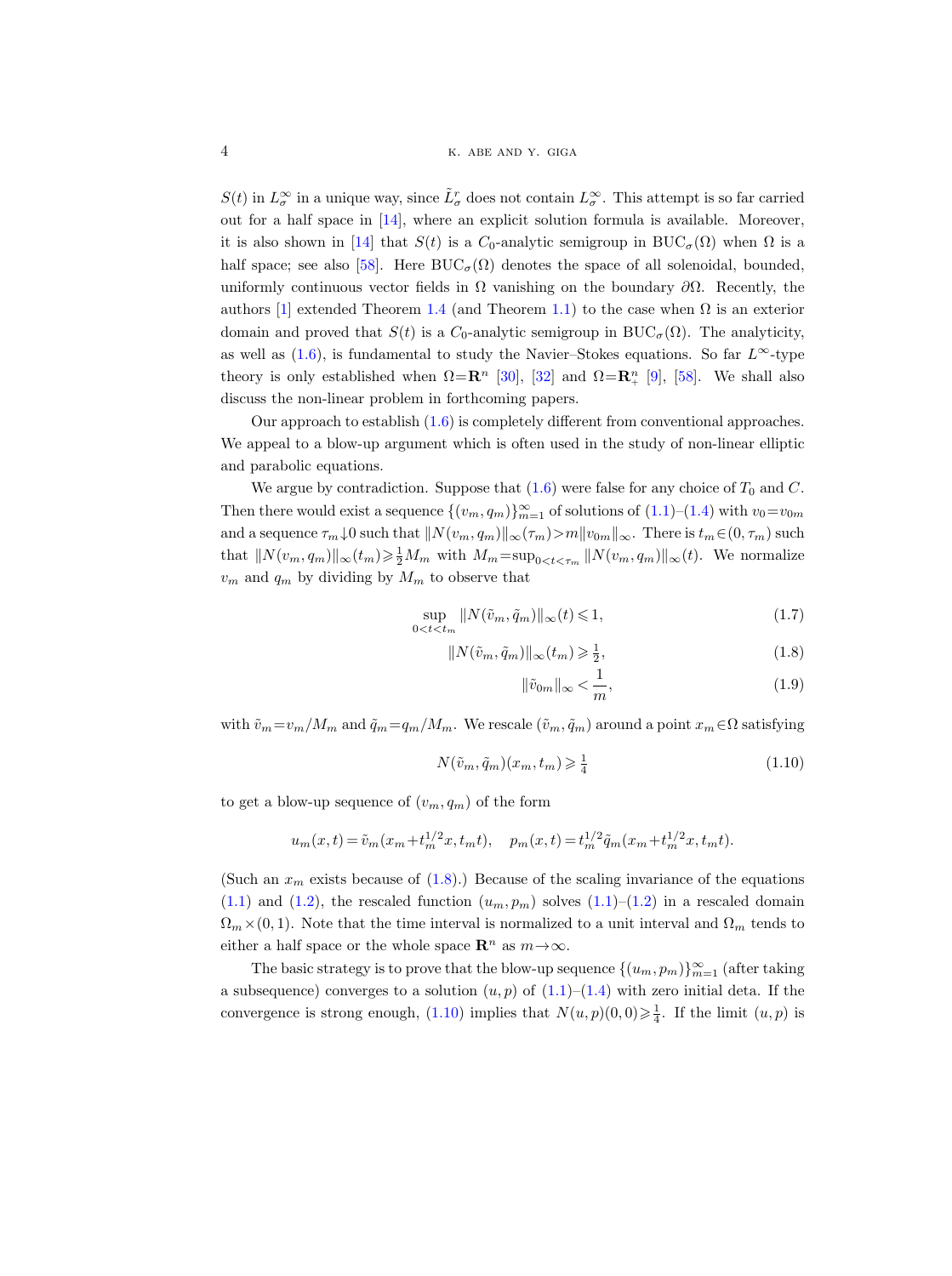unique, it is natural to expect that  $u \equiv 0$  and  $\nabla p \equiv 0$ . This evidently yields a contradiction to  $N(u, p)(0, 0) \geq \frac{1}{4}$ . The first part corresponds to "compactness" of a blow-up sequence and the second part corresponds to "uniqueness" of a blow-up limit. (A similar rescaling argument is explained in detail in the recent textbook [\[26\]](#page-43-9).) When the problem is the heat equation, this strategy is easy to realize. However, for the Stokes equations it turns out that this procedure is highly non-trivial because of the presence of the pressure.

The situation is divided into two cases depending on whether the limit of  $\Omega_m$  is a half space or the whole space  $\mathbb{R}^n$ . Let us consider the case when the limit is the whole space. To have necessary compactness for  $\{(u_m, p_m)\}_{m=1}^{\infty}$  it is enough to prove that a local space-time Hölder bound for  $u_m$ ,  $\nabla u_m$ ,  $\nabla^2 u_m$  and  $\nabla p_m$  holds near  $(0, 1)$  as  $m \rightarrow \infty$ . We are tempted to derive such an interior regularity estimate from [\(1.7\)](#page-3-2) by localizing the problem. This idea works for the heat equation but for the Stokes equations it does not work (Remark [3.3](#page-17-0) (i)). We invoke admissibility of  $\Omega$  to control the pressure term by [\(1.5\)](#page-1-0) and derive necessary a-priori estimates from the standard parabolic regularity theory [\[41\]](#page-43-10). The uniqueness of the blow-up limit is easy, since the limit equation is the heat equation. Note that the constant in  $(1.5)$  is independent of the rescaling procedure, so our Hölder estimate is uniform. The case when  $\Omega_m$  tends to a half space is more involved. We use Schauder estimates for the Stokes equations developed by V. A. Solonnikov [\[60\]](#page-44-12) instead of the usual parabolic theory [\[41\]](#page-43-10). To show that the blow-up limit  $(u, p)$  is trivial, we invoke the uniqueness result for spatially non-decaying velocity in a half space due to Solonnikov [\[58\]](#page-44-2). Note that to assert the uniqueness of solutions  $(u, p)$  of the Stokes equations [\(1.1\)](#page-0-0)–[\(1.4\)](#page-0-1) in a half space with zero initial data and a bound for  $||N(u, p)||_{\infty}(t)$ , we need to assume some decay for  $\nabla p$  far from the boundary, since otherwise there is a counterexample (Remark [4.2\)](#page-26-0). We invoke [\(1.5\)](#page-1-0) to deduce necessary decay for  $\nabla p$  for the limit.

A blow-up argument was first introduced by E. De Giorgi [\[13\]](#page-42-17) to study regularity of a minimal surface. B. Gidas and J. Spruck [\[25\]](#page-43-11) adjusted the blow-up argument to derive a-priori bounds for solutions of a semilinear elliptic problem. It seems that the first application to (semilinear) parabolic problems to get an a-priori bound goes back to [\[28\]](#page-43-12) (see also [\[31\]](#page-43-13)). The method has been further developed in recent years to obtain several a-priori bounds; see e.g. [\[50\]](#page-44-13) and [\[51\]](#page-44-14). However, it is quite recent to apply it to the Navier–Stokes equations. For example, a blow-up argument was used to conclude non-existence of type-I blow-up for axisymmetric solutions [\[38\]](#page-43-14), [\[52\]](#page-44-15) and solutions having continuously varying vorticity directions [\[34\]](#page-43-15).

In this paper we use a blow-up argument to prove that a bounded  $C<sup>3</sup>$ -domain is admissible so that Theorem [1.3](#page-1-2) yields Theorem [1.1.](#page-0-2) It is easy to prove that a half space is admissible. It is possible to prove that an exterior domain (see the recent paper [\[1\]](#page-42-15)) or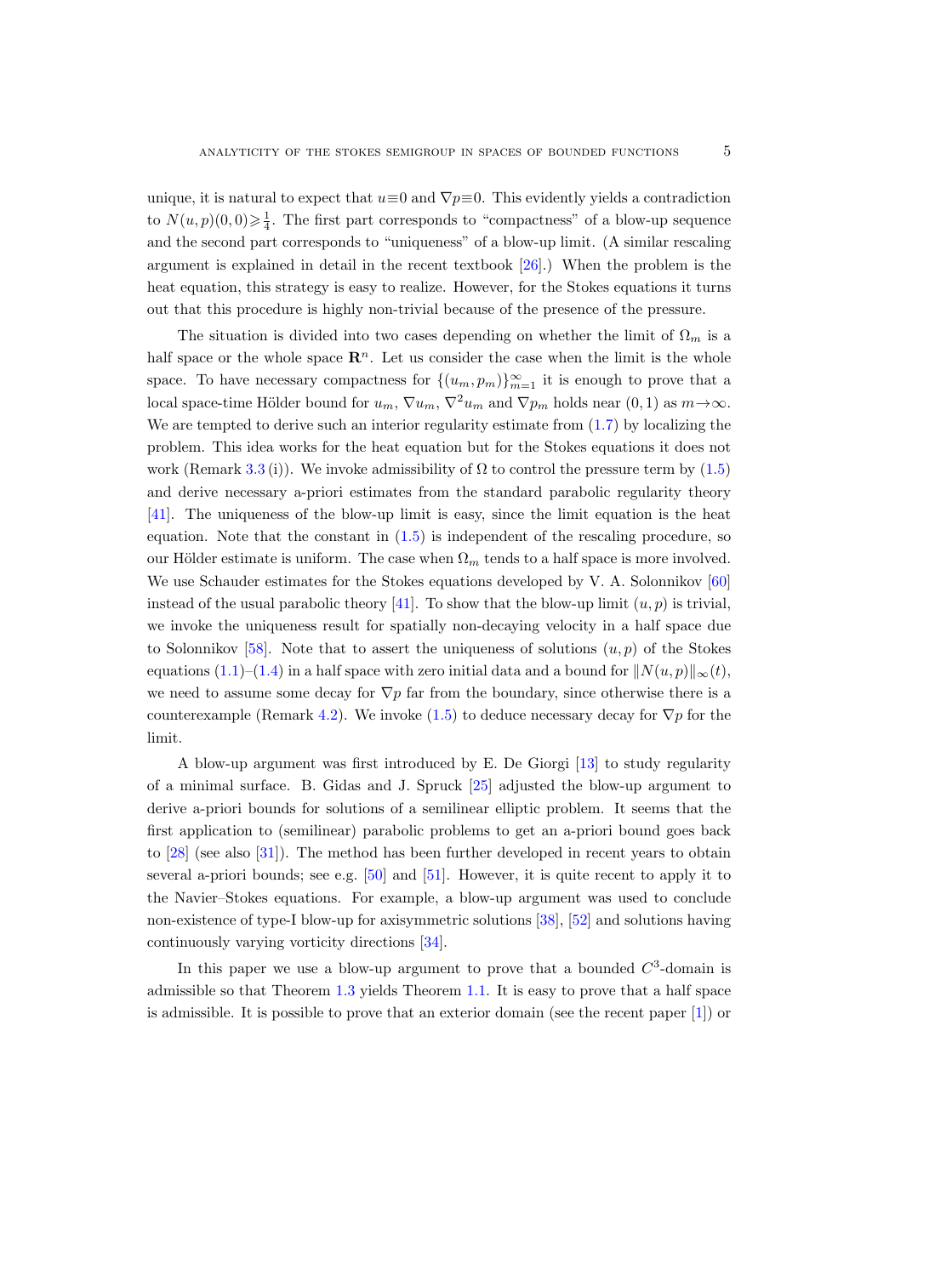a perturbed half space is admissible, but we do not discuss these problems in the present paper. We conjecture that an unbounded domain is admissible if  $\Omega$  is not quasicylindrical (see [\[7,](#page-42-18) §6.32]), i.e.  $\overline{\lim}_{|x| \to \infty} d_{\Omega}(x) = \infty$ .

This paper is organized as follows. In §[2](#page-5-0) we define an admissible domain and prove that a bounded  $C^3$  $C^3$ -domain is admissible by a blow-up argument. In  $\S3$  we derive local Hölder estimates, both interior and up to the boundary, which are key to derive necessary compactness for our blow-up sequence. In  $\S 4$  $\S 4$  we review a uniqueness result for spatially non-decaying solutions for the Stokes equations as well as the heat equation. In §[5](#page-29-0) we prove key a-priori estimates (Theorem [1.2\)](#page-1-3) by a blow-up argument. As an application we prove Theorem [1.3](#page-1-2) (and Theorem [1.1](#page-0-2) as a particular case). In §[6](#page-37-0) we prove Theorem [1.4.](#page-2-0)

Acknowledgements. The authors are grateful to Professor Kazuaki Taira for informing them of early stages of  $L^{\infty}$ -theory for elliptic operators. The authors are also grateful to the anonymous referee for his/her careful reading of the article. The work of the second author was partly supported by Grant-in-Aid for Scientific Research No. 21224001 (Kiban S), No. 23244015 (Kiban A) and No. 25610025 (Houga) of the Japan Society for the Promotion of Science.

#### 2. Admissible domains

<span id="page-5-0"></span>In this section we introduce the notion of an admissible domain and prove that a bounded domain is admissible by a blow-up argument. We also give a short proof that a half space is admissible. We first recall the Helmholtz decomposition.

#### 2.1. Helmholtz decomposition

Let  $\Omega$  be an arbitrary domain in  $\mathbb{R}^n$  ( $n \geqslant 2$ ). Let  $L^r_{\sigma}(\Omega)$  (1<*r*< $\infty$ ) denote the  $L^r$ -closure of  $C_{c,\sigma}^{\infty}(\Omega)$ , the space of all smooth solenoidal vector fields with compact support in  $\Omega$ . The Helmholtz decomposition is a topological direct sum decomposition of the form

$$
L^r(\Omega)=L^r_\sigma(\Omega)\oplus G^r(\Omega),\quad G^r(\Omega)=\{\nabla p\in L^r(\Omega)\,|\,p\in L^r_{\rm loc}(\Omega)\}.
$$

We do not distinguish between spaces of vector-valued and scalar functions.

Although this decomposition is known to hold (see e.g. [\[22,](#page-42-19) §III.1]) for various domains like bounded or exterior domains with smooth boundary, in general there is a domain with (uniformly) smooth boundary such that the  $L<sup>r</sup>$ -Helmholtz decomposition does not hold (cf. [\[11\]](#page-42-5) and [\[46\]](#page-44-3)). Note that this decomposition is an orthogonal decomposition if  $r=2$  and that the case  $r=2$  is valid for any domain  $\Omega$ .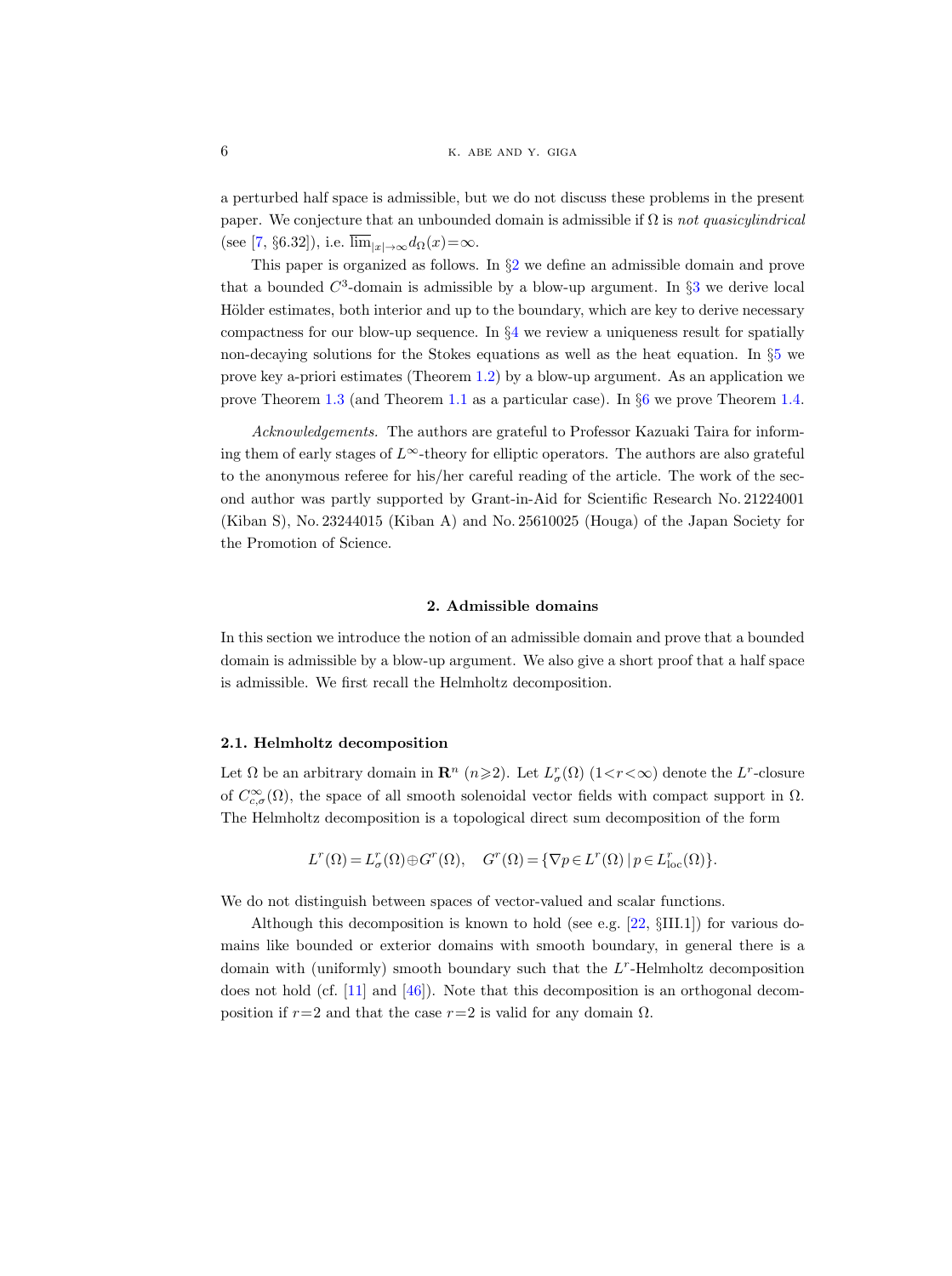In [\[16\]](#page-42-1) Farwig, Kozono and Sohr introduced the  $\tilde{L}^r$  space and proved that the Helmholtz decomposition for  $\tilde{L}^r$  is valid for any uniformly  $C^2$ -domain for  $n=3$ . Later, it was generalized to arbitrary uniformly  $C^1$ -domains for  $n \geq 2$  [\[17\]](#page-42-2). Let us recall their results. We set

$$
\tilde{L}^r(\Omega) = \begin{cases} L^2(\Omega) \cap L^r(\Omega), & 2 \leq r < \infty, \\ L^2(\Omega) + L^r(\Omega), & 1 < r < 2. \end{cases}
$$

Note that  $\tilde{L}^{r_1}\subset \tilde{L}^r$  for  $r_1>r$ . We define  $\tilde{L}^r_{\sigma}$  and  $\tilde{G}^r$  in a similar way. We then recall the definition of uniformly  $C^k$ -domains for  $k \geq 1$ ; see e.g. [\[54,](#page-44-16) §I.3.2].

Definition 2.1. (Uniformly  $C^k$ -domain) Let  $\Omega$  be a domain in  $\mathbb{R}^n$  with  $n \geq 2$ . Assume that there exist  $\alpha, \beta, K > 0$  such that for each  $x_0 \in \partial\Omega$  there is a  $C^k$ -function h of  $n-1$ variables  $y'$  such that

$$
\sup_{\substack{|l|\leqslant k\\|y'|<\alpha}}|\partial_{y'}^l h(y')|\leqslant K,\quad \nabla'h(0)=0,\quad h(0)=0,
$$

and denote a neighborhood of  $x_0$  by

$$
U_{\alpha,\beta,h}(x_0) = \{(y',y_n) \in \mathbf{R}^n \mid h(y') - \beta < y_n < h(y') + \beta \text{ and } |y'| < \alpha\}.
$$

Assume that, up to rotation and translation, we have

$$
U_{\alpha,\beta,h}(x_0) \cap \Omega = \{(y',y_n) \mid h(y') < y_n < h(y') + \beta \text{ and } |y'| < \alpha\}
$$

and

$$
U_{\alpha,\beta,h}(x_0) \cap \partial \Omega = \{(y',y_n) \mid y_n = h(y') \text{ and } |y'| < \alpha\}.
$$

Then we call  $\Omega$  a *uniformly C<sup>k</sup>*-domain of type  $\alpha, \beta, K$ . Here  $\partial_x^l = \partial_{x_1}^{l_1} \dots \partial_{x_n}^{l_n}$  with multiindex  $l = (l_1, ..., l_n)$  and  $\partial_{x_j} = \partial/\partial x_j$  as usual and  $\nabla'$  denotes the gradient in  $y' \in \mathbb{R}^{n-1}$ .

<span id="page-6-0"></span>PROPOSITION2.2. ([\[16\]](#page-42-1), [\[17\]](#page-42-2)) Let  $\Omega$  be a uniformly  $C^1$ -domain of type  $\alpha, \beta, K > 0$ and let  $1 < r < \infty$ . Then  $\tilde{L}^r(\Omega)$  has a topological direct sum decomposition

$$
\tilde{L}^r(\Omega) = \tilde{L}^r_{\sigma}(\Omega) \oplus \tilde{G}^r(\Omega).
$$

Let  $P(=P_r)$  be the projection to  $\tilde{L}^r_{\sigma}(\Omega)$  associated with this decomposition. Then there is a constant  $C=C(r, \alpha, \beta, K)>0$  such that the operator norm of P is bounded by C.

The operator  $P$  is often called the Helmholtz projection. In this paper we shall use the  $\tilde{L}^r$  space for  $r \geqslant 2$ , where the  $\tilde{L}^r$  norm is given as

$$
||f||_{\tilde{L}^r} = \max\{||f||_{L^r}, ||f||_{L^2}\}.
$$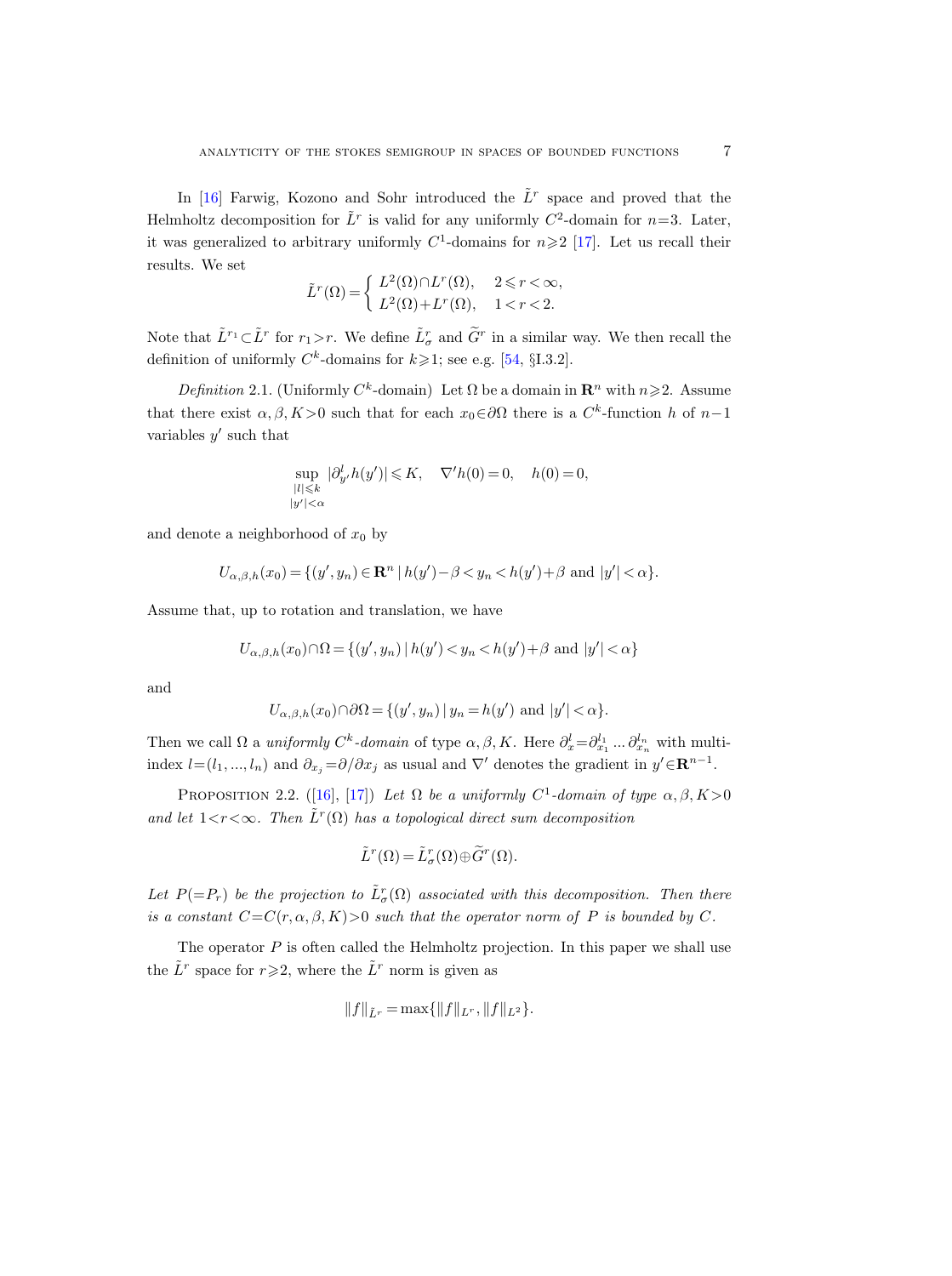#### 2.2. Definition of an admissible domain

We give a rigorous definition of an admissible domain. Let  $d_{\Omega}(x)$  denote the distance function from  $\partial\Omega$ , i.e.

$$
d_{\Omega}(x) = \inf\{|x - y| \mid y \in \partial\Omega\}.
$$

Let  $Q_r = I - P_r$  be the projection to  $G^r(\Omega)$  associated with the Helmholtz decomposition. We shall suppress the subscript r of  $Q_r$ .

<span id="page-7-0"></span>Definition 2.3. (Admissible domain) Let  $\Omega$  be a uniformly  $C^1$ -domain in  $\mathbb{R}^n$  ( $n \geq 2$ ), with  $\partial\Omega \neq \emptyset$ . We call  $\Omega$  *admissible* if there exist  $r \geq n$  and a constant  $C=C_{\Omega}$  such that the bound

$$
\sup_{x\in\Omega} d_{\Omega}(x)|Q[\nabla\cdot f](x)|{\,\leqslant\,} C_{\Omega}\|f\|_{L^{\infty}(\partial\Omega)}
$$

holds for all matrix-valued functions  $f = (f_{ij})_{1 \leq i,j \leq n} \in C^1(\overline{\Omega})$  which satisfy

$$
\nabla \cdot f\left( = \sum_{j=1}^n \partial_j f_{ij} \right) \in \tilde{L}^r(\Omega)
$$

and

<span id="page-7-1"></span>
$$
\text{tr } f = 0 \quad \text{and} \quad \partial_l f_{ij} = \partial_j f_{il} \tag{2.1}
$$

for all  $i, j, l \in \{1, ..., n\}$ , where  $\partial_j = \partial_{x_j}$ .

<span id="page-7-2"></span>Remark 2.4. (i) We note that  $\nabla q = Q[\nabla \cdot f]$  is formally obtained by solving the Neumann problem

$$
\begin{cases} \Delta q = \text{div}(\nabla \cdot f) & \text{in } \Omega, \\ \frac{\partial q}{\partial n_{\Omega}} = n_{\Omega} \cdot (\nabla \cdot f) & \text{on } \partial \Omega, \end{cases}
$$

where  $n_{\Omega}$  is the exterior unit normal of  $\partial\Omega$ . In particular q (and also  $\nabla q$ ) is harmonic in  $\Omega$ , since

$$
\operatorname{div}(\nabla \cdot f) = \sum_{i,j=1}^{n} \partial_i \partial_j f_{ij} = \sum_{i,j=1}^{n} \partial_j \partial_j f_{ii} = 0.
$$

(ii) The left-hand side of the inequality in Definition [2.3](#page-7-0) is always finite. Indeed, since  $\nabla q$  is harmonic, the mean-value theorem (see e.g. [\[15,](#page-42-20) §2.2.2]) implies that

$$
\nabla q(x) = \frac{1}{|B_{\varrho}(x)|} \int_{B_{\varrho}(x)} \nabla q(y) \, dy \quad \text{for } \varrho < d_{\Omega}(x),
$$

where  $B_{\varrho}(x)$  is the closed ball of radius  $\varrho$  centered at x and  $|B_{\varrho}(x)|$  denotes its volume. Applying the Hölder inequality yields

$$
|\nabla q(x)| \leqslant |B_{\varrho}(x)|^{-1/p} \|\nabla q\|_{p} \leqslant C\varrho^{-n/p} \|\nabla \cdot f\|_{\tilde{L}^r} \quad \text{for } 2 \leqslant p \leqslant r,
$$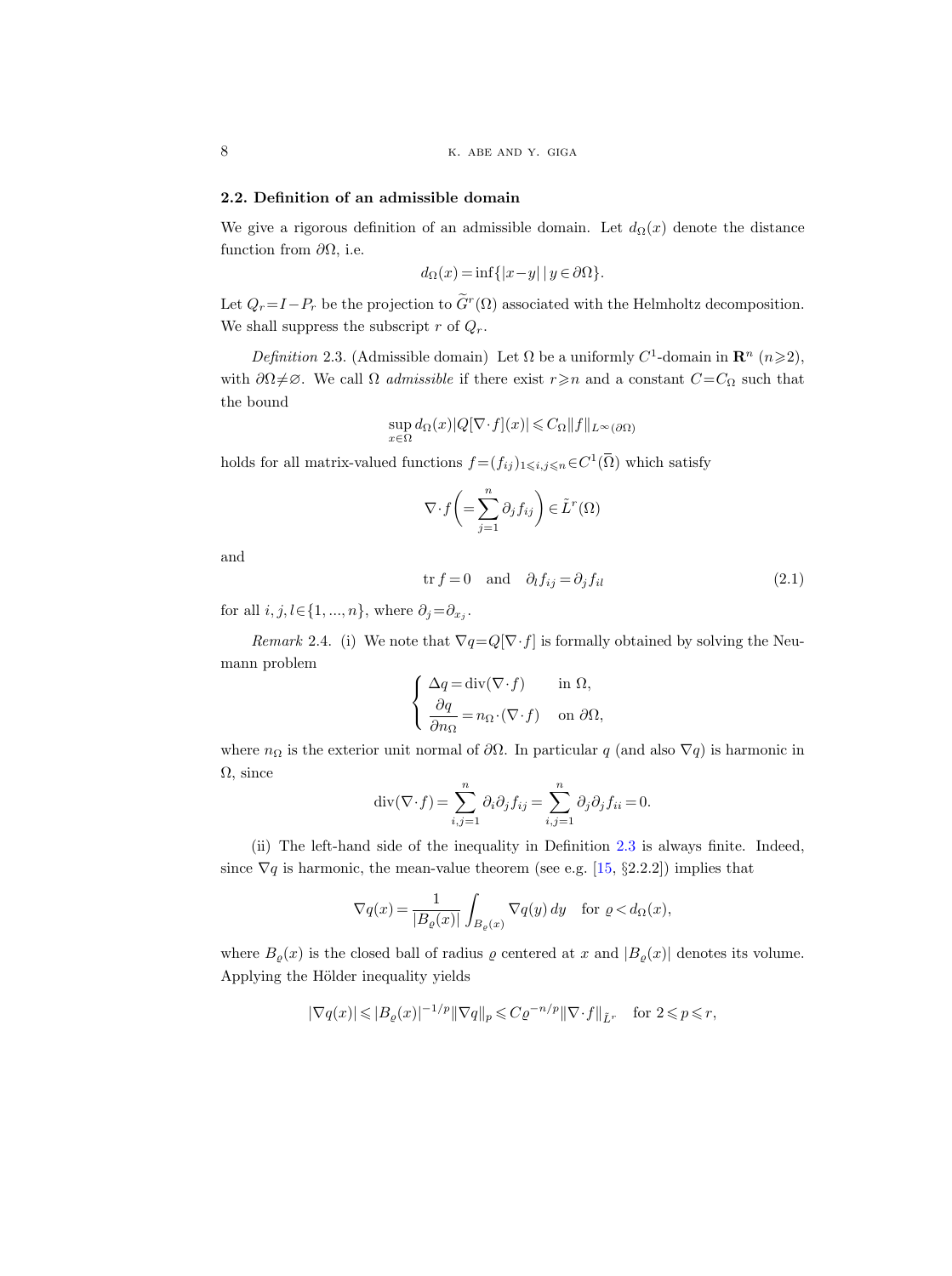by Proposition [2.2.](#page-6-0) If  $d_{\Omega}(x) < 1$ , we take  $p=n$ . If  $d_{\Omega}(x) \ge 1$ , we take  $p=2$ . Since  $n \ge 2$ , this choice implies that  $|\nabla q(x)|d_{\Omega}(x)$  is bounded in  $\Omega$ . Although  $|\nabla q(x)|d_{\Omega}(x)$  is continuous in  $\Omega$ , this quantity may not be continuous up to the boundary.

(iii) Although the constant  $C=C_{\Omega}$  in Definition [2.3](#page-7-0) depends on the domain, it is independent of dilation and translation. In other words,  $C_{\lambda\Omega+x_0}=C_{\Omega}$  for  $x_0\in\mathbb{R}^n$  and  $\lambda$  > 0.

(iv) It is easy to see that the half space  $\mathbb{R}^n_+ = \{(x', x_n) | x_n > 0\}$  is admissible. In this case

$$
Q[\nabla \cdot f] = \nabla q, \quad q(x', x_n) = \int_{x_n}^{\infty} \mathcal{P}_s[n_{\Omega} \cdot (\nabla \cdot f)] ds,
$$

where  $P_s$  denotes the Poisson semigroup, i.e.

$$
\mathcal{P}_s[h] = P_s * h \quad \text{with } P_s(x') = \frac{as}{(|x'|^2 + s^2)^{n/2}}, \ x' \in \mathbf{R}^{n-1},
$$

where  $2/a$  is the surface area of the  $(n-1)$ -dimensional unit sphere. Since

$$
-n_{\Omega} \cdot (\nabla \cdot f) = \sum_{j=1}^{n} \partial_j f_{nj} = \sum_{j=1}^{n-1} \partial_j f_{nj} - \sum_{i=1}^{n-1} \partial_n f_{ii} = \sum_{j=1}^{n-1} \partial_j (f_{nj} - f_{jn})
$$

by  $(2.1)$ , we end up with

$$
\nabla q(x) = -\sum_{j=1}^{n-1} \nabla \partial_j \int_{x_n}^{\infty} \mathcal{P}_s[f_{nj} - f_{jn}] ds.
$$

By the explicit form of the Poisson semigroup, it is easy to see that

$$
\|\partial_j \mathcal{P}_s[h]\|_{L^\infty(\mathbf{R}^{n-1})}(s) \leqslant \frac{c\|h\|_{L^\infty(\mathbf{R}^{n-1})}}{s} \quad \text{for } s > 0 \text{ and } 1 \leqslant j \leqslant n-1,
$$

with  $c>0$  independent of s and h. Thus, with  $h_j=f_{nj}-f_{jn}$ ,

$$
\|\partial_k q\|_{L^{\infty}(\mathbf{R}^{n-1})}(x_n) \leq \sum_{j=1}^{n-1} \int_{x_n}^{\infty} \|\partial_k \partial_j \mathcal{P}_s[h_j]\|_{L^{\infty}(\mathbf{R}^{n-1})} ds
$$
  

$$
\leq c^2 (n-1) \int_{x_n}^{\infty} \frac{1}{s^2} ds \max_{1 \leq j \leq n-1} \|h_j\|_{L^{\infty}(\mathbf{R}^{n-1})} \leq \frac{C' \|f\|_{L^{\infty}}}{x_n}
$$

for  $k \leq n-1$ . For  $k=n$  it is easier to obtain a similar estimate, so we observe that the half space is admissible since  $x_n = d_{\Omega}(x)$ .

# 2.3. Blow-up arguments

<span id="page-8-0"></span>Our goal in this subsection is to prove the following result.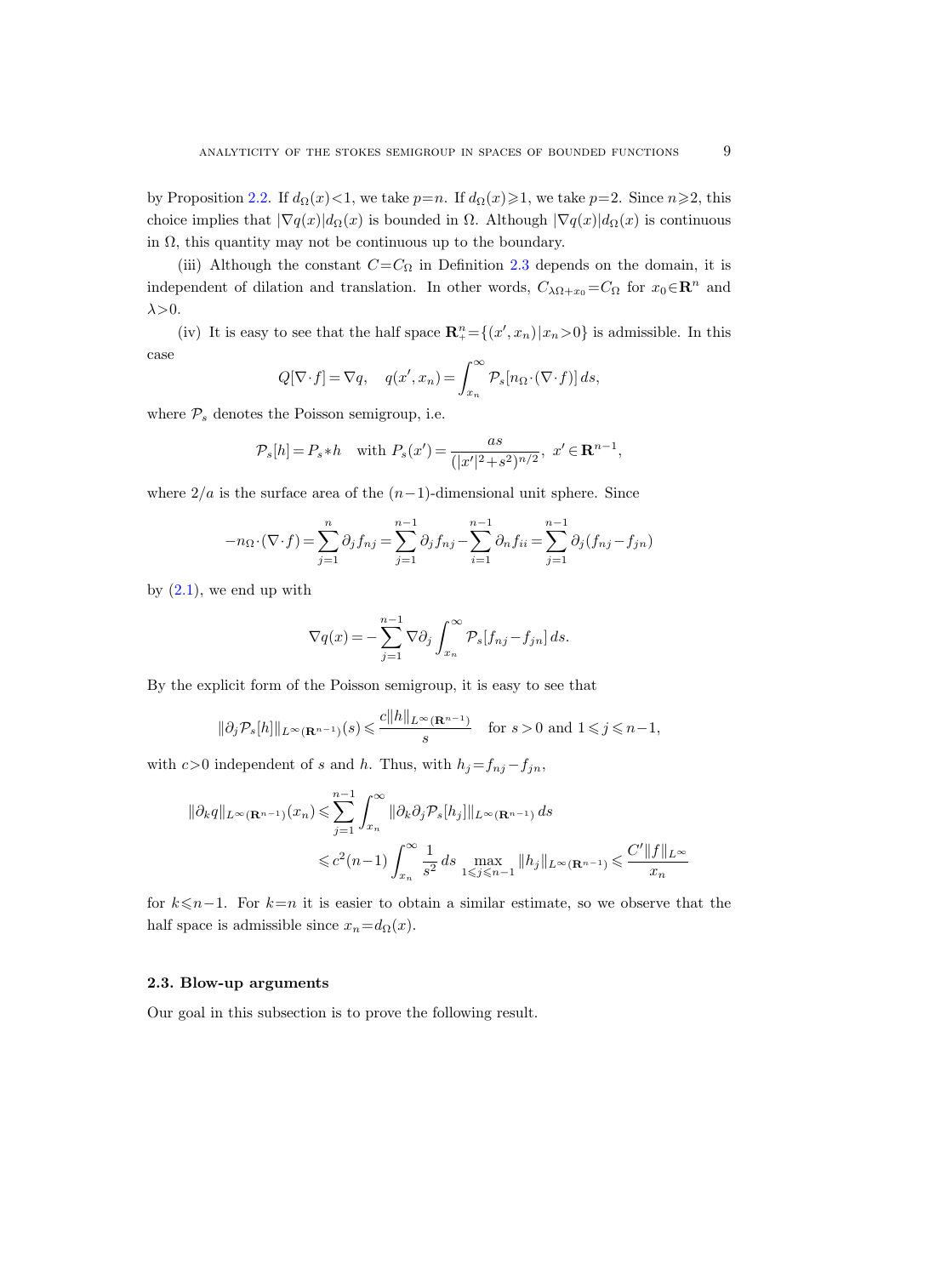THEOREM 2.5. A bounded domain with  $C^3$  boundary is admissible.

We shall prove this theorem by an indirect method—a blow-up argument—although it might be possible to prove directly. For this purpose we first derive a weak formulation for  $\nabla \Phi = Q[\nabla \cdot f]$ .

<span id="page-9-3"></span>LEMMA 2.6. Let  $\Omega$  be a  $C^1$ -domain. Assume that  $f = (f_{ij}) \in C^1(\overline{\Omega})$  satisfies [\(2.1\)](#page-7-1) with  $\nabla \cdot f \in L^2(\Omega)$  so that  $\nabla \Phi = Q[\nabla \cdot f] \in G^2(\Omega)$ . Then

<span id="page-9-2"></span>
$$
-\int_{\Omega} \Phi \Delta \varphi \, dx = \sum_{i,j=1}^{n} \int_{\partial \Omega} f_{ij}(x) (n_{\Omega}^{j}(x)\partial_{i}\varphi(x) - n_{\Omega}^{i}(x)\partial_{j}\varphi(x)) \, d\mathcal{H}^{n-1} \tag{2.2}
$$

for all  $\varphi \in C^2_c(\bar\Omega)$  satisfying  $\partial \varphi/\partial n_\Omega = 0$  on  $\partial \Omega$ , where  $d{\cal H}^{n-1}$  is the surface element of  $\partial\Omega$ , and  $n_{\Omega}(x) = (n_{\Omega}^1(x), ..., n_{\Omega}^n(x)).$ 

*Proof.* The  $L^2$ -Helmholtz decomposition says that for  $h=\nabla \cdot f$  there exist unique  $h_0 \in L^2_\sigma(\Omega)$  and  $Q[h] \in G^2(\Omega)$  such that  $h=h_0+Q[h]$  with  $Q[h]=\nabla \Phi$ . Multiply  $\nabla \varphi$  with h and use the orthogonality to get

<span id="page-9-0"></span>
$$
\int_{\Omega} h \cdot \nabla \varphi \, dx = \int_{\Omega} \nabla \varphi \cdot \nabla \Phi \, dx. \tag{2.3}
$$

Since  $\partial \varphi / \partial n_{\Omega} = 0$  on  $\partial \Omega$ , we have

$$
\int_{\Omega} \nabla \varphi \cdot \nabla \Phi \, dx = -\int_{\Omega} \Phi \Delta \varphi \, dx \tag{2.4}
$$

by integration by parts. (Note that  $\Phi \in L^2_{loc}(\bar{\Omega})$  by the Poincaré inequality, see e.g. [[15\]](#page-42-20).) We now calculate the left-hand side of [\(2.3\)](#page-9-0). We observe that

$$
(\partial_j f_{ij})(\partial_i \varphi) = \partial_j (f_{ij}\partial_i \varphi) - f_{ij}\partial_i \partial_j \varphi,
$$
  

$$
f_{ij}\partial_i \partial_j \varphi = \partial_i (f_{ij}\partial_j \varphi) - (\partial_i f_{ij})\partial_j \varphi
$$

for all  $1\leq i, j\leq n$ . Since

$$
\sum_{i=1}^{n} \partial_i f_{ij} = \sum_{i=1}^{n} \partial_j f_{ii} = 0
$$

by  $(2.1)$ , we now obtain the identity

<span id="page-9-1"></span>
$$
\int_{\Omega} h \cdot \nabla \varphi \, dx = \sum_{i,j=1}^{n} \int_{\partial \Omega} f_{ij} (n_{\Omega}^{i} \partial_{i} \varphi - n_{\Omega}^{i} \partial_{j} \varphi) \, d\mathcal{H}^{n-1}.
$$
\n(2.5)

The identities  $(2.3)$ – $(2.5)$  yield  $(2.2)$ .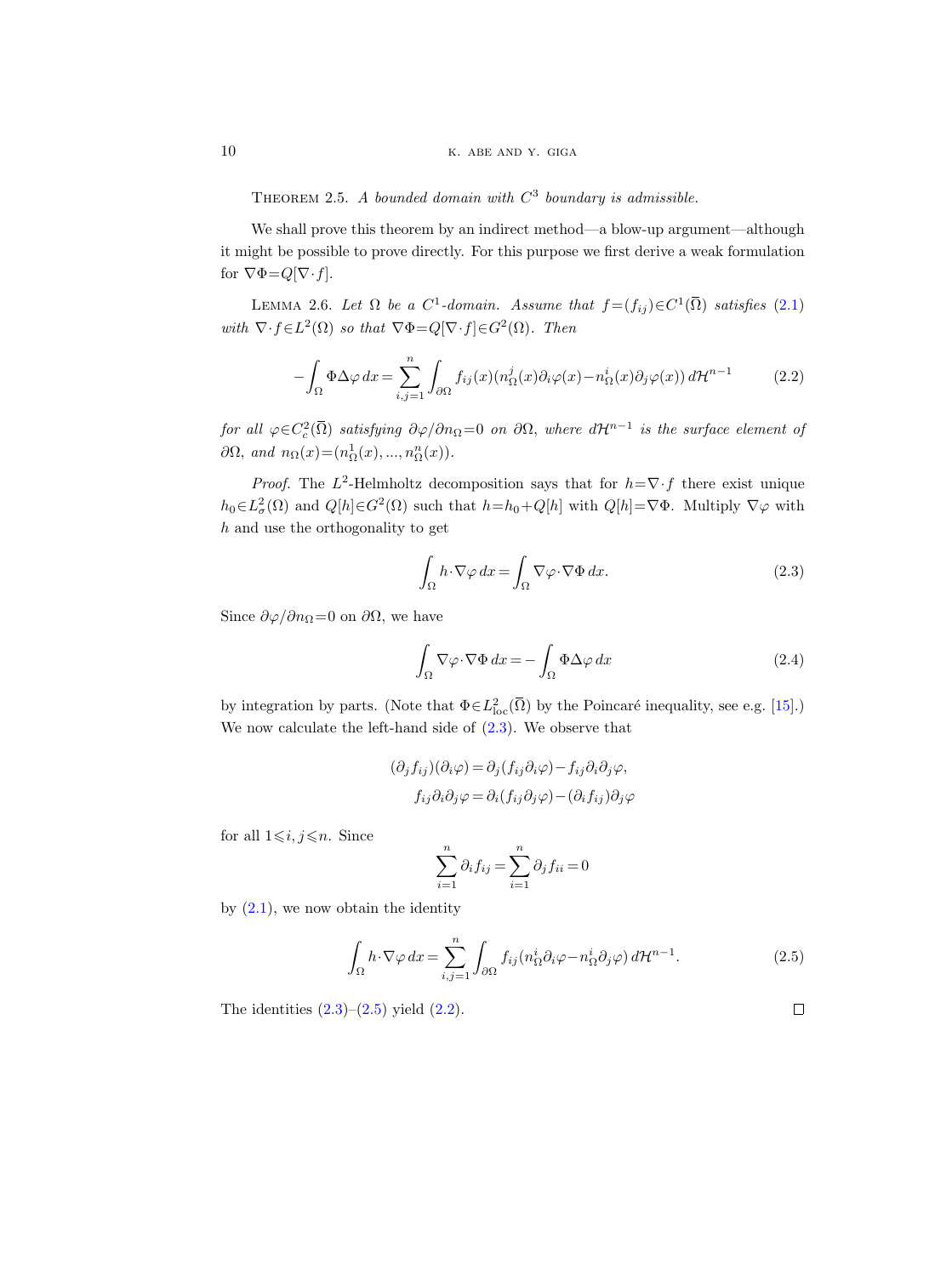Proof of Theorem [2.5](#page-8-0). We argue by contradiction. Suppose that the condition were false. Then there would exist a sequence  $\{\tilde{f}_m\}_{m=1}^{\infty} \subset C^1(\overline{\Omega})$  satisfying  $(2.1)$  $(2.1)$  such that

$$
\infty > M_m = \sup_{x \in \Omega} d_{\Omega}(x) |\nabla \tilde{\Phi}_m(x)| > m ||\tilde{f}_m||_{L^{\infty}(\partial \Omega)}
$$

with  $\nabla \tilde{\Phi}_m = Q[\nabla \cdot \tilde{f}_m]$ . (Note that  $M_m$  is always finite by Remark [2.4](#page-7-2) (ii).) We normalize  $\tilde{\Phi}_m$  and  $\tilde{f}_m$  by  $\Phi_m = \tilde{\Phi}_m / M_m$  and  $f_m = \tilde{f}_m / M_m$ . There exists a sequence of points  $\{x_m\}_{m=1}^\infty\!\subset\!\Omega$  such that

$$
\sup_{x \in \Omega} d_{\Omega}(x) |\nabla \Phi_m(x)| = 1,
$$
\n(2.6)

$$
d_{\Omega}(x_m)|\nabla\Phi_m(x_m)| \geqslant \frac{1}{2},\tag{2.7}
$$

<span id="page-10-2"></span><span id="page-10-1"></span><span id="page-10-0"></span>
$$
||f_m||_{L^{\infty}(\partial\Omega)} < \frac{1}{m}.
$$
\n(2.8)

Since  $\overline{\Omega}$  is compact, a subsequence of  $\{x_m\}_{m=1}^{\infty}$  converges to some  $x_{\infty} \in \overline{\Omega}$  as  $m \to \infty$ .

*Case* 1.  $x_{\infty} \in \Omega$ . We may assume that  $\Phi_m(x_{\infty})=0$ . Since  $\nabla \Phi_m$  is harmonic, [\(2.6\)](#page-10-0) implies that a subsequence of  $\{\Phi_m\}_{m=1}^{\infty}$  converges to some function  $\Phi \in C^{\infty}(\Omega)$  locally uniformly in  $\Omega$  with all its derivatives. By  $(2.6)$  the sequence  $\{\Phi_m\}_{m=1}^{\infty}$  is bounded in  $L^r(\Omega)$  for any  $r \in [1,\infty)$  so a subsequence of  $\{\Phi_m\}_{m=1}^{\infty}$  converges to  $\Phi$  weakly in  $L^r$ (1< $r$ < $\infty$ ). We apply Lemma [2.6](#page-9-3) with  $\Phi = \Phi_m$  and  $f = f_m$  and let  $m \to \infty$  to observe that  $\Phi \in L^1(\Omega) \cap C^{\infty}(\Omega)$  satisfies

$$
\int_{\Omega} \Phi(x) \Delta \varphi(x) \, dx = 0
$$

for all  $\varphi \in C_c^2(\overline{\Omega}) (-C^2(\overline{\Omega}))$  satisfying  $\partial \varphi / \partial n_{\Omega} = 0$  on  $\partial \Omega$  since the right-hand side of [\(2.2\)](#page-9-2) converges to zero by  $(2.8)$ . Thus  $\Phi$  formally solves the homogeneous Neumann problem so that  $\nabla \Phi \equiv 0$ . (In fact, we apply Lemma [2.8](#page-13-0) in the next subsection for a rigorous proof.)

Since a subsequence of  $\{\nabla \Phi_m\}_{m=1}^{\infty}$  converges to  $\nabla \Phi$  locally uniformly in  $\Omega$ , [\(2.7\)](#page-10-2) implies that  $d_{\Omega}(x_{\infty})|\nabla \Phi(x_{\infty})| \geq \frac{1}{2}$ . This contradicts the fact that  $\nabla \Phi \equiv 0$  so we get a contradiction for the case 1.

Case 2.  $x_{\infty} \in \partial \Omega$ . By taking a subsequence, we may assume that  $x_m \to x_{\infty}$ . We rescale  $\Phi_m$  and  $f_m$  around  $x_m$  so that the distance from the origin to the boundary equals 1. More precisely, we set

$$
\Psi_m(x) = \Phi_m(x_m + d_m x)
$$
 and  $g_m(x) = f_m(x_m + d_m x)$ ,

with  $d_m = d_{\Omega}(x_m)$ . It follows from  $(2.6)-(2.8)$  $(2.6)-(2.8)$  that

$$
\sup_{x \in \Omega_m} d_{\Omega_m}(x) |\nabla \Psi_m(x)| = 1,
$$
\n(2.9)

<span id="page-10-5"></span><span id="page-10-4"></span><span id="page-10-3"></span>
$$
|\nabla \Psi_m(0)| \geqslant \frac{1}{2},\tag{2.10}
$$

$$
||g_m||_{L^{\infty}(\partial\Omega_m)} < \frac{1}{m}.
$$
\n(2.11)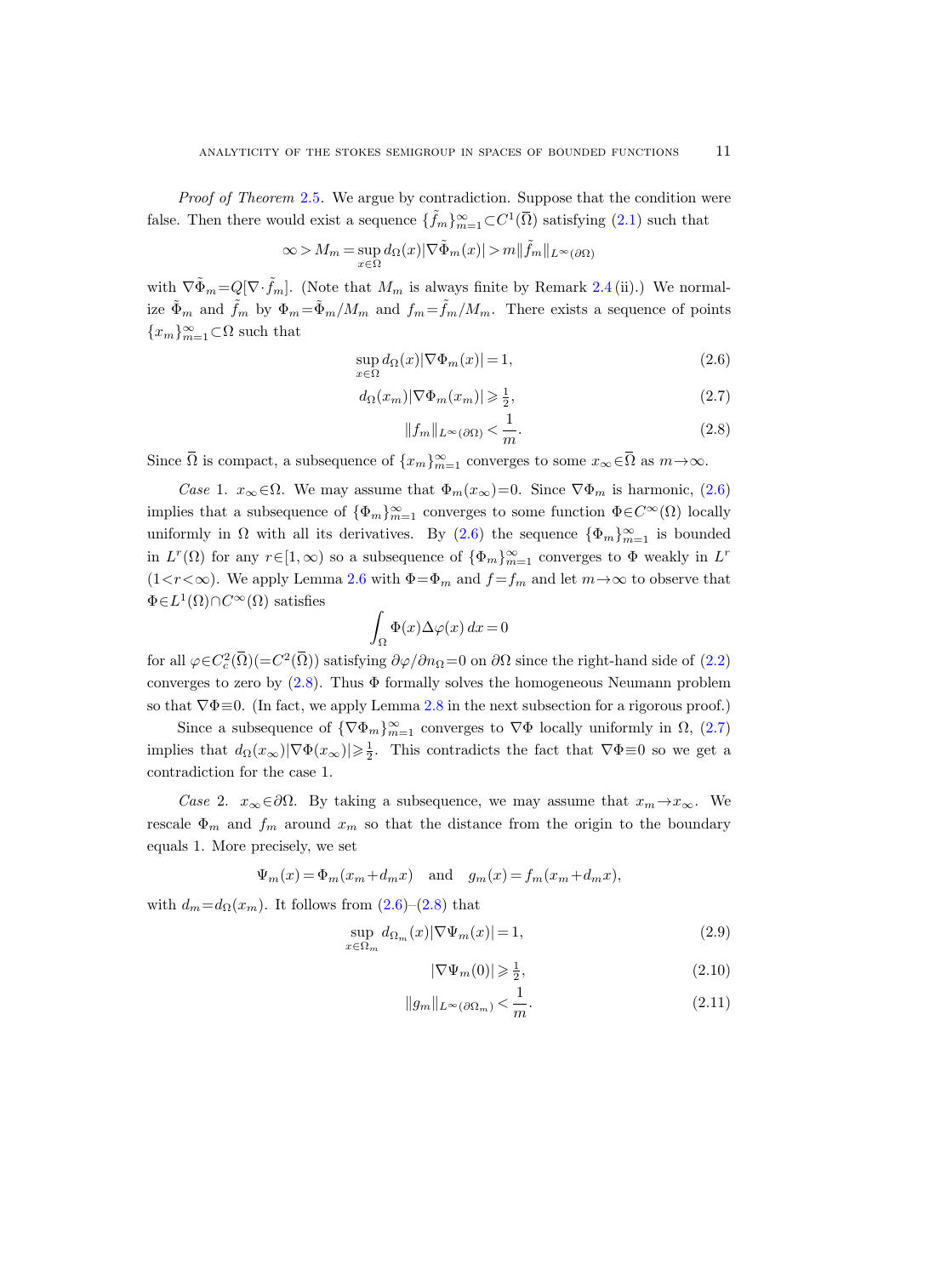Here  $\Omega_m$  is the rescaled domain of the form

$$
\Omega_m = \left\{ x \in \mathbf{R}^n \mid x = \frac{y - x_m}{d_m} \text{ and } y \in \Omega \right\}.
$$

We apply [\(2.2\)](#page-9-2) with  $\Psi_m$ ,  $g_m$  and  $\Omega_m$ , and let  $m \to \infty$ . Since the domain is moving, we have to take  $\varphi_m$  satisfying  $\partial \varphi_m / \partial n_{\Omega_m} = 0$  so that it converges to some function  $\varphi$ . If  $\partial \Omega$ is  $C^k$  ( $k \geq 2$ ), there exists  $\mu > 0$  such that  $d_{\Omega}(x) \in C^k(\Gamma_{\Omega,\mu})$  with a tubular neighborhood  $\Gamma_{\Omega,\mu} = \{x \in \overline{\Omega} \mid d_{\Omega}(x) < \mu\}$  and that, for any  $z \in \Gamma_{\Omega,\mu}$ , there is a unique projection  $z^p \in \partial\Omega$ to  $\partial\Omega$ , i.e.  $|z-z^p|=d_{\Omega}(z)$ ; cf. Proposition [3.6](#page-18-0) (i). Let  $x_m^p \in \partial\Omega$  be the projection of  $x_m$  to  $∂Ω$  for sufficiently large m. The sequence of unit vectors  $(x_m - x_m^p)/d_m$  converges to a unit vector e. By translation and rotation we may assume that  $e=(0, ..., 0, 1)$ . Then  $\Omega_m$ converges to a half space  $\mathbf{R}_{+,-1}^n$ , where

$$
\mathbf{R}_{+,c}^{n} = \{ (x', x_n) \in \mathbf{R}^{n} \mid x_n > c \}.
$$

More precisely, for any  $R > 0$ , there is  $m_0$  such that for  $m \ge m_0$  there is  $h_m \in C^2(B_R^{n-1}(0))$ converging to  $-1$  up to third derivatives with the property that

$$
\Omega_m \cap (B_R^{n-1}(0) \times [-R, R]) = \{ (x', x_n) \in \mathbf{R}^n \mid R > x_n > h_m(x') \text{ and } x' \in B_R^{n-1}(0) \},
$$

where  $B_R^{n-1}(0)$  denotes the closed ball in  $\mathbb{R}^{n-1}$  with radius R centered at the origin. Let  $\varphi \in C_c^2(\mathbf{R}_{++,-1}^n)$  satisfy  $\partial \varphi / \partial x_n = 0$  on  $\{(x', x_n) | x_n = -1\}$ . We may assume that  $\varphi \in C_c^2(\mathbf{R}^n)$ by a suitable extension. Take  $R>0$  so large that the support of  $\varphi$  is included in the interior of  $B_R^{n-1}(0) \times [-R, R]$ . We take a normal coordinate associated with  $\Omega_m$ . Let  $F_m$  be the mapping defined by

$$
x = (x', x_n) \longrightarrow X = z + x_n \nabla d_{\Omega_m}(z), \quad \text{with } z = (x', h_m(x')).
$$

We set  $\varphi_m(X) = \varphi(F_m^{-1}(X))$ . This is well defined for sufficiently large m. We further observe that  $\partial \varphi_m / \partial n_{\Omega_m} = 0$  on  $\partial \Omega_m$ , as  $n_{\Omega_m} = -\nabla d_{\Omega_m}$ . If  $\partial \Omega$  is  $C^3$ , then  $F_m^{-1}$  is still  $C^2$ . Thus  $\varphi_m \in C_c^2(\overline{\Omega}_m)$  for sufficiently large m. Here we invoke  $C^3$  regularity.

Since we may assume that  $\Psi_m(0)=0$ , by  $(2.9)$  the sequence  ${\Psi_m}_{m=1}^{\infty}$  is bounded in  $L^r(\Omega_m \cap (B_R^{n-1}(0) \times [-R, R]))$ ,  $r \in (1, \infty)$ , for any  $R > 1$ . As  $\nabla \Psi_m$  is harmonic in  $\Omega_m$ , a subsequence of  $\{\Psi_m\}_{m=1}^{\infty}$  converges to some function  $\Psi \in C^{\infty}(\mathbf{R}_{+,-1}^n)$  locally uniformly with all its derivatives and weakly in  $L_{\text{loc}}^{r}(\overline{\mathbf{R}}_{+,-1}^{n})$  (1< $r < \infty$ ). Since [\(2.11\)](#page-10-4) implies that  $g_m \to 0$  uniformly, we apply [\(2.2\)](#page-9-2) with  $\Psi_m$ ,  $\varphi_m$  and  $g_m$ , and let  $m \to \infty$  to get

<span id="page-11-0"></span>
$$
\int_{\mathbf{R}_{+,-1}^n} \Psi \Delta \varphi \, dx = 0,\tag{2.12}
$$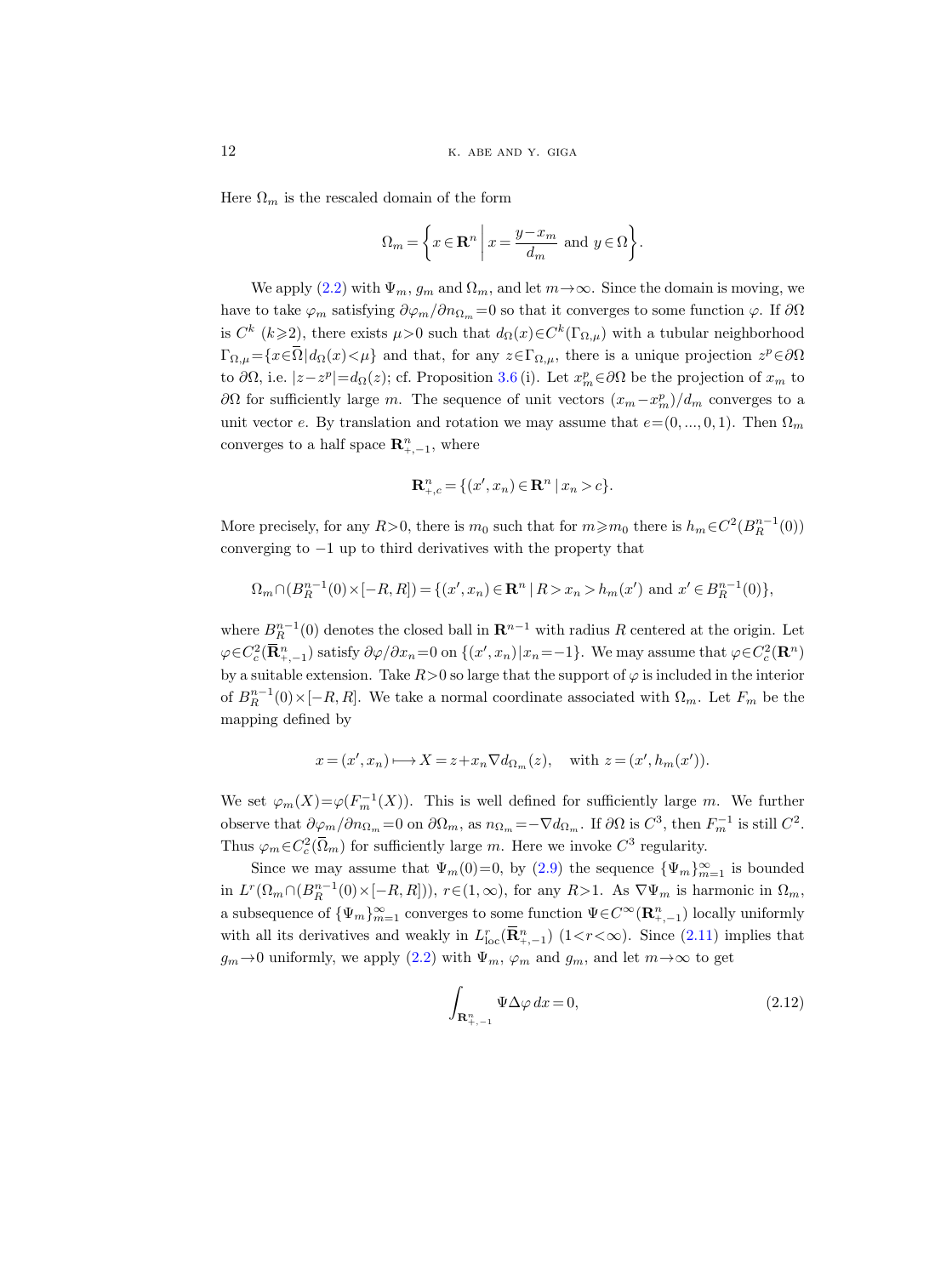as  $F_m^{-1}$  converges to the identity in  $C^2$  so that  $\varphi_m \to \varphi$  in  $C^2$  in a neighborhood of the support spt  $\varphi$ . We thus observe that [\(2.12\)](#page-11-0) is valid for all  $\varphi \in C_c^2(\mathbf{R}_{+,-1}^n)$  with  $\partial \varphi / \partial x_n = 0$ on  $\{(x', x_n)|x_n=-1\}$ . We apply a uniqueness result for the Neumann problem with the estimate  $\sup x_n |\nabla \Psi|(x', x_n) \leq 1$  obtained from [\(2.9\)](#page-10-3) to get  $\nabla \Psi \equiv 0$ . (One should apply Lemma [2.9](#page-13-1) below for a rigorous proof.)

Since a subsequence of  $\{\nabla \Psi_m\}_{m=1}^{\infty}$  converges to  $\nabla \Psi$  locally uniformly in  $\mathbb{R}^n_{+,-1}$ , [\(2.10\)](#page-10-5) implies that  $|\nabla \Psi(0)| \geq \frac{1}{2}$ . This contradicts the fact that  $\nabla \Phi \equiv 0$ , so the proof is now complete.  $\Box$ 

*Remark* 2.7. (i) Even in case 1 the estimate [\(2.6\)](#page-10-0) does not imply that  ${\nabla \Psi_m}_{m=1}^{\infty}$ is uniformly bounded in any Lebesgue spaces on  $\Omega$ . Thus it is not clear that

$$
\int_{\Omega_m} \nabla \Phi_m \cdot \nabla \varphi \, dx \to \int_{\Omega} \nabla \Phi \cdot \nabla \varphi \, dx,
$$

though we know that

$$
-\int_{\Omega_m} \Phi_m \Delta \varphi \, dx \to -\int_{\Omega} \Phi \Delta \varphi \, dx,
$$

since  $\Phi_m$  converges weakly in all  $L^r$  spaces  $(1 \lt r \lt \infty)$  as  $m \to \infty$  by taking a subsequence. This is the reason we need to assume that  $\varphi$  is at least  $C^2$  and that  $\partial \varphi / \partial n_\Omega = 0$  on the boundary.

(ii) The proof of Theorem [2.5](#page-8-0) actually yields the estimate

$$
\sup_{x \in \Omega} d_{\Omega}(x) |Q[\nabla \cdot f](x)| \leqslant C_{\Omega} \|n_{\Omega} \cdot (f - ^t f)\|_{L^{\infty}(\partial \Omega)},
$$

which is stronger than  $(1.5)$ . Here,

$$
n_{\Omega} \cdot f = \sum_{j=1}^{n} n_{\Omega}^{j} f_{ij}
$$
 and  ${}^{t} f_{ij} = f_{ji}$ .

If  $f_{ij} = \partial_j v^i$  with div  $v = 0$ , the quantity  $n_{\Omega} \cdot (f - {}^t f)$  is nothing but the tangential trace of the vorticity, i.e.  $\omega \times n_{\Omega}$  when  $n=3$ . Moreover, the right-hand side of [\(2.2\)](#page-9-2) equals

$$
\int_{\partial\Omega} (\omega \times n_{\Omega}) \cdot \nabla \varphi \, d\mathcal{H}^{n-1}.
$$

Since  $\partial \varphi / \partial n_{\Omega} = 0$  so that  $\nabla \varphi = \nabla_{\tan} \varphi$  and since  $\omega \times n_{\Omega}$  is a tangent vector field on  $\partial \Omega$ , the above quantity equals

$$
-\int_{\partial\Omega}(\mathrm{div}_{\partial\Omega}(\omega \times n_{\Omega}))\varphi\,d\mathcal{H}^{n-1}.
$$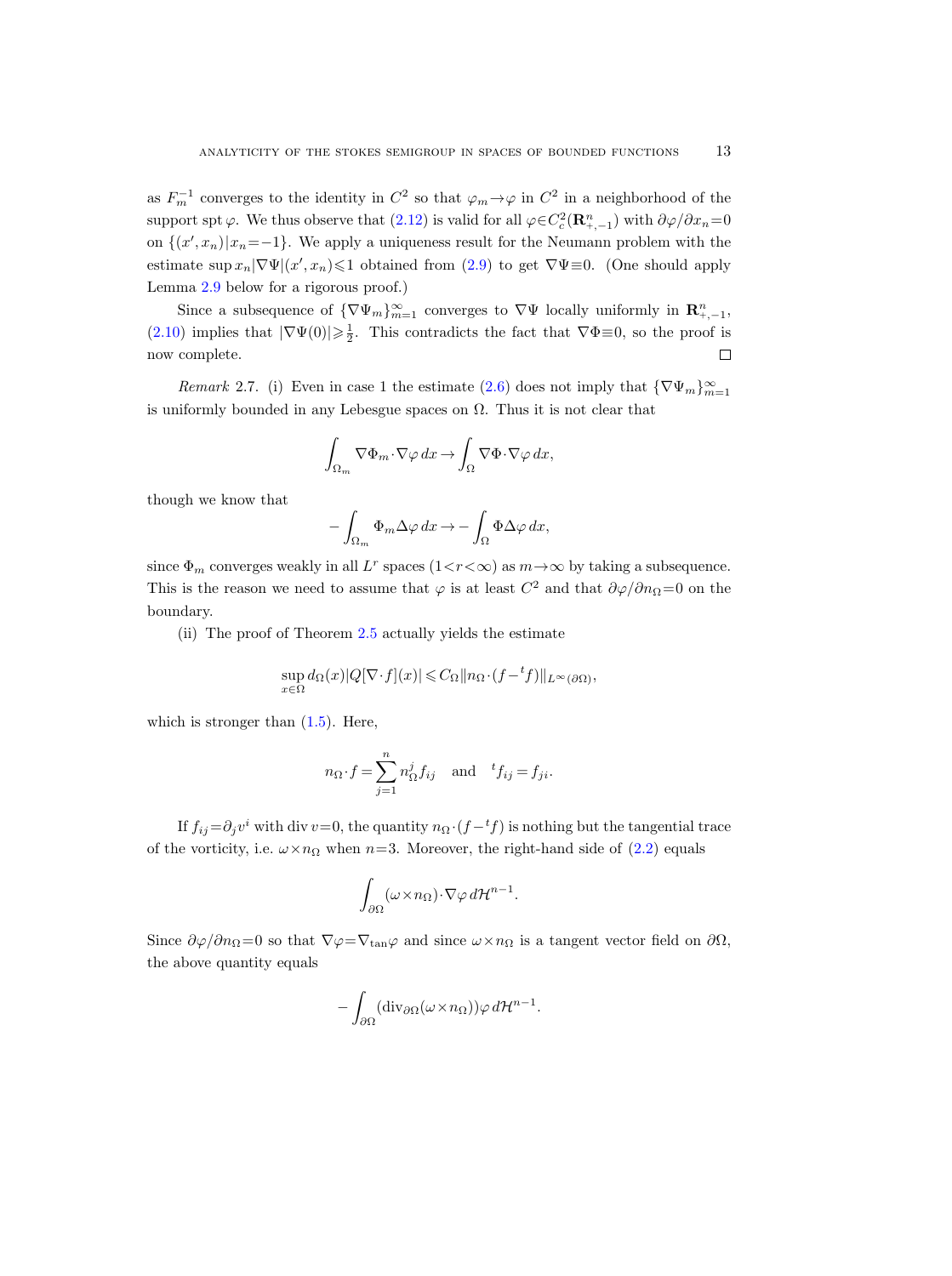This implies formally that  $\Phi$  with  $f = \partial_j v^i$  solves

$$
\begin{cases}\n-\Delta \Phi = 0 & \text{in } \Omega, \\
\frac{\partial \Phi}{\partial n_{\Omega}} = -\operatorname{div}_{\partial \Omega}(\omega \times n_{\Omega}) & \text{on } \partial \Omega,\n\end{cases}
$$

where div $_{\partial\Omega}$  denotes the surface divergence; see e.g. [\[29\]](#page-43-16) and [\[53\]](#page-44-17). In general, since the quantity  $n_{\Omega} \cdot (f - ^t f)$  is tangential, we have

$$
\frac{\partial \Phi}{\partial n_{\Omega}} = -\operatorname{div}_{\partial \Omega} (n_{\Omega} \cdot (f - {}^{t}f)) \quad \text{on } \partial \Omega.
$$

## 2.4. Uniqueness of the Neumann problem

We shall state and prove uniqueness results which are used in the proof of Theorem [2.5.](#page-8-0)

<span id="page-13-0"></span>LEMMA 2.8. (Uniqueness for bounded domains) Let  $\Omega$  be a bounded domain with  $C^3$  boundary. Assume that  $\Phi \in L^1(\Omega) \cap C(\Omega)$  satisfies

<span id="page-13-2"></span>
$$
\int_{\Omega} \Phi(x) \Delta \varphi(x) dx = 0 \tag{2.13}
$$

for all  $\varphi \in C^2(\overline{\Omega})$  satisfying  $\partial \varphi / \partial n_{\Omega} = 0$  on  $\partial \Omega$ . Then  $\Phi$  is constant.

Proof. We consider the dual problem

$$
\left\{ \begin{aligned} -\Delta \varphi &= \operatorname{div} \psi &\quad \text{in } \Omega, \\ \frac{\partial \varphi}{\partial n_{\Omega}} &= 0 &\quad \text{on } \partial \Omega. \end{aligned} \right.
$$

For arbitrary  $\psi \in C_c^{\infty}(\Omega)$ , there exists a solution  $\varphi \in W^{3,r}(\Omega)$  for all  $r>1$  (see e.g. [\[35,](#page-43-5) Lemma 2.3]), where  $W^{m,r}(\Omega)$  denotes the L<sup>r</sup>-Sobolev space of order m. By the Sobolev embedding we conclude that  $\varphi \in C^2(\overline{\Omega})$ . From ([2.13\)](#page-13-2) it follows that

$$
\int_{\Omega} \Phi \operatorname{div} \psi \, dx = 0
$$

<span id="page-13-1"></span>for all  $\psi \in C_c^{\infty}(\Omega)$ . This implies that  $\nabla \Phi = 0$ , so  $\Phi$  is constant.

 $\Box$ 

LEMMA 2.9. (Uniqueness for the half space) Let  $\Phi \in L^1_{loc}(\mathbf{R}^n_+)$  satisfy

$$
\int_{\mathbf{R}^n_+} \Phi(x) \Delta \varphi(x) \, dx = 0
$$

for all  $\varphi \in C_c^{\infty}(\mathbf{R}_+^n)$  satisfying  $\partial \varphi / \partial x_n = 0$  on  $\{(x', x_n) | x_n = 0\}$ . Assume that  $\Phi$  satisfies

<span id="page-13-3"></span>
$$
\sup_{x \in \mathbf{R}_+^n} x_n |\nabla \Phi(x)| < \infty.
$$
\n(2.14)

Then Φ is constant.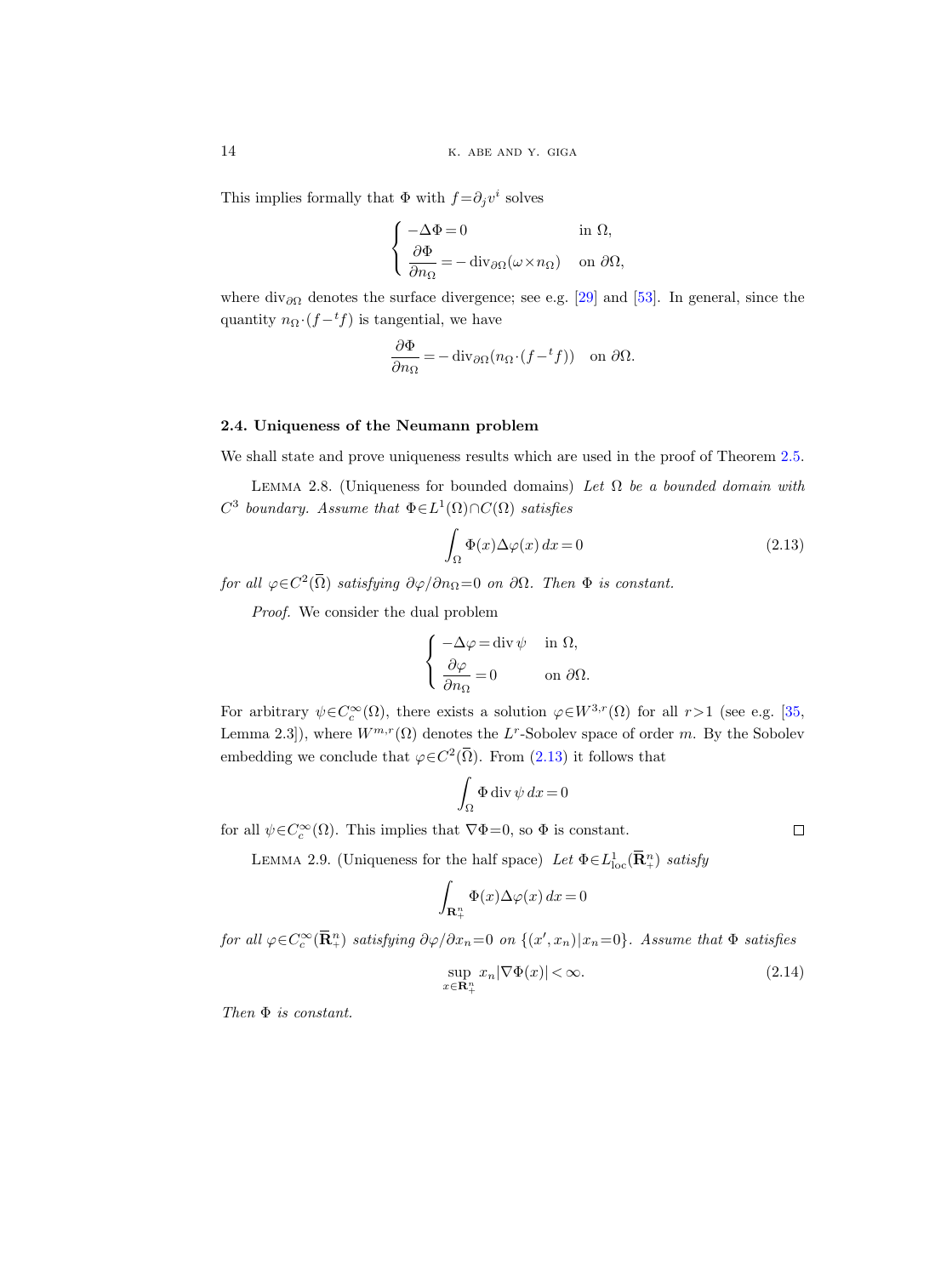*Proof.* The problem can be reduced to the whole space. Let  $\tilde{\Phi}$  be an even extension of  $\Phi$  to the whole space, i.e.  $\tilde{\Phi}(x', x_n) = \Phi(x', -x_n)$  for  $x_n < 0$ . For arbitrary  $\varphi \in C_c^{\infty}(\mathbb{R}^n)$ let  $\varphi_{\text{even}}$  and  $\varphi_{\text{odd}}$  be the even and odd parts of  $\varphi$ , i.e.

$$
\varphi_{\text{even}}(x) = \frac{\varphi(x', x_n) + \varphi(x', -x_n)}{2}
$$
 and  $\varphi_{\text{odd}}(x) = \frac{\varphi(x', x_n) - \varphi(x', -x_n)}{2}$ .

Integration by parts yields

$$
\int_{\mathbf{R}^n} \tilde{\Phi}(x) \Delta \varphi(x) dx = \int_{\mathbf{R}^n} \tilde{\Phi}(x) \Delta (\varphi_{\text{even}}(x) + \varphi_{\text{odd}}(x)) dx
$$
  
= 
$$
\int_{\mathbf{R}^n} \tilde{\Phi}(x) \Delta \varphi_{\text{even}}(x) dx = 2 \int_{\mathbf{R}^n_+} \Phi(x) \Delta \varphi_{\text{even}}(x) dx.
$$

Since  $\varphi_{\text{even}}$  satisfies  $\partial \varphi_{\text{even}}/\partial x_n = 0$  on  $\{(x', x_n) | x_n = 0\}$ , we conclude that

<span id="page-14-0"></span>
$$
\int_{\mathbf{R}^n} \tilde{\Phi}(x) \Delta \varphi(x) dx = 0.
$$
\n(2.15)

By [\(2.14\)](#page-13-3) we know that  $\tilde{\Phi}$  is locally integrable in  $\mathbb{R}^n$ . As [\(2.15\)](#page-14-0) says that  $\tilde{\Phi}$  is weakly harmonic,  $\tilde{\Phi} = \eta_{\varepsilon} * \tilde{\Phi}$  by the mean-value theorem if  $\eta_{\varepsilon}$  is a symmetric mollifier, i.e.  $\eta_{\varepsilon}$  is radially symmetric (see e.g. [\[15,](#page-42-20) §2.2.3]). Moreover, by integrating  $\tilde{\Phi}$  from  $x_0=(0,(x_0)_n)\in$  $\mathbb{R}^n$ , with  $(x_0)_n \neq 0$ , to x, we observe that  $(2.14)$  yields

$$
|\tilde{\Phi}(x)| \leq C\big(1+ \big|\log|x_n|\big|+ |x|\big|\log|x_n|\big|\big)
$$

for  $x' \in \mathbb{R}^n$  and  $|x_n| < \frac{1}{2}$  with some constant C independent of x. This implies that

$$
\nabla\tilde{\Phi}=\nabla\eta_{\varepsilon}\!*\!\tilde{\Phi}
$$

satisfies the estimate

<span id="page-14-1"></span>
$$
|\nabla \tilde{\Phi}(x)| \leqslant C_{\varepsilon} (1+|x|) \tag{2.16}
$$

for  $x' \in \mathbb{R}^{n-1}$  and  $|x_n| < 2\varepsilon$  with  $C_\varepsilon$  independent of x. By [\(2.14\)](#page-13-3) we conclude that  $\nabla \tilde{\Phi}$ satisfies [\(2.16\)](#page-14-1) for all  $x \in \mathbb{R}^n$ . As  $\tilde{\Phi}$  is weakly harmonic, ([2.16\)](#page-14-1) implies that  $\nabla \tilde{\Phi}$  is harmonic in  $\mathbb{R}^n$ . By [\(2.16\)](#page-14-1), the classical Liouville theorem implies that  $\nabla \tilde{\Phi}$  is a polynomial of degree 1. However, by the decay estimate [\(2.14\)](#page-13-3) for  $|x_n| \to \infty$ , this polynomial must be zero. Thus  $\nabla \tilde{\Phi} = 0$ , i.e.  $\Phi$  is constant.  $\Box$ 

Remark 2.10. We actually need only  $C^2$ -regularity of the boundary  $\partial\Omega$  in case 1 of the proof of Theorem [2.5.](#page-8-0) Note that identity  $(2.2)$  (which is independent of the uniqueness results in this subsection) is still valid for  $\varphi \in W^{2,2}(\Omega)$  having compact support in  $\overline{\Omega}$ . When  $\partial\Omega$  is  $C^2$ , a slightly modified version of Lemma [2.8](#page-13-0) is valid. In fact, for  $\Phi \in L^2(\Omega)$ we still assert that  $\nabla \Phi \equiv 0$  if  $(2.13)$  is satisfied for all  $\varphi \in W^{2,2}(\Omega)$  with  $\partial \varphi / \partial n_{\Omega} = 0$  on  $\partial \Omega$ . (The constructed  $\varphi$  in the proof is now in  $W^{2,2}(\Omega)$ , but not necessarily in  $W^{3,r}(\Omega)$ .) Based on these assertions the proof of case 1 goes through with trivial modifications.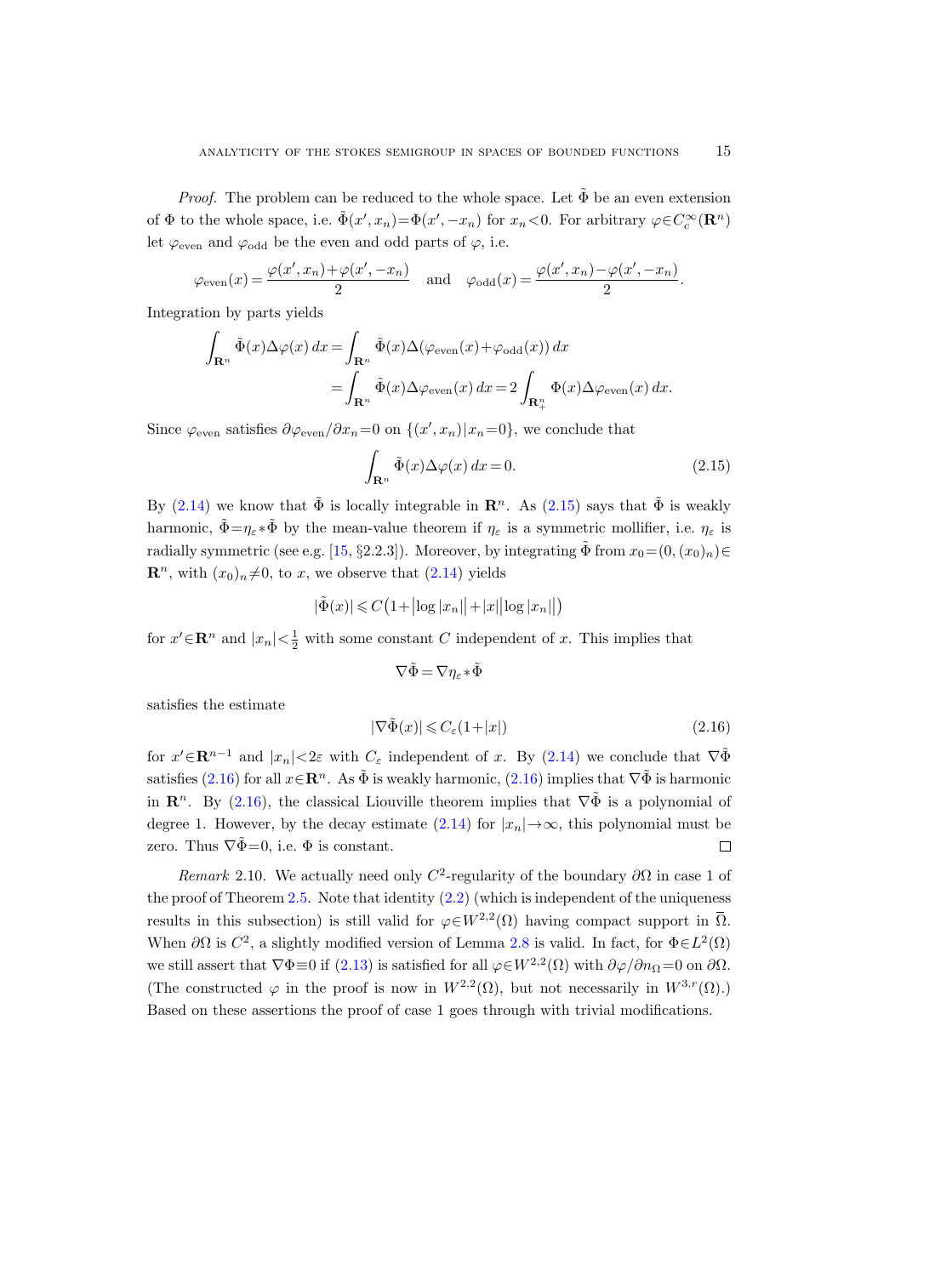#### 3. Uniform Hölder estimates for pressure gradients

<span id="page-15-0"></span>The goal of this section is to establish local Hölder estimates for second spatial derivatives and the time derivative of the velocity solving the Stokes equations, both interior and up to boundary. This procedure is a key to derive the necessary compactness for blow-up sequences. Unlike the heat equation the result is not completely local even in the interior case, since we need a uniform Hölder estimate in time for pressure gradients. For this purpose we invoke admissibility of domains.

# 3.1. Interior Hölder estimates for pressure gradients

We use conventional notation  $[41]$  for Hölder (semi)norms for space-time functions. Let  $f = f(x, t)$  be a real-valued or an  $\mathbb{R}^n$ -valued function defined in  $Q = \Omega \times (0, T]$ , where  $\Omega$  is a domain in  $\mathbb{R}^n$ . For  $\mu \in (0, 1)$  we set several Hölder seminorms

$$
[f]_{(0,T]}^{(\mu)}(x) = \sup \left\{ \frac{|f(x,t) - f(x,s)|}{|t-s|^{\mu}} \; \middle| \; t,s \in (0,T] \text{ and } t \neq s \right\},\
$$

$$
[f]_{\Omega}^{(\mu)}(t) = \sup \left\{ \frac{|f(x,t) - f(y,t)|}{|x-y|^{\mu}} \; \middle| \; x,y \in \Omega \text{ and } x \neq y \right\}
$$

and

$$
[f]_{t,Q}^{(\mu)} = \sup_{x \in \Omega} [f]_{(0,T]}^{(\mu)}(x)
$$
 and  $[f]_{x,Q}^{(\mu)} = \sup_{t} [f]_{\Omega}^{(\mu)}(t)$ .

In the parabolic scale for  $\gamma \in (0, 1)$  we set

$$
[f]_Q^{(\gamma,\gamma/2)} = [f]_{t,Q}^{(\gamma/2)} + [f]_{x,Q}^{(\gamma)}.
$$

For later convenience we also define the case  $\gamma=1$  so that

$$
[f]_{Q}^{(1,1/2)} = ||\nabla f||_{L^{\infty}(Q)} + [f]_{t,Q}^{(1/2)}.
$$

If  $l=[l]+\gamma$ , where  $[l]$  is a non-negative integer and  $\gamma \in (0,1)$ , we set

$$
[f]^{(l,l/2)}_Q=\sum_{|\alpha|+2\beta=[l]}[\partial_x^\alpha\partial_t^\beta f]^{(\gamma,\gamma/2)}_Q
$$

and the parabolic Hölder norm

$$
|f|_{Q}^{(l,l/2)} = \sum_{|\alpha|+2\beta \leqslant [l]} ||\partial_x^{\alpha} \partial_t^{\beta} f||_{L^{\infty}(Q)} + [f]_{Q}^{(l,l/2)}.
$$

When f is time-independent, we simply write  $[f]_{x,Q}^{(\mu)}$  by  $[f]_{\Omega}^{(\mu)}$  $\frac{(\mu)}{\Omega}$ .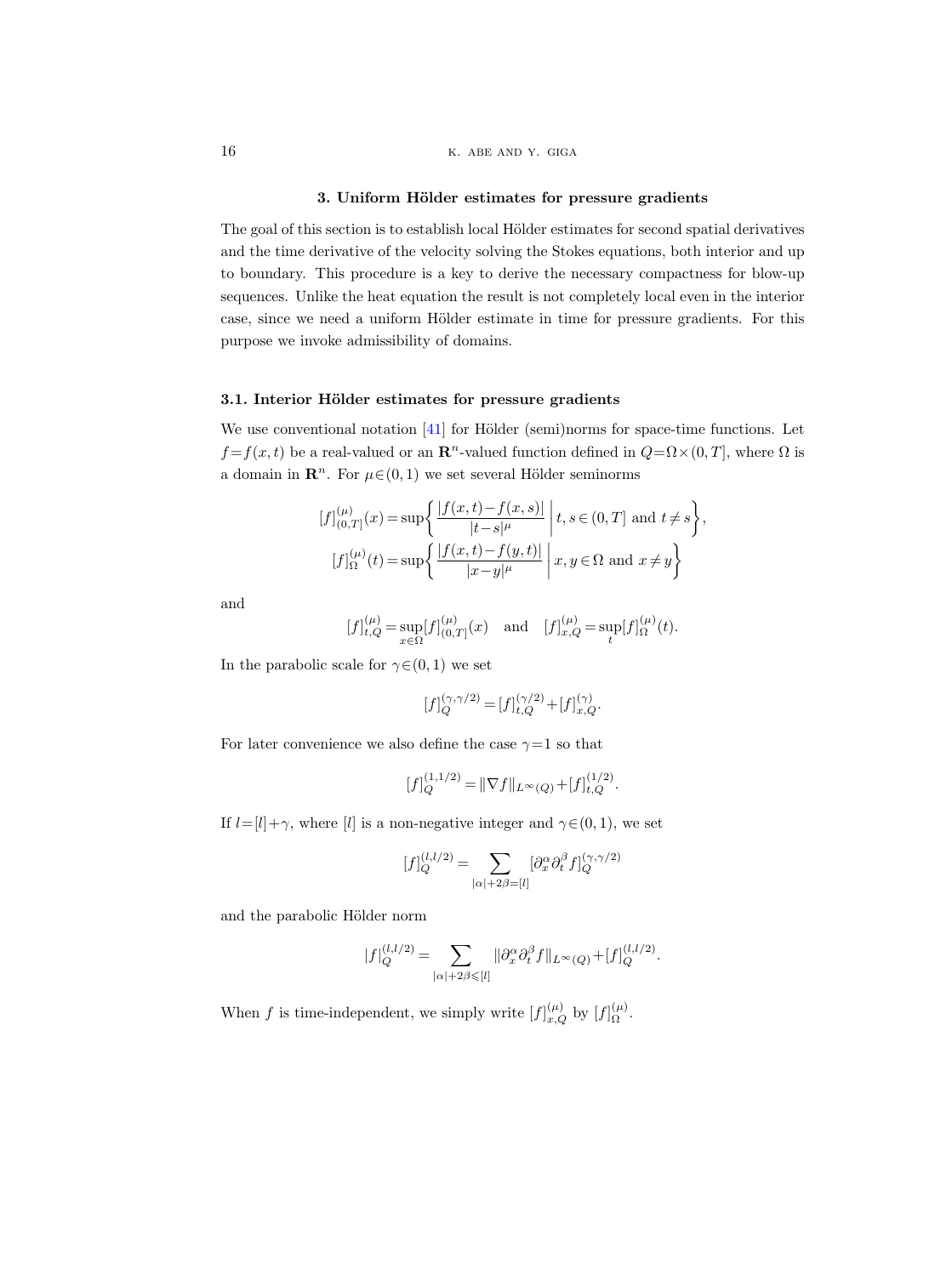Let  $\Omega$  be a uniformly  $C^2$ -domain in  $\mathbb{R}^n$ . For a given  $v_0 \in \tilde{L}^r_{\sigma}(\Omega)$ ,  $1 < r < \infty$ , it is proved in [\[16\]](#page-42-1) and [\[18\]](#page-42-3) that there exists a unique solution  $(v, q)$  of the Stokes equations [\(1.1\)](#page-0-0)–[\(1.4\)](#page-0-1) satisfying  $v_t$ ,  $\nabla q$ ,  $\nabla^2 v$ ,  $\nabla v$ ,  $v \in \tilde{L}^r(\Omega)$  at each  $t \in (0, T)$  such that the solution operator  $S(t): v_0 \mapsto v(\cdot, t)$  is an analytic semigroup in  $\tilde{L}^r_{\sigma}(\Omega)$ . Here  $T > 0$  is taken arbitrarily large. In this paper we simply say that  $(v, q)$  is an  $\tilde{L}^r$ -solution of  $(1.1)$ – $(1.4)$ . Note that  $\nabla q = Q[\Delta v]$  for an  $\tilde{L}^r$ -solution.

<span id="page-16-0"></span>LEMMA 3.1. Let  $\Omega$  be an admissible, uniformly  $C^2$ -domain in  $\mathbb{R}^n$  (with  $r \geq n$ ). Then there exists a constant  $M(\Omega) > 0$  such that

$$
[d_{\Omega}(x)\nabla q]^{(1/2)}_{t,Q_{\delta}}\leqslant \frac{M}{\delta}\sup\{(\|v_t\|_{\infty}(t)+\|\nabla^2 v\|_{\infty}(t))t\,|\,\delta\leqslant t\leqslant T\}
$$

holds for all  $\tilde{L}^r$ -solutions  $(v, q)$  of  $(1.1)$ – $(1.4)$  and all  $\delta \in (0, T)$ , where  $Q_{\delta} = \Omega \times (\delta, T)$ . The constant M can be taken uniformly with respect to translation and dilation, i.e.

$$
M(\lambda\Omega+x_0)=M(\Omega)
$$

for all  $\lambda > 0$  and  $x_0 \in \Omega$ .

*Proof.* By an interpolation inequality (see e.g.  $[64]$  and  $[40, §3.2]$ ) there is a dilationinvariant constant C such that for any  $\varepsilon > 0$  the estimate

$$
\|\nabla v\|_{\infty}(t) \leqslant \varepsilon \|\nabla^2 v\|_{\infty}(t) + \frac{C}{\varepsilon} \|v\|_{\infty}(t)
$$

holds. Since our solution is an  $\tilde{L}^r$ -solution, we have

$$
\nabla q = Q[\nabla \cdot f], \quad f = (f_{ij}) = \partial_j v^i,
$$

and moreover

$$
\nabla q(x,t) - \nabla q(x,s) = Q[\Delta v(x,t) - \Delta v(x,s)].
$$

As  $\Omega$  is admissible, we have

$$
d_{\Omega}(x)|\nabla q(x,t) - \nabla q(x,s)|
$$
  
\n
$$
\leq C(\Omega) \|\nabla (v(\cdot,t) - v(\cdot,s))\|_{\infty}
$$
  
\n
$$
\leq C(\Omega) \bigg(\varepsilon \max\{\|\nabla^2 v\|_{\infty}(t), \|\nabla^2 v\|_{\infty}(s)\} + \frac{C}{\varepsilon} \|v(\cdot,t) - v(\cdot,s)\|_{\infty}\bigg).
$$

Since

$$
||v(\cdot,t)-v(\cdot,s)||_{\infty} \leqslant |t-s| \sup \{||v_t||_{\infty}(\tau) | \tau \text{ is between } t \text{ and } s\},\
$$
  

$$
\leqslant |t-s| \frac{1}{\delta} \sup \{\tau ||v_t||_{\infty}(\tau) | \delta \leqslant \tau \leqslant T\}
$$

for  $t, s \geq \delta$ , the desired inequality follows by taking  $\varepsilon = |t-s|^{1/2}$ . As  $C_{\Omega}$  is also dilation and translation invariant by Remark [2.4](#page-7-2) (iii), so is  $M(\Omega)$ .  $\Box$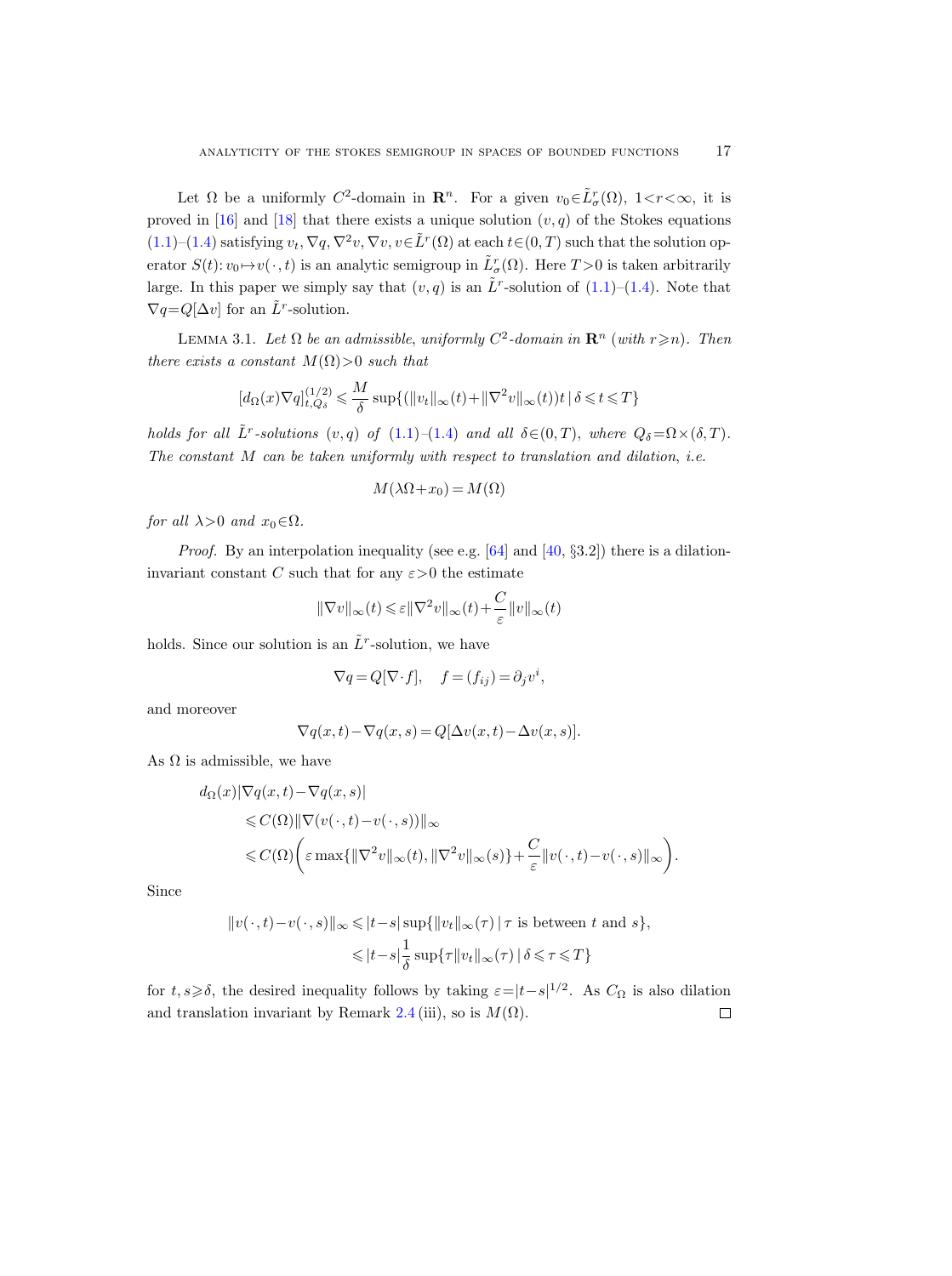<span id="page-17-3"></span>PROPOSITION 3.2. (Interior Hölder estimates) Let  $\Omega$  be an admissible, uniformly  $C^2$ -domain in  $\mathbb{R}^n$  (with  $r \geq n$ ). Take  $\gamma \in (0,1)$ ,  $\delta > 0$ ,  $T > 0$ ,  $R > 0$ . Then there exists a constant  $C=C(M(\Omega), \delta, R, d, \gamma, T)$  such that the estimate

<span id="page-17-1"></span>
$$
[\nabla^2 v]_{Q'}^{(\gamma,\gamma/2)} + [v_t]_{Q'}^{(\gamma,\gamma/2)} + [\nabla q]_{Q'}^{(\gamma,\gamma/2)} \leq CN_T
$$
\n(3.1)

holds for all  $\tilde{L}^r$ -solutions  $(v, q)$  of  $(1.1)$ – $(1.4)$  provided that  $B_R(x_0) \subset \Omega$  and  $x_0 \in \Omega$ , where  $Q'$ =int  $B_R(x_0) \times (\delta, T]$  and d denotes the distance of  $B_R(x_0)$  and ∂Ω. Here

<span id="page-17-2"></span>
$$
N_T = \sup_{0 < t < T} \|N(v, q)\|_{\infty}(t) < \infty \tag{3.2}
$$

and  $M(\Omega)$  is the constant in Lemma [3.1](#page-16-0).

*Proof.* Since  $\nabla q$  is harmonic in  $\Omega$ , the Cauchy-type estimate implies that

$$
\sup_{x \in B_{R+d/2}(x_0)} |\nabla^2 q(x,t)| \leq \frac{C_0}{d} \|\nabla q\|_{L^\infty(\Omega)}(t) \quad \text{and} \quad B_{R+d/2}(x_0) \subset \Omega,
$$

where  $C_0$  depends only on n. This together with Lemma [3.1](#page-16-0) implies

$$
[\nabla q]_{Q''}^{(1,1/2)} \leqslant \left(\frac{C_0}{d} + \frac{4M}{d}\right) \frac{1}{\delta} N_T
$$

for any  $x_0 \in \Omega$ ,  $R > 0$  and  $\delta > 0$ , where  $Q'' = \text{int } B_{R+d/2}(x_0) \times (\frac{1}{2}\delta, T]$ . By the standard local Hölder estimate for the heat equation

$$
v_t - \Delta v = -\nabla q \quad \text{in } Q'',
$$

this pressure gradient estimate implies estimates for  $\nabla^2 v$  and  $v_t$  in  $Q'$  [\[41,](#page-43-10) Chapter IV, Theorem 10.1].  $\Box$ 

<span id="page-17-0"></span>Remark 3.3. (i) We are tempted to claim that if  $(v, q)$  solves the Stokes system  $(1.1)$ – $(1.2)$  without boundary and initial condition, then the desired interior Hölder estimate would be valid. Such a type of estimate is in fact true for the heat equation [\[41,](#page-43-10) Chapter IV, Theorem 10.1]. However, for the Stokes equations this is no longer true. In fact, if we take  $v(x,t)=g(t)$  and  $p(x,t)=-g'(t)\cdot x$  with  $g\in C^1[0,\infty)$ , this is always a solution of [\(1.1\)](#page-0-0)–[\(1.2\)](#page-0-3) satisfying  $N_{T_1} < \infty$  for any  $T_1 > 0$ . However, evidently  $v_t$  may not be Hölder continuous in time unless  $\nabla p$  is Hölder continuous in time. This is why we use a global setting with admissibility of the domain.

(ii) In the constant C the dependence of  $\Omega$  is through  $M(\Omega)$  so it is invariant under dilation provided that  $d$  and  $R$  are taken independent of the dilation.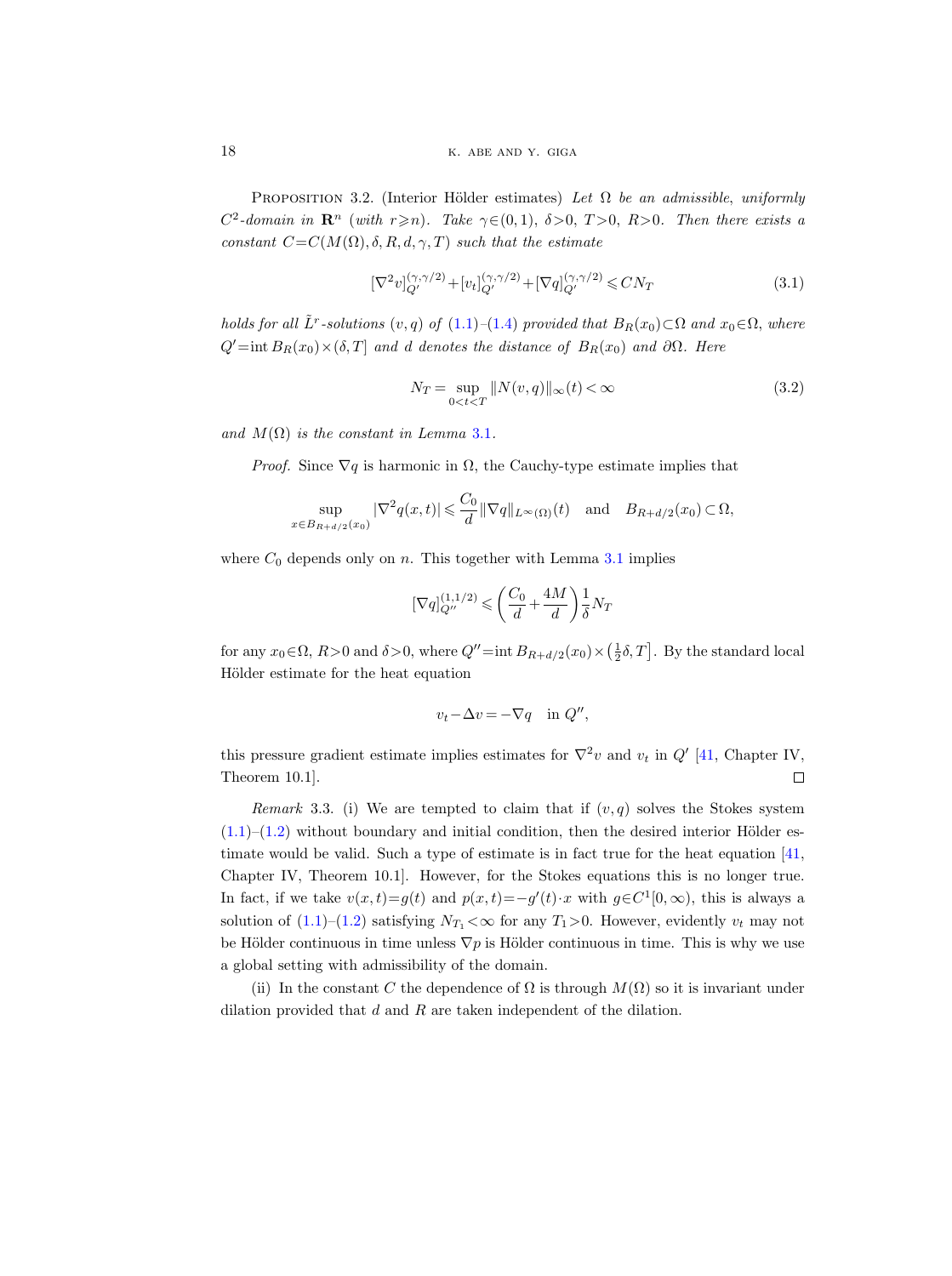#### 3.2. Local Hölder estimates up to the boundary

The regularity up to the boundary is more involved. We begin with the statement and give a proof in subsequent sections.

<span id="page-18-2"></span>THEOREM 3.4. (Estimates near the boundary) Let  $\Omega$  be an admissible, uniformly  $C^3$ -domain of type  $(\alpha, \beta, K)$  in  $\mathbb{R}^n$  (with  $r \geq n$ ). Then there exists  $R_0 = R_0(\alpha, \beta, K) > 0$ such that for any  $\gamma \in (0, 1)$ ,  $\delta \in (0, T)$  and  $R \leq \frac{1}{2}R_0$  there exists a constant

$$
C = C(M(\Omega), \delta, \gamma, T, R, \alpha, \beta, K)
$$

such that [\(3.1\)](#page-17-1) is valid for all  $\tilde{L}^r$ -solutions  $(v, q)$  of  $(1.1)$ - $(1.4)$  with

$$
Q' = Q'_{x_0, R, \delta} = \Omega_{x_0, R} \times (\delta, T], \quad \Omega_{x_0, R} = \text{int } B_R(x_0) \cap \Omega,
$$

provided that  $x_0 \in \partial \Omega$ .

The proof is more involved. We first localize the Stokes equations near the boundary by using the cut-off technique and the Bogovski˘ı operator [\[22,](#page-42-19) §III.3] to recover the divergence-free property. Then we apply a global Schauder estimate for the Stokes equations in a localized domain. As in the interior case we use the admissibility of the domain to obtain the Hölder estimate for the pressure in time.

We begin with Hölder estimates for  $q$  in time since we are not able to control the Hölder norm of  $\nabla q$  up to the boundary.

<span id="page-18-1"></span>LEMMA 3.5. Assume the same hypotheses as in Lemma [3.1](#page-16-0). Then there exists  $R_0=$  $R_0(\alpha, \beta, K) > 0$  such that for  $\nu \in (0, 1)$  and  $R \in (0, R_0]$  there exists a constant

$$
C_0 = C_0(M(\Omega), \nu, \alpha, R, \beta, K)
$$

such that

<span id="page-18-3"></span>
$$
[q]_{Q'}^{(\nu,\nu/2)} \leqslant \frac{C_0 N_T}{\delta} \tag{3.3}
$$

is valid for all  $\tilde{L}^r$ -solutions  $(v, q)$  of  $(1.1)$ – $(1.4)$  and  $Q' = Q'_{x_0, R, \delta}$  for  $x_0 \in \partial \Omega$ .

For this purpose we prepare a basic fact for the distance function.

<span id="page-18-0"></span>PROPOSITION 3.6. Let  $\Omega$  be a uniformly  $C^2$ -domain of type  $(\alpha, \beta, K)$ .

(i) There is a constant  $R_* = R_*(\alpha, \beta, K) > 0$  such that every

$$
x \in \Gamma_{\Omega, R_*} = \{ x \in \Omega \mid d_{\Omega}(x) < R_* \}
$$

has a unique projection  $x_p \in \partial\Omega$  (i.e.  $|x-x_p|=d_{\Omega}(x)$ ) and x is represented as

$$
x = x_p - dn_{\Omega}(x_p)
$$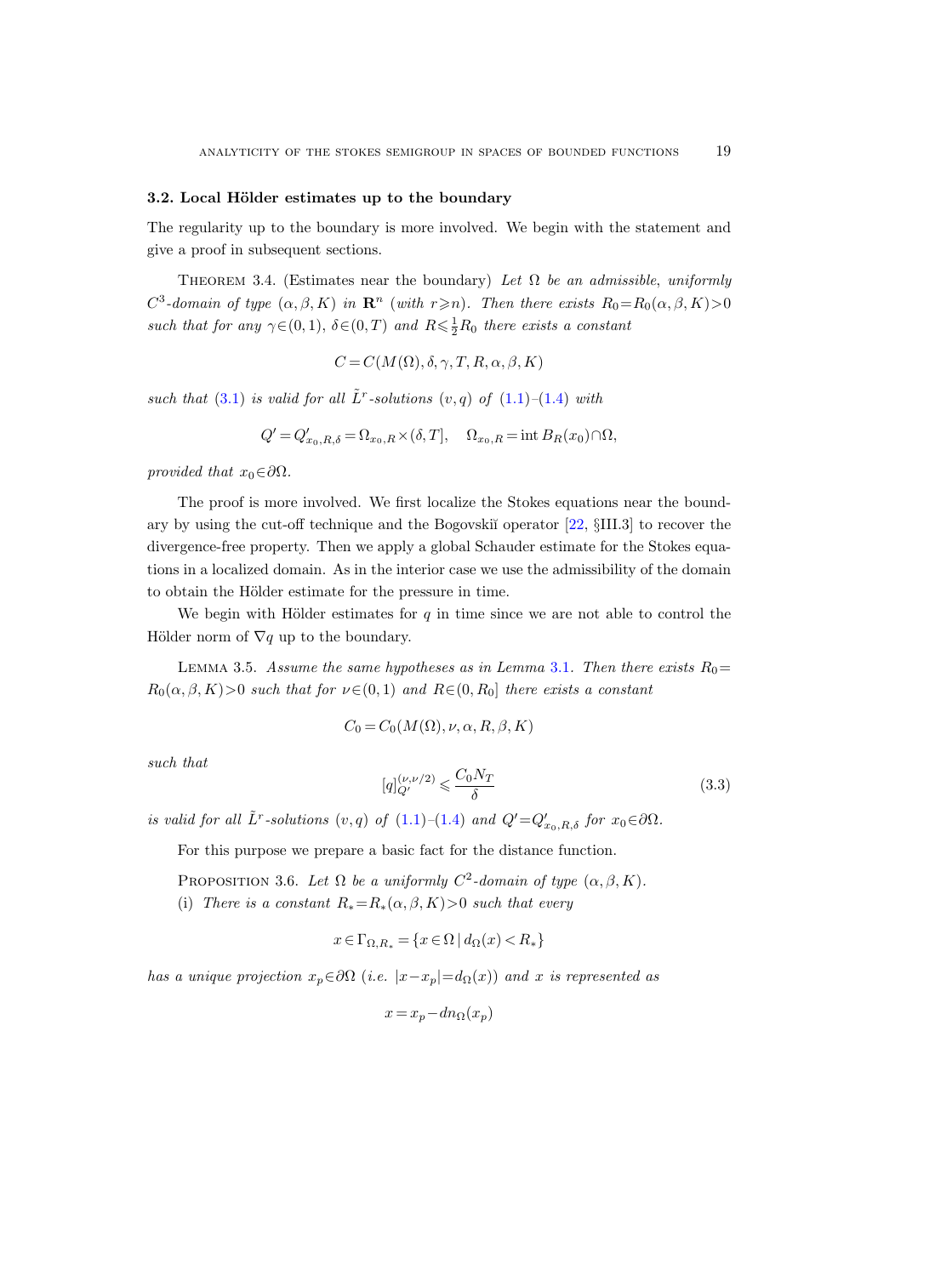with  $d=d_{\Omega}(x)$ . The mapping  $x \mapsto (x_p, d)$  is  $C^1$  in  $\Gamma_{\Omega, R_*}$ .

(ii) There is a positive constant  $R_1=R_1(\alpha,\beta,K)\leq R_*$  such that  $\Omega_{x_0,R_1}\subset U_{\alpha,\beta,h}(x_0)$ and the projection  $x_p$  of  $x \in \Omega_{x_0,R_1}$  is on  $x_0 + \text{graph}(h)$ .

(iii) For each  $R\in(0, R_1)$  and  $\nu\in[0, 1)$  there is a constant  $C=C(\alpha, \beta, K, R, \nu)$  such that

$$
|\tilde{q}(x)-\tilde{q}(y)|\leqslant C\|d_{\Omega}^{\nu}\nabla \tilde{q}\|_{L^{\infty}(\Omega)}\bigg(|d_{\Omega}(y)^{1-\nu}-d_{\Omega}(x)^{1-\nu}|+\frac{|x_p-y_p|}{\max\{d_{\Omega}(x)^{\nu},d_{\Omega}(y)^{\nu}\}}\bigg)
$$

for  $x, y \in \Omega_{x_0, R}$  and for all  $\tilde{q} \in C^1(\Omega)$  and  $x_0 \in \partial \Omega$ .

*Proof.* (i) This is non-trivial but well known. See e.g.  $[36]$  or  $[39, §4.4]$ .

(ii) This is easy by taking  $R$  small. The smallness depends on a bound for the second fundamental form of ∂Ω.

(iii) For  $x \in \Omega_{x_0,R}$   $(R \le R_1)$  we consider its normal coordinate  $(x_p, d)$ . Since  $\Omega_{x_0,R} \subset$  $U_{\alpha,\beta,h}(x_0)$ , there is a unique  $x'_p \in \mathbf{R}^{n-1}$  such that  $x_p = (x'_p, h(x'_p))$ . Moreover, we are able to use  $(x'_p, d)$  as a coodinate system. For  $x, y \in \Omega_{x_0, R}$  with  $x = (x'_p, d_{\Omega}(x)), y = (y'_p, d_{\Omega}(y))$ and  $d_{\Omega}(y) > d_{\Omega}(x)$ , we estimate

$$
|\tilde{q}(x)-\tilde{q}(y)|\leqslant|\tilde{q}(x)-\tilde{q}(z)|+|\tilde{q}(z)-\tilde{q}(y)|
$$

with  $z = (x_p', d_{\Omega}(y))$ . Thus we connect x and z by a straight line which is parallel to  $n_{\Omega}(x_p)$  and observe that, with  $x_{\tau} = x(1-\tau) + \tau z$  (0 $\leq \tau \leq 1$ ),

$$
\begin{aligned} |\tilde{q}(x)-\tilde{q}(z)|&\leqslant |z-x|\int_0^1\frac{1}{d_\Omega^\nu(x_\tau)}|d_\Omega^\nu\nabla\tilde{q}(x_\tau)|\,d\tau\leqslant \int_{d_\Omega(x)}^{d_\Omega(y)}\frac{1}{s^\nu}\,ds\,\|d_\Omega^\nu\nabla\tilde{q}\|_{L^\infty(\Omega)}\\ &\leqslant \frac{d_\Omega(z)^{1-\nu}-d_\Omega(x)^{1-\nu}}{1-\nu}\|d_\Omega^\nu\nabla\tilde{q}\|_{L^\infty(\Omega)}. \end{aligned}
$$

It remains to estimate  $|\tilde{q}(z)-\tilde{q}(y)|$ . We connect z and y by a curve  $C_{z,y}$  of the form

$$
C_{z,y} = \{x(\tau) \mid 0 \le \tau \le 1, x_p'(\tau) = x_p'(1-\tau) + \tau y_p' \text{ and } d_{\Omega}(x(\tau)) = d_{\Omega}(y)\}
$$

so that the projection in  $\mathbf{R}^{n-1}$  is a straight line connecting  $x'_{p}$  and  $y'_{p}$ . We now estimate

$$
|\tilde{q}(z)-\tilde{q}(y)|\leqslant \int_{C_{z,y}}\frac{1}{d_{\Omega}(y)^{\nu}}d_{\Omega}^{\nu}(y)|\nabla \tilde{q}|(x)\,d\mathcal{H}^{1}(x)=\frac{1}{d_{\Omega}(y)^{\nu}}\mathcal{H}^{1}(C_{z,y})\|d_{\Omega}^{\nu}\nabla \tilde{q}\|_{L^{\infty}(\Omega)}.
$$

 $\Box$ 

Since  $\mathcal{H}^1(C_{z,y}) \leq C|x_p - y_p|$ , the proof is now complete.

*Proof of Lemma* [3.5](#page-18-1). We take  $R_1>0$  as in Proposition [3.6.](#page-18-0) For  $x_0 \in \partial\Omega$  we take  $\tilde{x}_0 = x_0 - \frac{1}{2}R_1 n_\Omega(x_0)$ . We may assume that  $q(\tilde{x}_0, t) = 0$  for all  $t \in (0, T)$ . Since

$$
[d_{\Omega}(x)^{\nu} \nabla q]_{t,Q_{\delta}}^{(\nu/2)} \leq ( [d_{\Omega}(x) \nabla q]_{t,Q_{\delta}}^{(1/2)})^{\nu} (2 \|\nabla q\|_{L^{\infty}(Q_{\delta})})^{1-\nu},
$$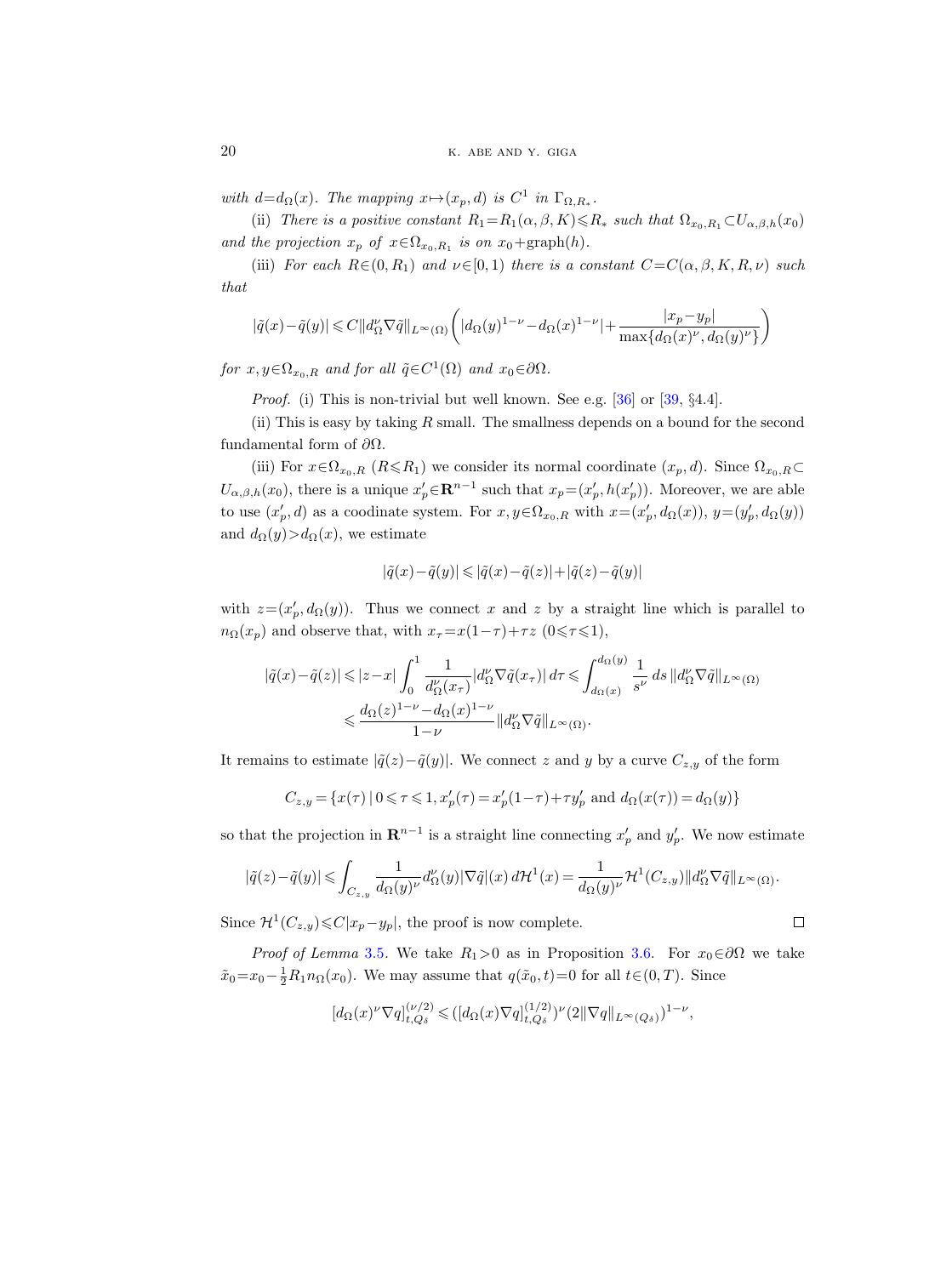Lemma [3.1](#page-16-0) implies that

$$
||d_{\Omega}(x)^{\nu}\nabla \tilde{q}(x,\cdot)||_{L^{\infty}(\Omega)}(t,s) \leqslant \frac{M^{\nu}N_{T}2}{\delta}|t-s|^{\nu/2} \quad \text{for } t,s \in (\delta,T],
$$

with  $\tilde{q}(x, t, s) = q(x, t) - q(x, s)$ . We now apply Proposition [3.6](#page-18-0) (iii) with  $y = \tilde{x}_0$  to get

$$
|q(x,t) - q(x,s)| \leq C(d_{\Omega}(\tilde{x}_0)^{1-\nu} + |x_p - x_0|d_{\Omega}(\tilde{x}_0)^{-\nu})\frac{M^{\nu}N_T2}{\delta}^{1-\nu}|t-s|^{\nu/2}
$$

for  $t, s \in (\delta, T]$  and all  $x \in \Omega_{x_0, R}$ ,  $R \le R_0 = \frac{1}{4}R_1$ . Since  $d_{\Omega}(\tilde{x}_0) = 2R_0$  and  $|x_p - x_0| < R$ , the above inequality implies that

$$
[q]_{t,Q'}^{(\nu/2)} \leqslant \frac{C_0 N_T}{\delta}, \quad C_0 = C((2R_0)^{1-\nu} + R(2R_0)^{-\nu})M^{\nu}2^{1-\nu}.
$$

For the Hölder estimate in space we simply apply Proposition [3.6](#page-18-0) (iii) with  $\nu=0$  to get

$$
|q(x,t)-q(y,t)|\leqslant C\|\nabla q\|_{L^\infty(\Omega)}(t)(|d_\Omega(y)-d_\Omega(x)|+|x_p-y_p|)\leqslant C\|\nabla q\|_{L^\infty(\Omega)}(t)|x-y|
$$

for  $x, y \in \Omega_{x_0,R}$ ,  $R \le R_0$ , and  $t \in (0, T)$ . This implies that

$$
[q]^{(\nu)}_{x, Q'} \leqslant \frac{C_0 N_T}{\delta}
$$

so the proof is now complete.

# 3.3. Helmholtz decomposition and the Stokes equations in Hölder spaces

To prove local Hölder estimates up to the boundary (Theorem [3.4\)](#page-18-2) we recall several known Hölder estimates for the Helmholtz decomposition and the Stokes equations established in [\[55\]](#page-44-0) and [\[60\]](#page-44-12) via a potential-theoretic approach; see also [\[59\]](#page-44-18). We recall notions for the spaces of Hölder continuous functions. By  $C^{\gamma}(\overline{\Omega})$  with  $\gamma \in (0, 1)$  we mean the space of all continuous functions in  $\overline{\Omega}$  with  $[f]_{\Omega}^{(\gamma)} \lt \infty$ . Similarly, we use  $C^{\gamma,\gamma/2}(\overline{Q})$  for the space of all continuous functions in  $\overline{Q}$  with  $[f]_Q^{(\gamma,\gamma/2)} < \infty$ .

<span id="page-20-1"></span>PROPOSITION 3.7. (Helmholtz decomposition) Let  $\Omega$  be a bounded  $C^{2+\gamma}$ -domain in  $\mathbf{R}^n$  with  $\gamma \in (0, 1)$ .

(i) For  $f \in C^{\gamma}(\overline{\Omega})$  there is a (unique) decomposition  $f = f_0 + \nabla \Phi$  with  $f_0, \nabla \Phi \in C^{\gamma}(\overline{\Omega})$ such that

<span id="page-20-0"></span>
$$
\int_{\Omega} f_0 \cdot \nabla \varphi \, dx = 0 \quad \text{for all } \varphi \in C^{\infty}(\overline{\Omega}).
$$
\n(3.4)

 $\Box$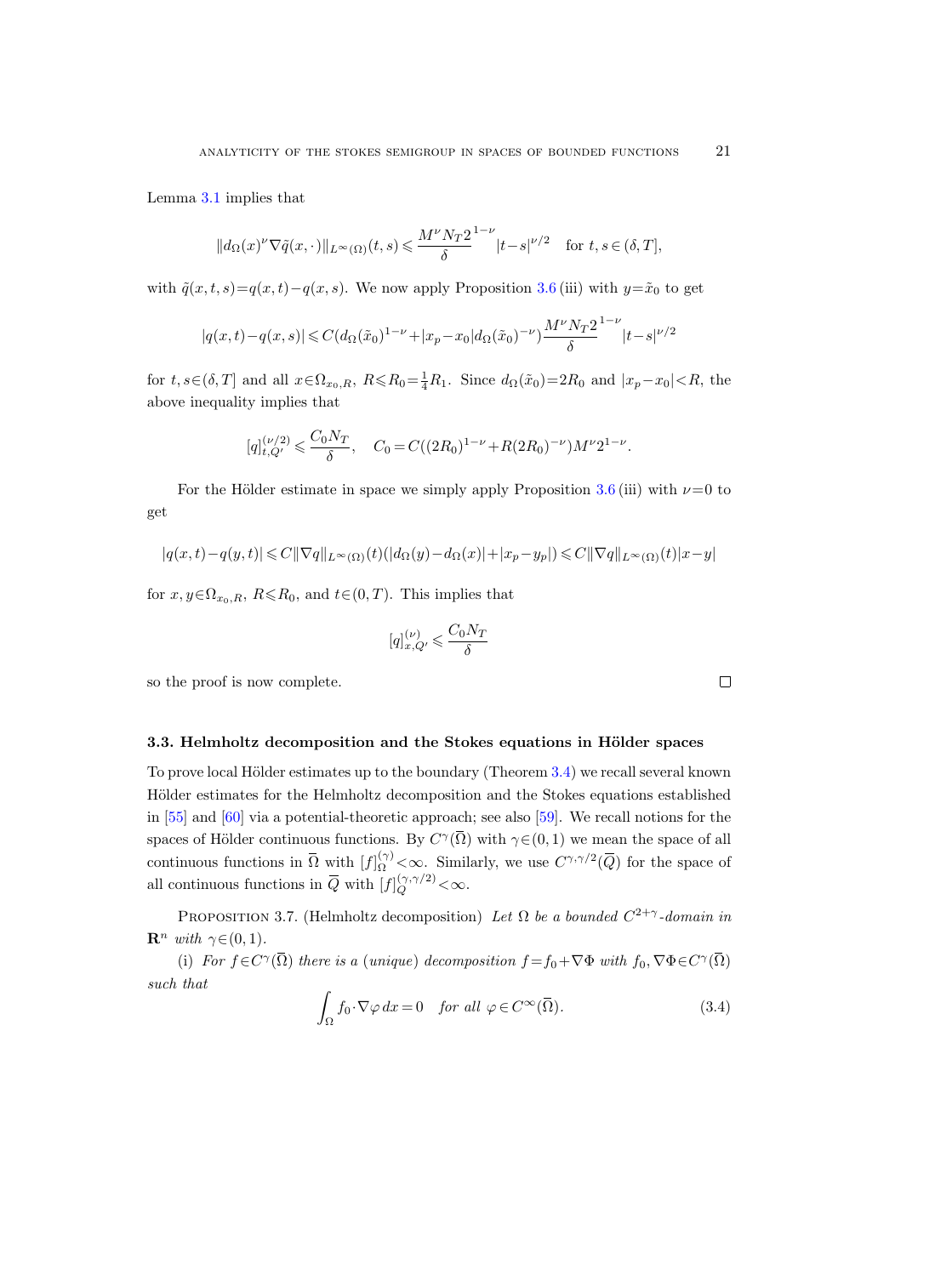(ii) There is a constant  $C_H > 0$  depending only on  $\gamma$  and  $\Omega$  only through its  $C^{2+\gamma}$ regularity such that

<span id="page-21-2"></span>
$$
|f_0|_{\Omega}^{(\gamma)} + |\nabla \Phi|_{\Omega}^{(\gamma)} \leq C_H |f|_{\Omega}^{(\gamma)} \quad \text{for all } f \in C^{\gamma}(\overline{\Omega}), \tag{3.5}
$$

where  $|f|_{\Omega}^{(\gamma)}$  $\Omega_{\Omega}^{(\gamma)}$  denotes the Hölder norm of f, i.e.  $|f|_{\Omega}^{(\gamma)} = [f]_{\Omega}^{(\gamma)} + ||f||_{L^{\infty}(\Omega)}$ .

(iii) For each  $\varepsilon \in (0, 1-\gamma)$  there is a constant  $C_H' > 0$  depending only on  $\gamma$ ,  $\varepsilon$  and  $\Omega$ only through its  $C^{2+\gamma}$  regularity such that

<span id="page-21-0"></span>
$$
|f_0|_Q^{(\gamma,\gamma/2)} + |\nabla \Phi|_Q^{(\gamma,\gamma/2)} \leq C_H' |f|_Q^{(\gamma+\varepsilon,(\gamma+\varepsilon)/2)} \quad \text{for all } f \in C^{\gamma+\varepsilon,(\gamma+\varepsilon)/2}(\overline{Q}).\tag{3.6}
$$

Proof. The parts (i) and (ii) are established in [\[55\]](#page-44-0) and [\[60\]](#page-44-12); the dependence of the constant is not explicit but can be seen from the proof.

In  $[60,$  Corollary on p. 175 it is proved that the left-hand side of  $(3.6)$  is dominated by a (similar type) constant multiple of

<span id="page-21-1"></span>
$$
|f|_{Q}^{(\gamma,\gamma/2)} + \sup_{\substack{x,y \in \Omega \\ t,s \in (0,T]}} \frac{|(f(x,t) - f(x,s)) - (f(y,t) - f(y,s))|}{|x - y|^{\mu} |t - s|^{\gamma/2}}
$$
(3.7)

for arbitrary  $\mu \in (0, 1)$ . By the Young inequality we get

$$
\frac{1}{|x-y|^{\varepsilon}|t-s|^{\gamma/2}}\leqslant \frac{\varepsilon}{\gamma+\varepsilon}\frac{1}{|x-y|^{\gamma+\varepsilon}}+\frac{\gamma}{\gamma+\varepsilon}\frac{1}{|t-s|^{(\gamma+\varepsilon)/2}}.
$$

Thus we take  $\mu = \varepsilon$  to see that the second term of  $(3.7)$  is dominated by

$$
\frac{2\varepsilon}{\gamma+\varepsilon}\sup_{t\in(0,T]}[f]^{(\gamma+\varepsilon)}_\Omega(t)+\frac{2\gamma}{\gamma+\varepsilon}\sup_{x\in\Omega}[f]^{((\gamma+\varepsilon)/2)}_{(0,T]}(x).
$$

Hence the estimate  $(3.6)$  follows and (iii) is proved.

Remark 3.8. The operator  $f \mapsto f_0$  is essentially the Helmholtz projection P for Hölder vector fields, since [\(3.4\)](#page-20-0) implies that div  $f = 0$  in  $\Omega$  and  $f \cdot n_{\Omega} = 0$  on  $\partial \Omega$ . The estimate [\(3.5\)](#page-21-2) shows the continuity of P in the Hölder space  $C^{\gamma}(\overline{\Omega})$ . However, it is men-tioned in [\[60\]](#page-44-12) (without a proof) that P is not continuous in  $C^{\gamma,\gamma/2}(\overline{Q})$ . In other words, one cannot take  $\varepsilon=0$  in the estimate [\(3.6\)](#page-21-0).

<span id="page-21-5"></span>We next recall the Schauder-type estimates for the Stokes system

$$
v_t - \Delta v + \nabla q = f_0 \quad \text{in } \Omega \times (0, T), \tag{3.8}
$$

$$
\operatorname{div} v = 0 \qquad \text{in } \Omega \times (0, T), \tag{3.9}
$$

$$
v = 0 \qquad \text{on } \partial\Omega \times (0, T), \tag{3.10}
$$

<span id="page-21-4"></span><span id="page-21-3"></span> $\Box$ 

$$
v = 0 \qquad \text{on } \Omega \times \{0\}. \tag{3.11}
$$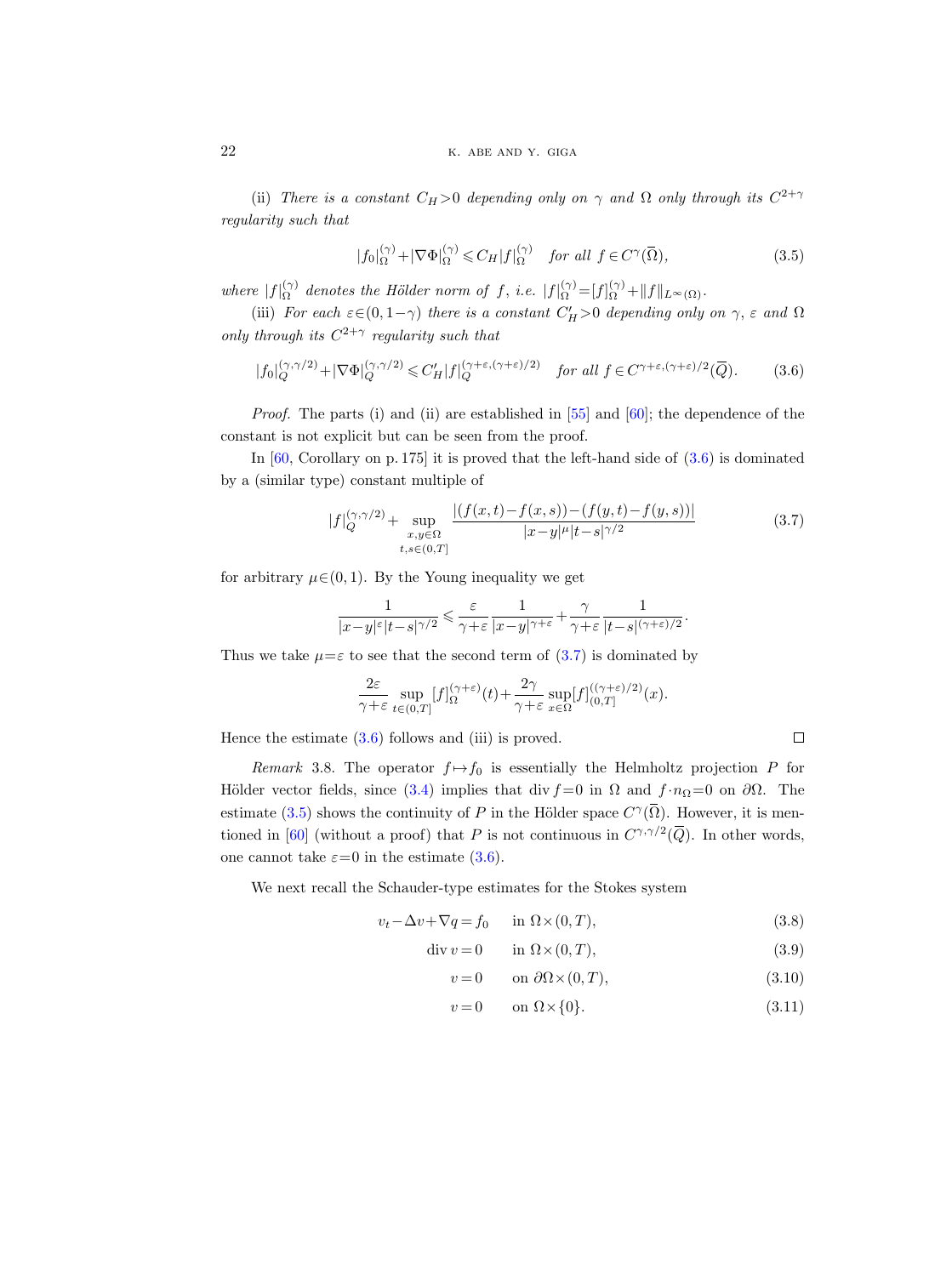PROPOSITION 3.9. Let  $\Omega$  be a bounded  $C^{2+\gamma}$ -domain in  $\mathbb{R}^n$  with  $\gamma \in (0,1)$  and  $T > 0$ . Then, for each  $f_0 \in C^{\gamma, \gamma/2}(\overline{Q})$  satisfying [\(3.4\)](#page-20-0), there is a unique solution

$$
(v, \nabla q) \in C^{2+\gamma, 1+\gamma/2}(\overline{Q}) \times C^{\gamma, \gamma/2}(\overline{Q})
$$

(up to an additive constant for q) of  $(3.8)$ – $(3.11)$ . Moreover, there is a constant  $C_S$ dependeng only on  $\gamma$ , T and  $\Omega$  only through its  $C^{2+\gamma}$  regularity such that

<span id="page-22-0"></span>
$$
|v|_Q^{(2+\gamma, 1+\gamma/2)} + |\nabla q|_Q^{(\gamma, \gamma/2)} \leqslant C_S |f_0|_Q^{(\gamma, \gamma/2)}.
$$
\n(3.12)

*Remark* 3.10. (i) This result is a special case of a very general result  $[60,$  Theo-rem [1.1\]](#page-0-2), where the viscosity constant in front of  $\Delta$  in [\(3.8\)](#page-21-3) depends on space and time and the boundary and initial data are inhomogeneous. Note that the divergence-free condition [\(3.4\)](#page-20-0) for  $f_0$  is assumed in order to establish [\(3.12\)](#page-22-0).

(ii) If the domain is a bounded  $C^3$ -domain, clearly it is a uniformly  $C^3$ -domain of type  $(\alpha, \beta, K)$  for some  $(\alpha, \beta, K)$ . The constants  $C_H$ ,  $C'_H$  and  $C_S$  in Propositions [3.7](#page-20-1) and [3.9](#page-21-5) depend on  $\Omega$  only through  $(\alpha, \beta, K)$  when  $\Omega$  is a bounded  $C^3$ -domain (which is of course a  $C^{2+\gamma}$ -domain for all  $\gamma \in (0,1)$ ).

#### 3.4. Localization procedure

We shall prove Theorem [3.4](#page-18-2) using Lemma [3.5](#page-18-1) and a localization procedure with necessary Hölder estimates (Propositions [3.7](#page-20-1) and [3.9\)](#page-21-5). We first recall the Bogovskiĭ operator  $B_E$ in [\[10\]](#page-42-21). Let E be a bounded subdomain in  $\Omega$  with Lipschitz boundary. The Bogovski<sup>i</sup> operator  $B<sub>E</sub>$  is a rather explicit operator but here we only need a few properties. This linear operator  $B_E$  is well defined for average-zero functions, i.e. such that  $\int_E g\,dx=0$ . Moreover, div  $B_E(g)=g$  in E and if the support spt  $g\subset E$ , then spt  $B_E(g)\subset E$ .

The operator  $B_E$  satisfies the estimates

$$
||B_E(g)||_{W^{1,p}(E)} \leqslant C_B ||g||_{L^p(E)} \qquad \text{for } g \in L^p(E) \text{ satisfying } \int_E g dx = 0,
$$
 (3.13)

<span id="page-22-2"></span><span id="page-22-1"></span>
$$
||B_E(g)||_{L^p(E)} \leq C_B ||g||_{W_0^{-1,p}(E)} \quad \text{for } g \in W_0^{-1,p}(E) = W^{1,p'}(E)^*,
$$
 (3.14)

with some constant  $C_B$  independent of g, where  $1/p'+1/p=1$  and  $1 < p < \infty$ . In particular  $B_E$  is bounded from  $L_{av}^p = \{g \in L^p(E) | \int_E g dx = 0\}$  to the Sobolev space  $W^{1,p}(E)$ . The estimate  $(3.14)$  is a special case of [\[23,](#page-43-20) Theorem 2.5] which asserts that  $B_E$  is bounded from  $W_0^{s,p}(\Omega)$  to  $W_0^{s+1,p}(\Omega)$  for  $s > -2+1/p$ . The bound  $C_B$  depends on p but its dependence on E is through the Lipschitz regularity constant of  $\partial E$ .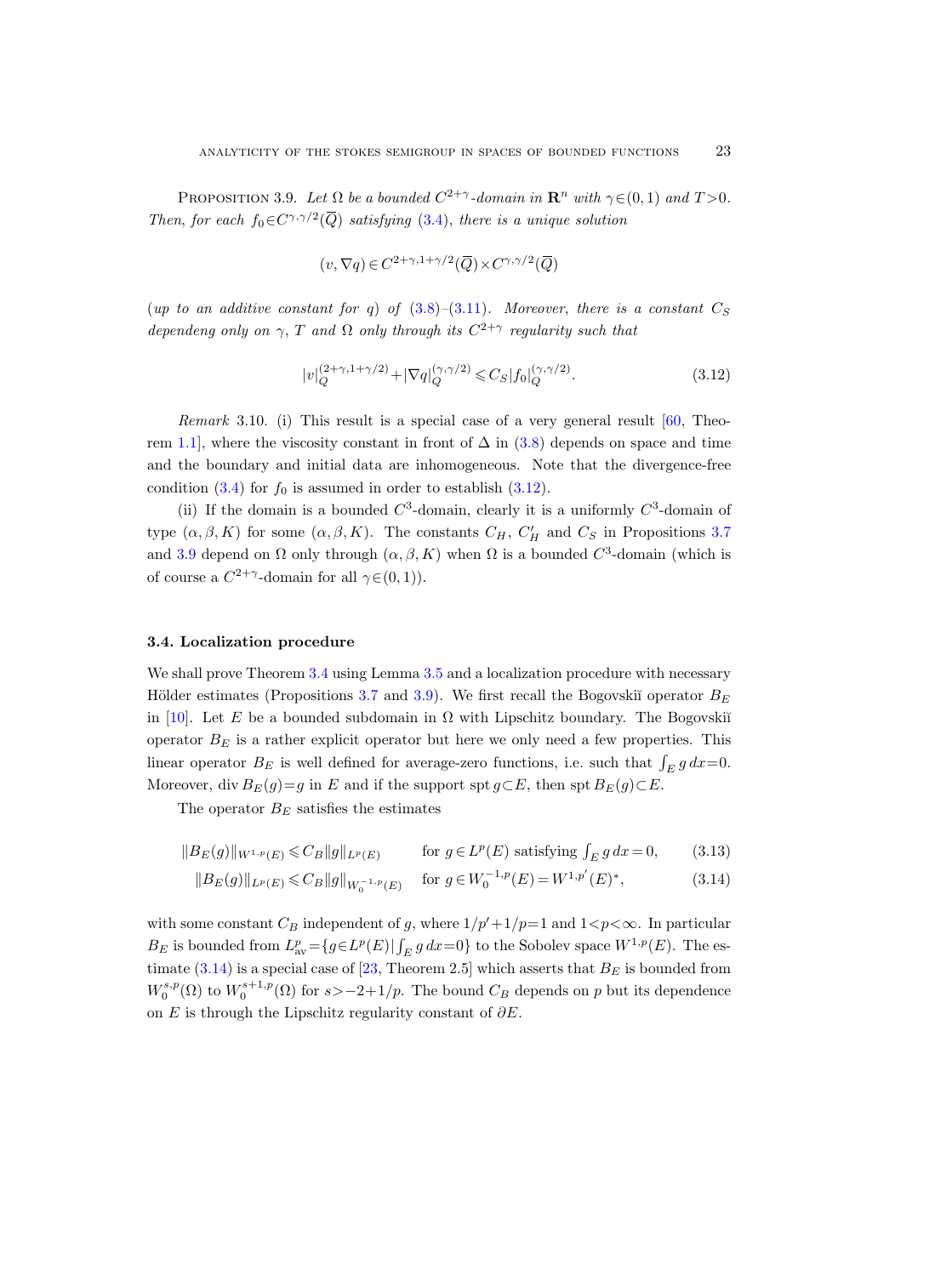24 K. ABE AND Y. GIGA

*Proof of Theorem* [3.4](#page-18-2). We take  $R_0$  as in Lemma [3.5](#page-18-1) and take  $R \le \frac{1}{2}R_0$ . For  $x_0 \in \partial\Omega$ we take a bounded  $C^3$ -domain  $\Omega'$  such that  $\Omega_{x_0,3R/2} \subset \Omega' \subset \Omega_{x_0,2R}$ . Evidently  $\partial \Omega_{x_0,R} \cap \partial \Omega$ is strictly included in  $\partial\Omega'\cap\partial\Omega$ . Moreover, one can arrange that  $\Omega'$  is of type  $(\alpha', \beta', K')$ , where  $(\alpha', \beta', K')$  depends on  $(\alpha, \beta, K)$  and R. Such an  $\Omega'$  is constructed for example by considering  $\Omega''=\Omega_{x_0,7R/4}$  and mollifying near the set  $\partial B_{7R/4}(x_0)\cap\partial\Omega$  in a suitable way to get  $\Omega'$ .

Let  $\theta$  be a smooth cut-off function of  $[0,1]$  supported in  $\left[0,\frac{3}{2}\right)$ , i.e.  $\theta \in C^{\infty}[0,\infty)$  such that  $\theta \equiv 1$  on  $[0, 1]$  and  $0 \le \theta \le 1$  with  $\text{spt } \theta \subset [0, \frac{3}{2})$ . We set  $\theta_R(x) = \theta(|x - x_0|/R)$  which is a cut-off function of  $\Omega_{x_0,R}$  supported in  $\Omega'$ . By construction, its derivatives depend only on R. We also take a cut-off function  $\varrho_{\delta}$  in the time variable. Let  $\varrho \in C^{\infty}[0,\infty)$  satisfy  $\varrho \equiv 1$  on  $[1, \infty)$  and  $\varrho = 0$  on  $[0, \frac{1}{2})$  with  $0 \le \varrho \le 1$ . For  $\delta > 0$  we set  $\varrho_{\delta}(t) = \varrho(t/\delta)$ . We set  $\xi = \theta_R \varrho_\delta$  and observe that  $u = v\xi$  and  $p = q\xi$  solves

$$
\begin{cases} u_t - \Delta u + \nabla p = f, \\ \text{div } u = g, \end{cases}
$$

in  $U = \Omega' \times (0, T)$  with

$$
f = v\xi_t - 2\nabla v \cdot \nabla \xi - v\Delta \xi + q\nabla \xi
$$
 and  $g = v \cdot \nabla \xi = \text{div}(v\xi)).$ 

We next use the Bogovskiĭ operator  $B_{\Omega'}$  to make the vector field solenoidal. We set  $u^* = B_{\Omega}(g)$  and  $\tilde{u} = u - u^*$ . Then  $(\tilde{u}, p)$  solve

$$
\begin{cases} \tilde{u}_t - \Delta \tilde{u} + \nabla p = \tilde{f}, \\ \operatorname{div} \tilde{u} = 0, \end{cases}
$$

in U with  $\tilde{f} = f + u_t^* - \Delta u^*$ . We shall fix  $\Omega'$  so that  $C'_H$  in [\(3.6\)](#page-21-0) and  $C_S$  in [\(3.12\)](#page-22-0) depends on  $\Omega'$  only through  $(\alpha, \beta, K)$  and R. If we know that  $\tilde{f} \in C^{\gamma + \varepsilon, (\gamma + \varepsilon)/2}(\overline{U})$  with  $\varepsilon \in (0, 1 - \gamma)$ then by the Helmholtz decomposition in Hölder spaces (Proposition  $3.7$ ), one obtains  $\tilde{f} = f_0 + \nabla \Phi$  with  $f_0 \in C^{\gamma, \gamma/2}(\overline{U})$  satisfying [\(3.4\)](#page-20-0) and

<span id="page-23-0"></span>
$$
|f_0|_{(\gamma)} + |\nabla \Phi|_{(\gamma)} \leqslant C_H' |\tilde{f}|_{(\gamma + \varepsilon)},\tag{3.15}
$$

where we use the shorthand notation  $|f|_{(\gamma)} = |f|_{U}^{(\gamma,\gamma/2)}$  $\tilde{v}^{(\gamma,\gamma/2)}$ . If we set  $\tilde{p}=p-\Phi$ , then  $(\tilde{u},\tilde{p})$ solves  $(3.8)$ – $(3.11)$  with  $\Omega = \Omega'$ , where  $f_0$  satisfies the solenoidal condition  $(3.4)$ . Applying the Schauder estimate [\(3.12\)](#page-22-0) yields

$$
|\tilde{u}|_{(2+\gamma)} + |\nabla \tilde{p}|_{(\gamma)} \leqslant C_S |f_0|_{(\gamma)}.
$$
\n(3.16)

By the definition of  $\tilde{f}$  we observe that

$$
\begin{aligned} |\tilde{f}|_{(\gamma+\varepsilon)} \leqslant |f|_{(\gamma+\varepsilon)}+|u_t^*|_{(\gamma+\varepsilon)}+|\Delta u^*|_{(\gamma+\varepsilon)}\\ \leqslant & c_0(|v|_{\Omega'\times(\delta/2,T]}^{(\gamma+\varepsilon,(\gamma+\varepsilon)/2)}+|\nabla v|_{\Omega'\times(\delta/2,T]}^{(\gamma+\varepsilon,(\gamma+\varepsilon)/2)}+|q|_{\Omega'\times(\delta/2,T]}^{(\gamma+\varepsilon,(\gamma+\varepsilon)/2)})+|u^*|_{(2+\gamma+\varepsilon)}, \end{aligned}
$$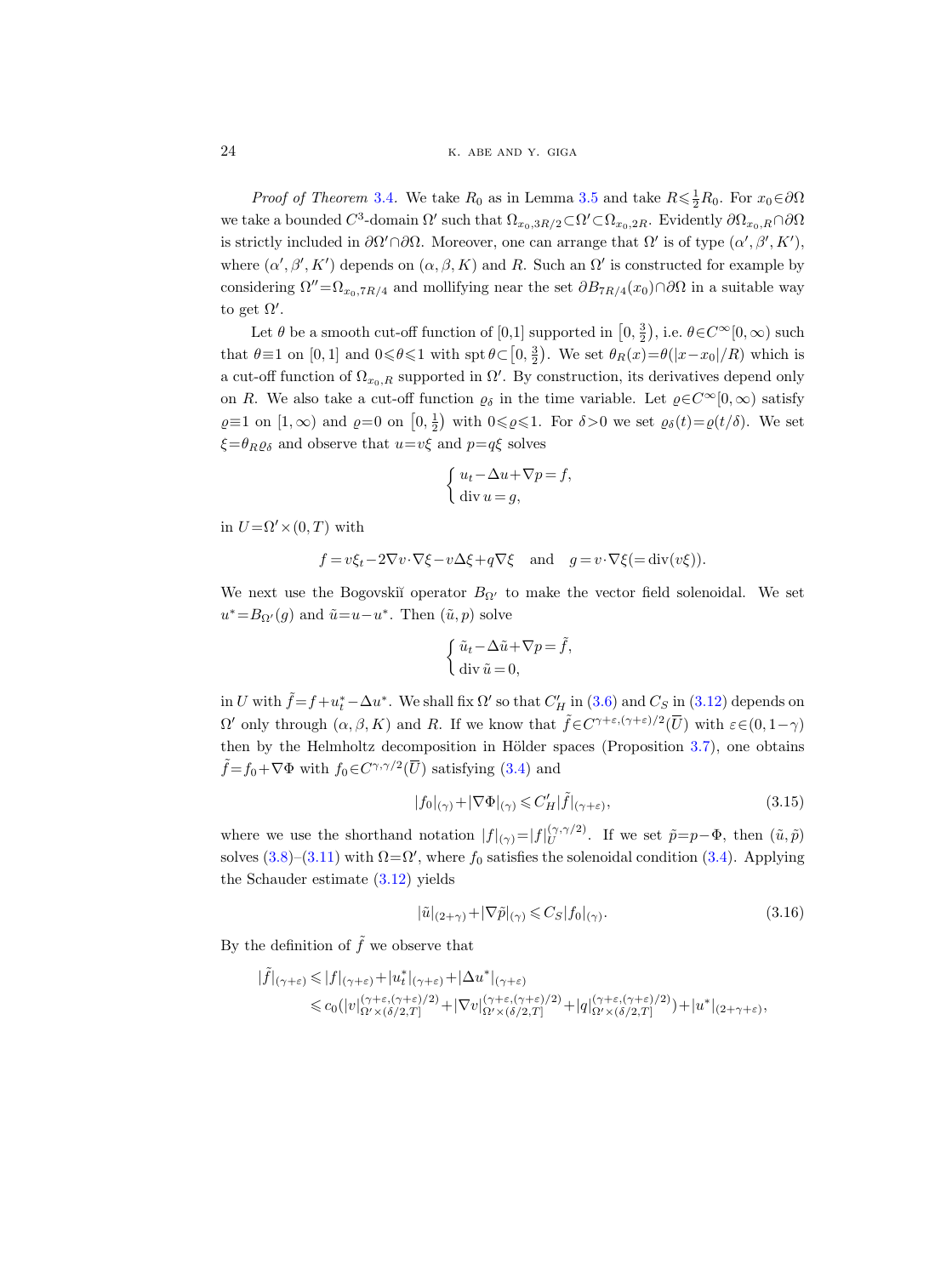where  $c_0$  depends only on  $R, T, \delta$  and  $\gamma + \varepsilon$ . Since  $N_T$  in [\(3.2\)](#page-17-2) is finite, by an interpolation inequality as in the proof of Lemma [3.1,](#page-16-0) we have  $[\nabla v]_{t, Q_s}^{(1/2)}$  $_{t,Q_\delta}^{(1/2)}$   $\leq$   $CN_T/\delta$  with C depending only on  $(\alpha, \beta, K)$ . We now apply this estimate together with estimate [\(3.3\)](#page-18-3) for q in Lemma [3.5](#page-18-1) to get

<span id="page-24-0"></span>
$$
|\tilde{f}|_{(\gamma+\varepsilon)} \leqslant CN_T + |u^*|_{(2+\gamma+\varepsilon)}
$$
\n(3.17)

with a constant  $C=C(M(\Omega), \gamma+\varepsilon, \alpha, \beta, K, R, \delta)$ . Since

$$
|v|_{Q'}^{(2+\gamma,1+\gamma/2)} \leqslant |u|_{(2+\gamma)} \leqslant |\tilde{u}|_{(2+\gamma)} + |u^*|_{(2+\gamma)} \quad \text{and} \quad |\nabla q|_{Q'}^{(\gamma,\gamma/2)} \leqslant |\nabla \tilde{p}|_{(\gamma)} + |\nabla \Phi|_{(\gamma)},
$$

the desired estimates follow from  $(3.15)-(3.17)$  $(3.15)-(3.17)$  once we have established that

$$
|u^*|_{(2+\gamma+\varepsilon)} \leqslant CN_T
$$

with  $C=C(M(\Omega), \gamma+\varepsilon, \alpha, \beta, K, R, \delta)$ .

We shall present a proof for

<span id="page-24-4"></span><span id="page-24-3"></span><span id="page-24-2"></span>
$$
[u_t^*]_{t,U}^{(\mu/2)} \leqslant CN_T \tag{3.18}
$$

for  $\mu \in (0, 1)$  since the other quantities can be estimated in a similar way and are even easier. By  $(3.13)$  and  $(3.14)$  we have

$$
||u_t^*||_{L^p(\Omega')} \leqslant C_B ||\text{div } u_t||_{W_0^{-1,p}(\Omega')},\tag{3.19}
$$

$$
||u_t^*||_{W^{1,p}(\Omega')} \leq C_B ||\text{div } u_t||_{L^p(\Omega')}.
$$
\n(3.20)

To estimate  $\|\text{div }u_t\|_{W_0^{-1,p}(\Omega')}$  we use the equations  $v_t-\Delta v+\nabla q=0$  and div  $v=0$ . For an arbitrary  $\varphi \in W^{1,p'}(\Omega')$  we have

$$
\int_{\Omega'} \varphi \operatorname{div} u_t \, dx = \int_{\Omega'} (\varphi v_t \cdot \nabla \xi + \varphi \nabla \xi_t \cdot v) \, dx
$$
\n
$$
= \int_{\Omega'} (\varphi \nabla \xi \cdot (\Delta v - \nabla q) + \varphi \nabla \xi_t \cdot v) \, dx
$$
\n
$$
= \int_{\Omega'} \left( -\sum_{i=1}^n \partial_{x_i} (\varphi \nabla \xi) \cdot \partial_{x_i} v + q \operatorname{div} (\varphi \nabla \xi) + \varphi \nabla \xi_t \cdot v \right) dx
$$
\n
$$
+ \int_{\partial \Omega'} \left( \varphi \nabla \xi \cdot \frac{\partial v}{\partial n_{\Omega'}} - q \varphi \frac{\partial \xi}{\partial n_{\Omega'}} \right) d\mathcal{H}^{n-1}.
$$

This implies that

<span id="page-24-1"></span>
$$
\left| \int_{\Omega'} \varphi \operatorname{div} u_t \, dx \right| \leqslant C_{\xi}(\|\nabla v\|_{\infty} + \|q\|_{\infty} + \|v\|_{\infty})(\|\varphi\|_{W^{1,1}(\Omega')} + \|\varphi\|_{L^1(\partial\Omega')}) \tag{3.21}
$$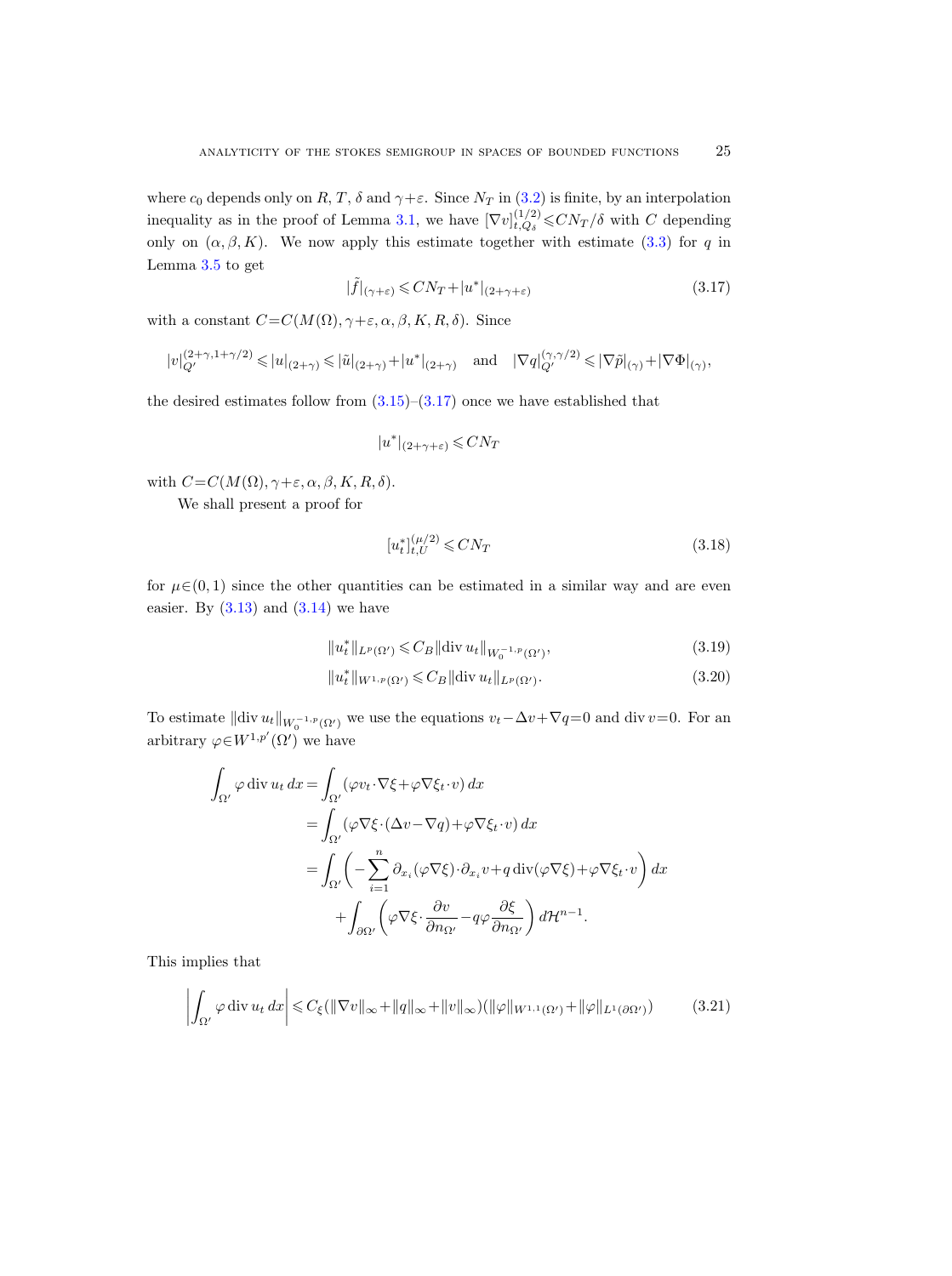with  $C_{\xi}$  depending only on R and  $\delta$  (independent of t), where the L<sup>∞</sup>-norm is taken on  $\Omega'$ . By a trace theorem (e.g. [\[15,](#page-42-20) §5.5, Theorem 1]) there is a constant C (depending only on the Lipschitz regularity of the domain) such that

$$
\|\varphi\|_{L^1(\partial\Omega')}\leqslant C\|\varphi\|_{W^{1,1}(\Omega')}.
$$

By the Hölder inequality,  $\|\varphi\|_{W^{1,1}(\Omega')}\leqslant C'\|\varphi\|_{W^{1,p}(\Omega')}$  with  $C'$  depending on the volume of  $\Omega'$ . Thus  $(3.21)$  yields

$$
\|\text{div}\,u_t\|_{W_0^{-1,p}(\Omega')}\leq C_0(\|\nabla v\|_{\infty}+\|q\|_{\infty}+\|v\|_{\infty})
$$

with  $C_0$  depending only on  $\delta$ , R and  $\Omega'$  through  $(\alpha, \beta, K)$ . By  $(3.19)$  this yields

<span id="page-25-0"></span>
$$
||u_t^*||_{L^p(\Omega')} \leqslant C_B C_0(||\nabla v||_{\infty} + ||q||_{\infty} + ||v||_{\infty}).
$$
\n(3.22)

We next estimate  $||u_t^*||_{W^{1,p}}$ . By [\(3.20\)](#page-24-3) a direct computation shows that

<span id="page-25-1"></span>
$$
||u_t^*||_{W^{1,p}(\Omega')} \leqslant C_0 C_B(||v||_{\infty} + ||v_t||_{\infty})
$$
\n(3.23)

since div  $u_t = \text{div} \partial_t (\xi v) = \partial_t (\nabla \xi \cdot v)$  as div  $v = 0$ .

We now apply the Gagliardo–Nirenberg inequality (see e.g. [\[26\]](#page-43-9))

$$
||u_t^*||_\infty \leqslant c||u_t^*||_{L^p(\Omega')}^{1-\sigma}||u_t^*||_{W^{1,p}(\Omega')}^\sigma, \quad \sigma=\frac{n}{p},
$$

to [\(3.22\)](#page-25-0) and [\(3.23\)](#page-25-1) to get

$$
||u_t^*||_{\infty} \leq C_1 C_B (||v||_{\infty} + ||v_t||_{\infty})^{\sigma} (||\nabla v||_{\infty} + ||v||_{\infty} + ||q||_{\infty})^{1-\sigma}
$$

with  $C_1$  depending only on  $\delta$ , R and  $\Omega'$  through  $(\alpha, \beta, K)$ . We replace  $u^*$  by

$$
u^*(\,\cdot\,,t)-u^*(\,\cdot\,,s)
$$

and observe that

<span id="page-25-2"></span>
$$
||u_t^*(\cdot, t) - u_t^*(\cdot, s)||_{\infty} \le C_1 C_B \left( ||\nabla v(\cdot, t) - \nabla v(\cdot, s)||_{\infty} + ||q(\cdot, t) - q(\cdot, s)||_{\infty} + ||v(\cdot, t) - v(\cdot, s)||_{\infty} \right)^{1-\sigma} \left( \frac{2N_T}{\min\{t, s\}} \right)^{\sigma},\tag{3.24}
$$

for  $t, s > 0$ . As observed at the end of the proof of Lemma [3.1,](#page-16-0) we have

$$
[\nabla v]_{t,Q_\delta}^{(1/2)} \leqslant \frac{CN_T}{\delta}.
$$

By [\(3.3\)](#page-18-3) we now conclude that

$$
\sup_{x \in \Omega'} [\nabla v]_{t,\Omega' \times (\delta/2,T]}^{(\mu')} + \sup_{x \in \Omega'} [q]_{t,\Omega' \times (\delta/2,T]}^{(\mu')} \leq \frac{CN_T}{\delta}, \quad \mu' = \frac{\mu}{2(1-\sigma)},
$$

provided that  $\mu' < \frac{1}{2}$  (i.e.  $p > n/(1-\mu)$ ). Dividing both sides of [\(3.24\)](#page-25-2) by  $|t-s|^{\mu/2}$  and taking the supremum for  $s, t \geq \frac{1}{2}\delta$  we get  $(3.18)$  since  $u^* = 0$  for  $t \leq \frac{1}{2}\delta$ .  $\Box$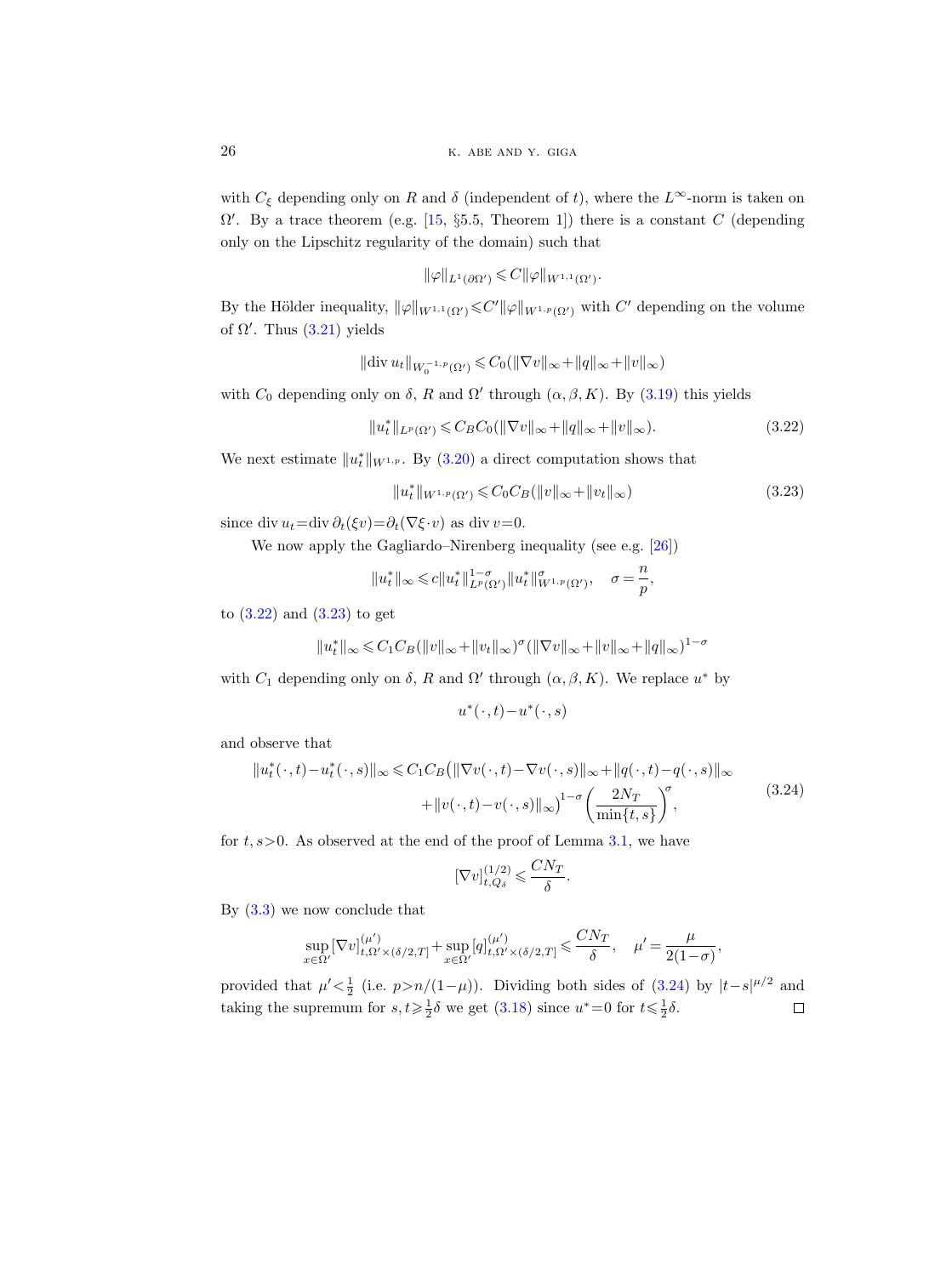#### 4. Uniqueness for the Stokes equations in a half space

<span id="page-26-1"></span>The goal of this section is to establish a uniqueness theorem for the Stokes equations in a half space  $\mathbf{R}_{+}^{n} = \{(x', x_n) | x_n > 0\}$  to be able to characterize the limit of rescaled limits in our blow-up argument. The result presented below is by no means optimal but convenient to apply.

<span id="page-26-5"></span>THEOREM 4.1. (Uniqueness) Assume that  $(v, q)$  satisfies

<span id="page-26-6"></span>
$$
v \in C(\mathbf{R}_+^n \times (0,T)) \cap C^{2,1}(\mathbf{R}_+^n \times (0,T)), \quad \nabla q \in C(\mathbf{R}_+^n \times (0,T))
$$
(4.1)

and

<span id="page-26-4"></span>
$$
\int_{0}^{T} \int_{\mathbf{R}_{+}^{n}} (v \cdot (\varphi_{t} + \Delta \varphi) - \varphi \cdot \nabla q) dx dt = 0
$$
\n(4.2)

for all  $\varphi \in C_c^{\infty}(\mathbf{R}_+^n \times [0, T))$  with  $(1.2)$ - $(1.3)$  for  $\Omega = \mathbf{R}_+^n$ . Also assume that

<span id="page-26-3"></span>
$$
\sup_{0
$$

and

<span id="page-26-2"></span>
$$
\sup_{x \in \mathbf{R}_{+}^{n}} t^{1/2} x_n |\nabla q(x, t)| < \infty.
$$
\n(4.4)

Then  $v \equiv 0$  and  $\nabla q \equiv 0$ .

<span id="page-26-0"></span>Remark 4.2. Without decay condition  $(4.4)$  for the pressure gradient there is a nontrivial solution. In fact, let  $v^i = v^i(x_n, t)$  be the solution of the heat equation

$$
v_t^i - \partial_{x_n}^2 v^i = a^i \quad \text{in } \{x_n \mid x_n > 0\} \times (0, T),
$$
  

$$
v^i = 0 \quad \text{on } \{0\} \times (0, T),
$$
  

$$
v^i = 0 \quad \text{on } \{x_n \mid x_n > 0\} \times \{0\},
$$

for  $i=1, ..., n-1$  with  $a^{i} \in C^{1}[0, T]$  (independent of x). We set  $v = (v^{1}, ..., v^{n-1}, 0)$  and

$$
q(x,t) = -\sum_{i=1}^{n-1} a^i(t)x_i.
$$

Then  $(v, q)$  solves the Stokes equations  $(1.1)$ – $(1.4)$  with  $\Omega = \mathbb{R}^n_+$  and  $v_0 = 0$ . It satisfies [\(4.3\)](#page-26-3) but it does not satify [\(4.4\)](#page-26-2). This is a non-trivial solution unless  $a^i \equiv 0$  for all  $i=1, ..., n-1$ . Note that  $(4.2)$  is satisfied for this  $(v, q)$ , since  $(v, q)$  satisfies  $(1.1)$ – $(1.4)$ with  $v_0=0$ . So this example shows that the uniqueness of Theorem [4.1](#page-26-5) is no longer true without  $(4.4)$ .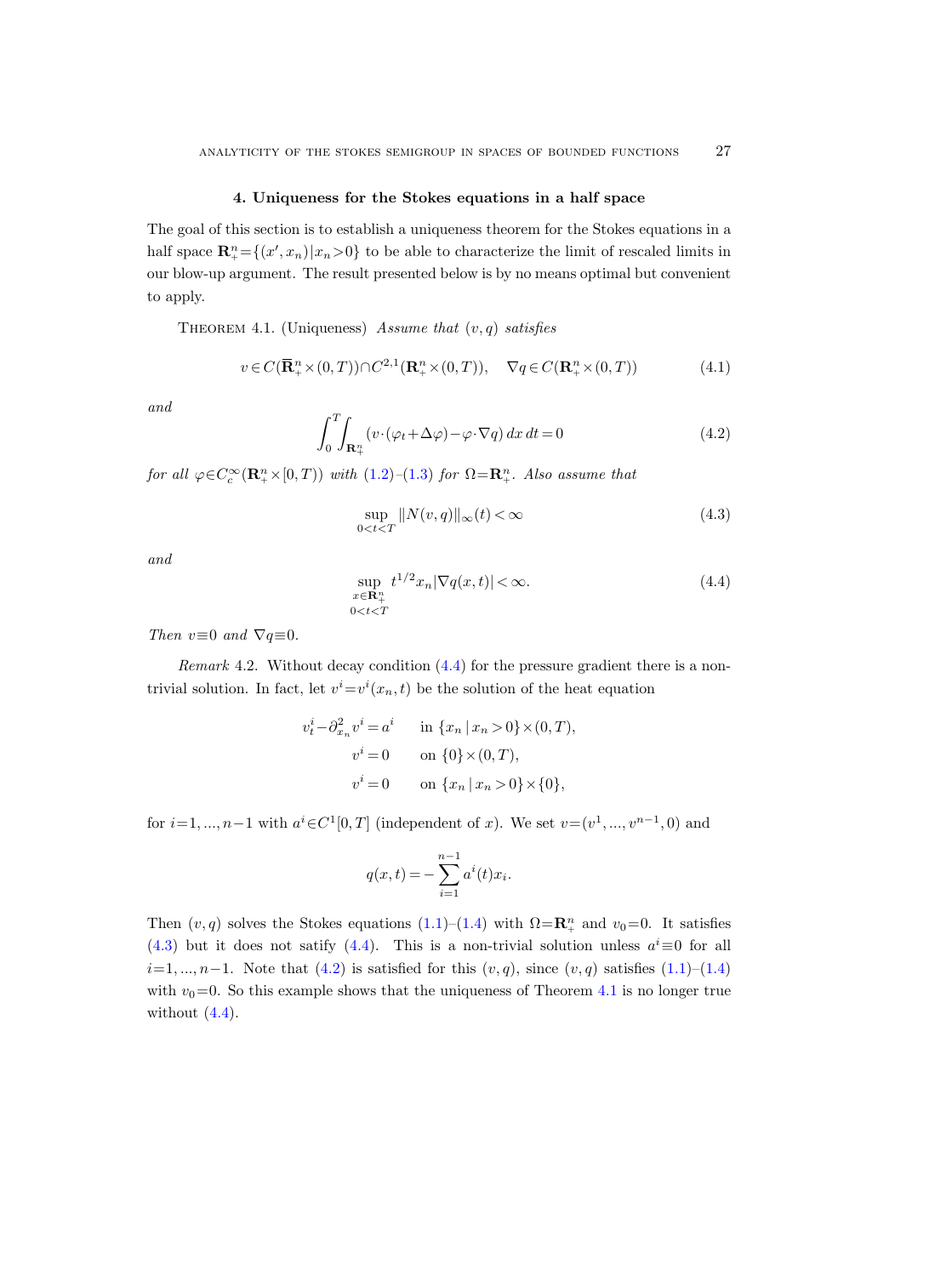28 k. ABE AND Y. GIGA

This result is easily reduced to a uniqueness theorem which is essentially due to Solonnikov [\[58\]](#page-44-2). Although it is stated in a different way [\[58,](#page-44-2) Theorem [1.1\]](#page-0-2), his proof, based on the duality argument (proving the solvability of the dual problem), yields the following uniqueness result (Lemma [4.3\)](#page-27-0). Note that for a half space the Stokes semigroup is not bounded in  $L^1$  (for each  $t>0$ ) [\[14\]](#page-42-0) although the derivative satisfies the usual regularizing effect

$$
\|\nabla S(t)v_0\|_{L^1(\mathbf{R}_+^n)} \leq C t^{-1/2} \|v_0\|_{L^1(\mathbf{R}_+^n)}
$$

as proved in [\[33\]](#page-43-21).

<span id="page-27-0"></span>LEMMA 4.3. Assume that  $(v, q)$  satisfies  $(4.1)$ - $(4.2)$  and  $(1.2)$ - $(1.3)$  with  $\Omega = \mathbb{R}^n_+$ . Also assume that

<span id="page-27-1"></span>
$$
\sup_{\delta < t < T} \|N(v, q)\|_{\infty}(t) < \infty \tag{4.5}
$$

for any  $\delta \in (0, T)$ . Also assume that  $|\nabla q(x, t)| \to 0$  as  $x_n \to \infty$  for  $t \in (0, T)$ . If  $v(\cdot, t)$ converges  $\ast$ -weakly to 0 in  $L^{\infty}(\mathbf{R}^n_+)$  as  $t\downarrow 0$ , then  $v\equiv 0$  and  $\nabla q\equiv 0$ .

Proof of Theorem [4.1](#page-26-5). To apply this uniqueness result it suffices to prove that

 $v(\cdot, t) \to 0$  (\*-weakly in  $L^{\infty}$ ) as  $t \downarrow 0$ .

Since  $(v, q)$  solves  $(1.1)$ , multiplying by  $\varphi \in C_c^{\infty}(\mathbb{R}^n_+ \times [0, T))$  and integration by parts yield

$$
\int_{\delta}^{T} \int_{\mathbf{R}_{+}^{n}} (v \cdot (\varphi_{t} + \Delta \varphi) - \varphi \cdot \nabla q) \, dx \, dt + \int_{\mathbf{R}_{+}^{n}} v(x, \delta) \cdot \varphi(x, \delta) \, dx = 0.
$$

By  $(4.2)$  we easily observe that

$$
\int_{\mathbf{R}_{+}^{n}} v(x,\delta) \cdot \varphi(x,\delta) dx \to 0
$$

as  $\delta \rightarrow 0$ . In particular,

$$
\int_{\mathbf{R}^n_+} v(x,\delta) \cdot \psi \, dx \to 0
$$

for all  $\psi \in C_c^{\infty}(\mathbf{R}_{+}^n)$ . Since v is bounded by  $(4.3)$  and  $C_c^{\infty}(\mathbf{R}_{+}^n)$  is dense in  $L^1(\mathbf{R}_{+}^n)$ , this implies that  $v(\cdot, t) \rightarrow 0$  (\*-weakly in  $L^{\infty}$ ).  $\Box$ 

Remark 4.4. (i) The continuity assumption (in Theorem [4.1](#page-26-5) and Lemma [4.3\)](#page-27-0)

$$
v \in C(\overline{\mathbf{R}}_+^n \times (0,T))
$$

in  $(4.1)$  is redundant if one assumes  $(4.3)$  or  $(4.5)$ .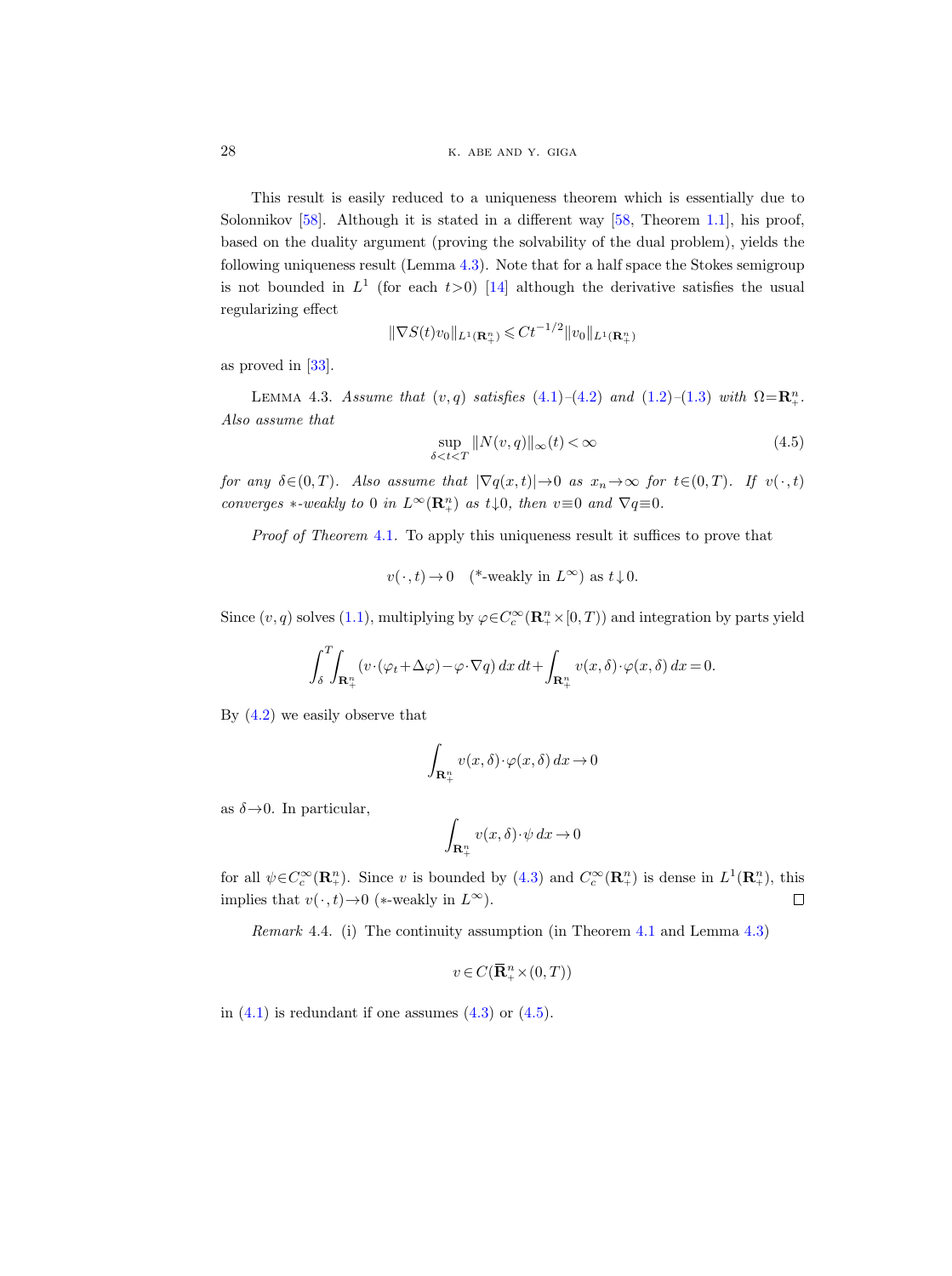(ii) Without the decay condition on the pressure gradient  $\nabla q$  as  $x_n \to \infty$ , one still concludes that v depends only on  $x_n$  and t; see [\[58,](#page-44-2) proof of Theorem 1.1]. Since div  $v=0$ and v vanishes on the boundary, this implies that the normal component  $v^n$  (of v) vanishes identically so that  $\partial q/\partial x_n = 0$ . Thus  $v^i$  (1≤i ≤n−1) solves the heat equation with a spatially constant external source term  $a^i$  which agrees with the counterexample for uniqueness without decay of  $\nabla q$  as  $x_n \to \infty$ . This observation shows that to establish uniqueness it suffices to assume the decay of  $\partial q/\partial x_j$  (j=1, ..., n−1) as  $x_n \to \infty$ .

We conclude this section by giving a uniqueness result for the heat equation which is very easy to prove.

<span id="page-28-3"></span>LEMMA 4.5. Assume that  $u \in L^1_{loc}(\mathbf{R}^n \times [0,T))$  satisfies

<span id="page-28-0"></span>
$$
\int_{0}^{T} \int_{\mathbf{R}^{n}} u(x,t) (\varphi_t(x,t) + \Delta \varphi(x,t)) dx dt = 0
$$
\n(4.6)

for all  $\varphi \in C_c^{\infty}(\mathbf{R}^n \times [0, T))$ . Also assume that

<span id="page-28-1"></span>
$$
\sup_{t\in(0,T)}\|u\|_{\infty}(t) < \infty.
$$
\n(4.7)

Then  $u \equiv 0$ .

*Proof.* We prove this statement by a duality argument. We first observe that  $(4.6)$ holds for

<span id="page-28-2"></span>
$$
\psi \in C^{\infty}(\mathbf{R}^n \times [0, T)) \quad \text{with } \psi, \nabla \psi, \nabla^2 \psi, \psi_t \in L^1(\mathbf{R}^n \times [0, T)) \tag{4.8}
$$

and spt  $\psi \subset \mathbb{R}^n \times [0, T)$ . This is easily proved by setting  $\varphi = \theta_R \psi$  in [\(4.6\)](#page-28-0) and by letting  $R\rightarrow\infty$ , where  $\theta_R$  is the cut-off function defined in the proof of Theorem [3.4.](#page-18-2) The procedure is justified by [\(4.7\)](#page-28-1).

For an arbitrary  $f \in C_c^{\infty}(\mathbf{R}^n \times [0, T))$ , we solve

$$
\begin{cases} \psi_t + \Delta \psi = f & \text{in } \mathbf{R}^n \times [0, T), \\ \psi(x, T) = 0 & \text{for } x \in \mathbf{R}^n. \end{cases}
$$

It is not difficult to see that  $\psi \in C^{\infty}(\mathbf{R}^n \times [0, T))$  satisfies [\(4.8\)](#page-28-2), so we conclude that

$$
\int_0^T\!\!\int_{\mathbf{R}^n} u f \, dx \, dt = 0
$$

for all  $f \in C_c^{\infty}(\mathbf{R}^n \times [0, T))$ . This implies that  $u \equiv 0$ .

 $\Box$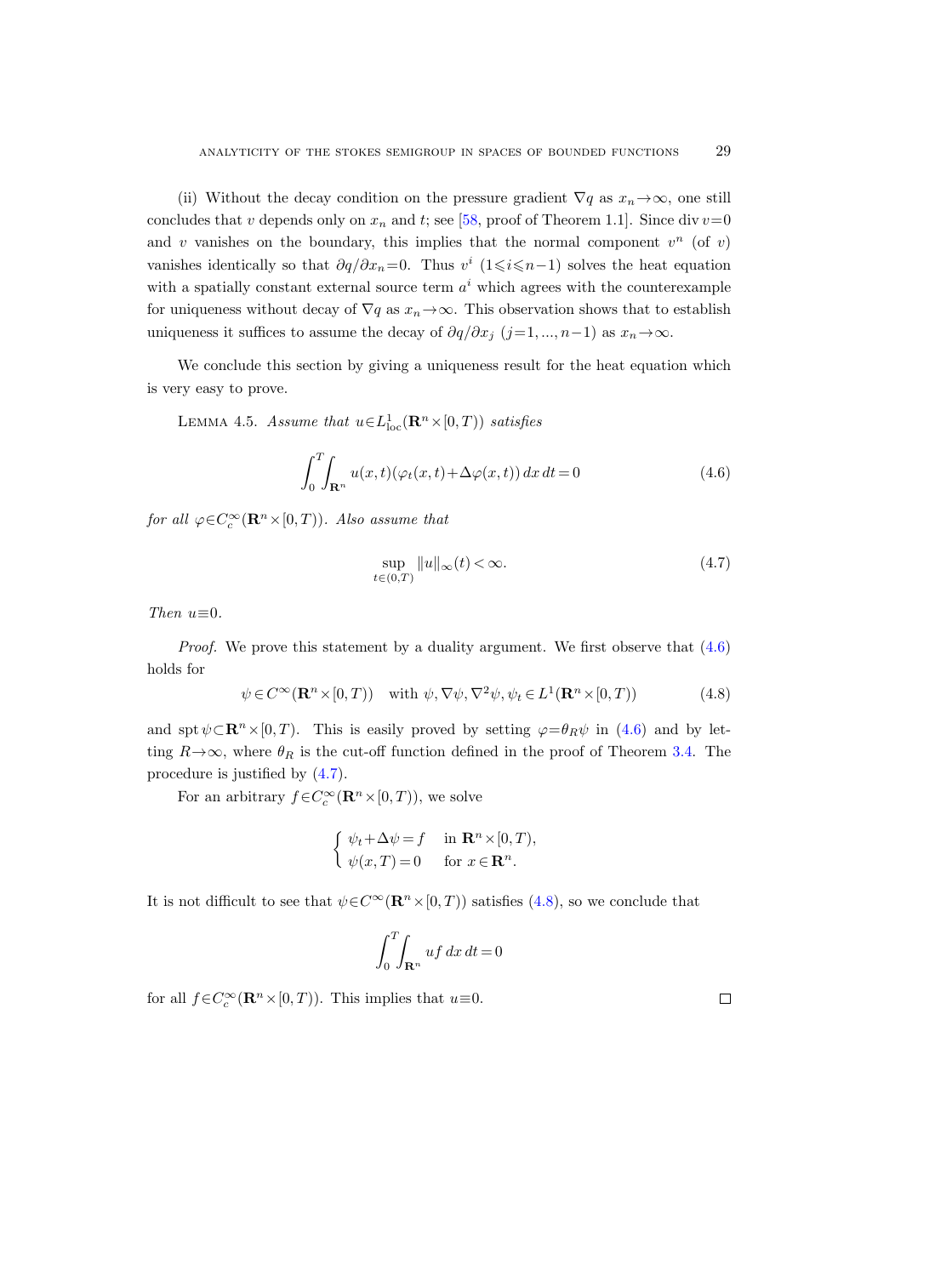# 5. Blow-up arguments—a-priori  $L^{\infty}$  estimates

<span id="page-29-0"></span>In this section we shall prove Theorem [1.2](#page-1-3) by a blow-up argument. We then derive Theorem [1.3](#page-1-2) which implies Theorem [1.1](#page-0-2) since a bounded domain is admissible (Theorem [2.5\)](#page-8-0).

## 5.1. A-priori estimates under stronger regularity assumption

<span id="page-29-5"></span>PROPOSITION 5.1. The assertion of Theorem [1.2](#page-1-3) holds under the extra restrictions that  $v(\cdot, t) \in C^2(\overline{\Omega})$  for  $t \in (0, 1)$  and  $||N(v, q)||_{\infty}(t)$  is bounded in  $(0, 1)$  as a function of t.

*Proof.* We argue by contradiction. Suppose that  $(1.6)$  were false for any choice of  $T_0$  and C. Then there would exist an  $\tilde{L}^r$ -solution  $(v_m, q_m)$  of  $(1.1)$ – $(1.4)$  with  $v_0 = v_{0m}$  $\in$  $C_{c,\sigma}^{\infty}(\Omega)$  and a sequence  $\tau_m\downarrow 0$  (as  $m\to\infty$ ) such that  $||N(v_m,q_m)||_{\infty}(\tau_m)>m||v_{0m}||_{\infty}$ . There is  $t_m \in (0, \tau_m)$  such that

$$
||N(v_m, q_n)||_{\infty}(t_m) \ge \frac{1}{2}M_m, \quad M_m = \sup_{0 < t < \tau_m} ||N(v_n, q_m)||_{\infty}(t).
$$

Note that, due to our extra assumption,  $M_m$  is finite. We normalize  $v_m$  and  $q_m$  by defining  $\tilde{v}_m=v_m/M_m$  and  $\tilde{q}_m=q_m/M_m$ . Then  $(\tilde{v}_m, \tilde{q}_m)$  satisfies estimates [\(1.7\)](#page-3-2)–[\(1.9\)](#page-3-3). Since  $(\tilde{v}_m, \tilde{q}_m)$  is an  $\tilde{L}^r$ -solution, we have  $\nabla \tilde{q}_m = Q[\Delta \tilde{v}_m]$ . As  $\Omega$  is admissible so that [\(1.5\)](#page-1-0) holds, [\(1.7\)](#page-3-2) implies that there is a dilation- and translation-invariant constant  $C_{\Omega}$ independent of m such that

<span id="page-29-1"></span>
$$
\sup\{t^{1/2}d_{\Omega}(x)|\nabla \tilde{q}_m(x,t)|\,|\,x\in\Omega_m\text{ and }t\in(0,t_m)\}\leq C_{\Omega}.\tag{5.1}
$$

Here we have invoked the assumption  $v(\cdot, t) \in C^2(\overline{\Omega})$  to be able to apply the estimate for Q. We rescale  $(\tilde{v}_m, \tilde{q}_m)$  around a point  $x_m \in \Omega$  satisfying  $(1.10)$  to get a blow-up sequence  $(u_m, p_m)$  of the form

$$
u_m(x,t) = \tilde{v}_m(x_m + t_m^{1/2}x, t_mt), \quad p_m(x,t) = t_m^{1/2} \tilde{q}_m(x_m + t_m^{1/2}x, t_mt).
$$

By the scaling invariance of the Stokes equations  $(1.1)$ – $(1.2)$ , this  $(u_m, p_m)$  solves the Stokes equations in the rescaled domain  $\Omega_m \times (0, 1]$ , where

$$
\Omega_m = \left\{ x \in \mathbf{R}^n \mid x = \frac{y - x_m}{t_m^{1/2}} \text{ and } y \in \Omega \right\}.
$$

It follows from  $(1.7)$ ,  $(5.1)$  and  $(1.10)$  that

$$
\sup_{0 < t < 1} \| N(u_m, p_m) \|_{L^\infty(\Omega_m)} \leq 1,\tag{5.2}
$$

$$
\sup\{t^{1/2}d_{\Omega_m}(x)|\nabla p_m(x,t)||\,x\in\Omega_m\text{ and }0
$$

<span id="page-29-4"></span><span id="page-29-3"></span><span id="page-29-2"></span>
$$
N(u_m, p_m)(0, 1) \geq \frac{1}{4}.\tag{5.4}
$$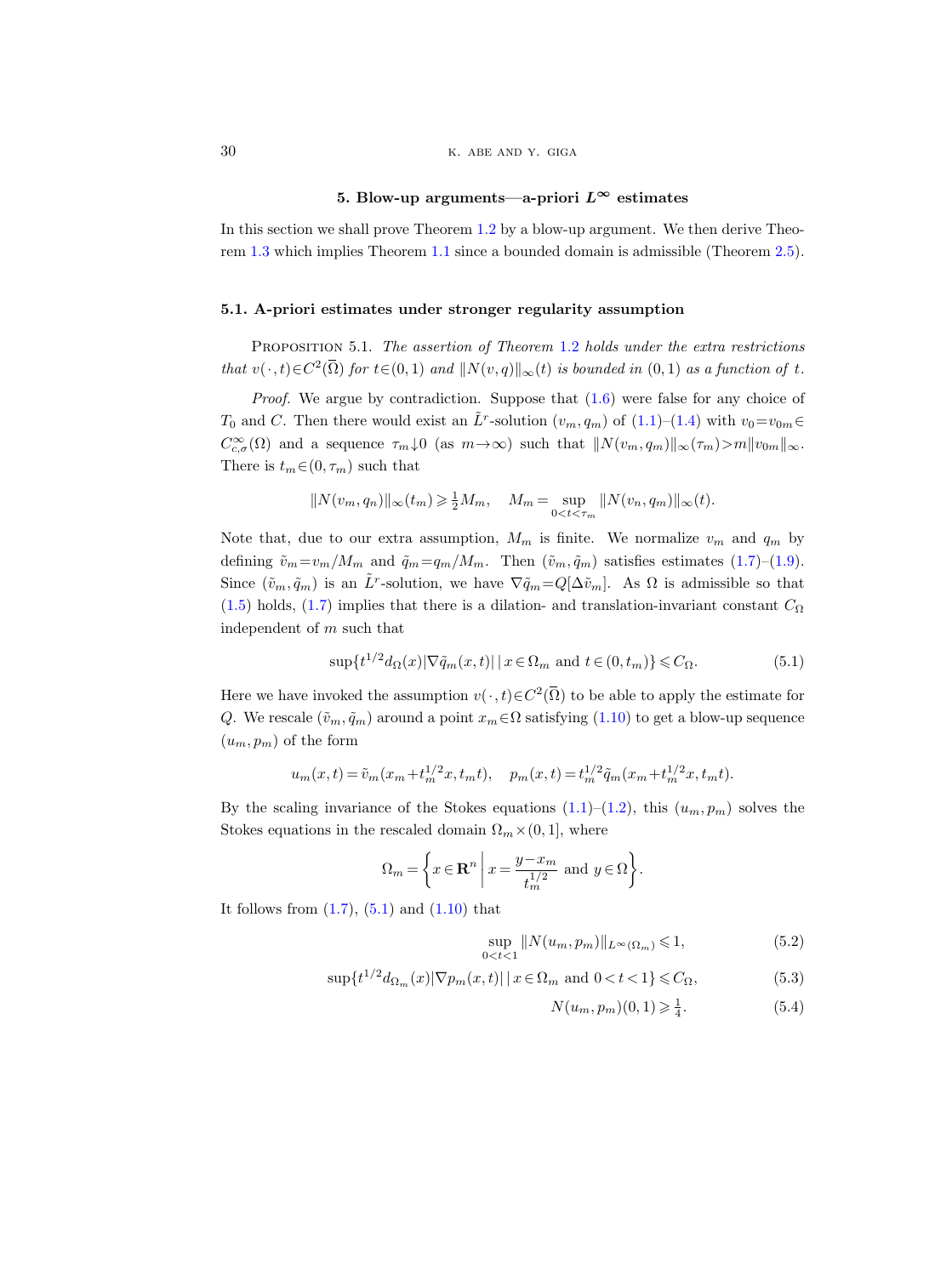Moreover, for initial data  $v_{0m}$  the condition [\(1.9\)](#page-3-3) implies that  $||u_{0m}||_{L^{\infty}(\Omega_m)} \to 0$  (as  $m \rightarrow \infty$ ). The situation is divided into two cases depending on whether or not

$$
c_m = \frac{d_{\Omega}(x_m)}{t_m^{1/2}}
$$

tends to infinity as  $m \to \infty$ . This  $c_m$  is the distance from zero to  $\partial \Omega_m$ , i.e.  $c_m = d_{\Omega_m}(0)$ .

Case 1.  $\overline{\lim}_{m\to\infty} c_m=\infty$ . We may assume that  $\lim_{m\to\infty} c_m=\infty$  by taking a subsequence. In this case the rescaled domain  $\Omega_m$  expands to  $\mathbb{R}^n$ . Therefore, for any  $\varphi \in C_c^{\infty}(\mathbf{R}^n \times [0,1)),$  the blow-up sequence  $(u_m, p_m)$  satisfies

$$
\int_0^1 \int_{\mathbf{R}^n} (u_m \cdot (\varphi_t + \Delta \varphi) - \nabla p_m \cdot \varphi) \, dx \, dt = - \int_{\mathbf{R}^n} u_m(x, 0) \cdot \varphi(x, 0) \, dx
$$

for sufficiently large  $m>0$ . By [\(5.2\)](#page-29-2) and Proposition [3.2](#page-17-3) we have a necessary compactness to conclude that there exists a subsequence of solutions still denoted by  $(u_m, p_m)$  such that  $(u_m, p_m)$  converges to some  $(u, p)$  locally uniformly in  $\mathbb{R}^n \times (0, 1]$  together with  $\nabla u_m$ ,  $\nabla^2 u_m$ ,  $u_{mt}$  and  $\nabla p_m$ . (Note that the constant C in [\(3.1\)](#page-17-1) is invariant under dilation and translation of  $\Omega$  so [\(3.1\)](#page-17-1) for  $(u_m, p_m)$  gives equicontinuity of  $\nabla^2 u_m$ ,  $u_{mt}$  and  $\nabla p_m$ .) As, for each  $R>0$ ,

$$
\inf\{d_{\Omega_m}(x) \,|\, |x| \leq R\} \to \infty \quad \text{as } m \to \infty,
$$

the estimate [\(5.3\)](#page-29-3) implies that  $\nabla p=0$ . Thus the limit  $u\in C(\mathbf{R}^n\times(0,1])$  solves

$$
\int_0^1\!\!\!\int_{{\bf R}^n}u\!\cdot\!(\varphi_t\!+\!\Delta\varphi)\,dx\,dt\!=\!0
$$

for all  $\varphi \in C_c^{\infty}(\mathbf{R}^n \times [0,1))$  since  $||u_{0m}||_{L^{\infty}(\Omega_m)} \to 0$  as  $m \to \infty$ . Since u is bounded by [\(5.2\)](#page-29-2), applying the uniqueness of the heat equation (Lemma [4.5\)](#page-28-3) we conclude that  $u\equiv 0$ . However, [\(5.4\)](#page-29-4) implies that  $N(u, p)(0, 1) \geq \frac{1}{4}$  which is a contradiction, so case 1 does not occur.

*Case 2.*  $\overline{\lim}_{m\to\infty} c_m < \infty$ . By taking a subsequence, we may assume that  $c_m$  converges to some  $c_0\geq 0$ . We may also assume that  $x_m$  converges to a boundary point  $\hat{x} \in \partial \Omega$ . By rotation and translation of coordinates, we may assume that  $\hat{x}=0$  and that the exterior normal  $n_{\Omega}(\hat{x}) = (0, ..., 0, -1)$ . Since  $\Omega$  is a uniformly  $C^3$ -domain of type  $(\alpha, \beta, K)$ , the domain  $\Omega$  is represented locally near  $\hat{x}$  on the form

$$
\Omega_{\text{loc}} = \{(x', x_n) \in \mathbf{R}^n \mid h(x') < x_n < h(x') + \beta \text{ and } |x'| < \alpha\}
$$

with a  $C^3$ -function h such that  $\nabla' h(0)=0$  and  $h(0)=0$ , where derivatives up to third order of h are bounded by K. If one rescales with respect to  $x_m$ ,  $\Omega_{\text{loc}}$  is expanded as

$$
\begin{aligned} &(\Omega_m)_{\rm loc}\\ &= \{(y',y_n)\in\mathbf{R}^n\,|\, h(t_m^{1/2}y'+x_m')
$$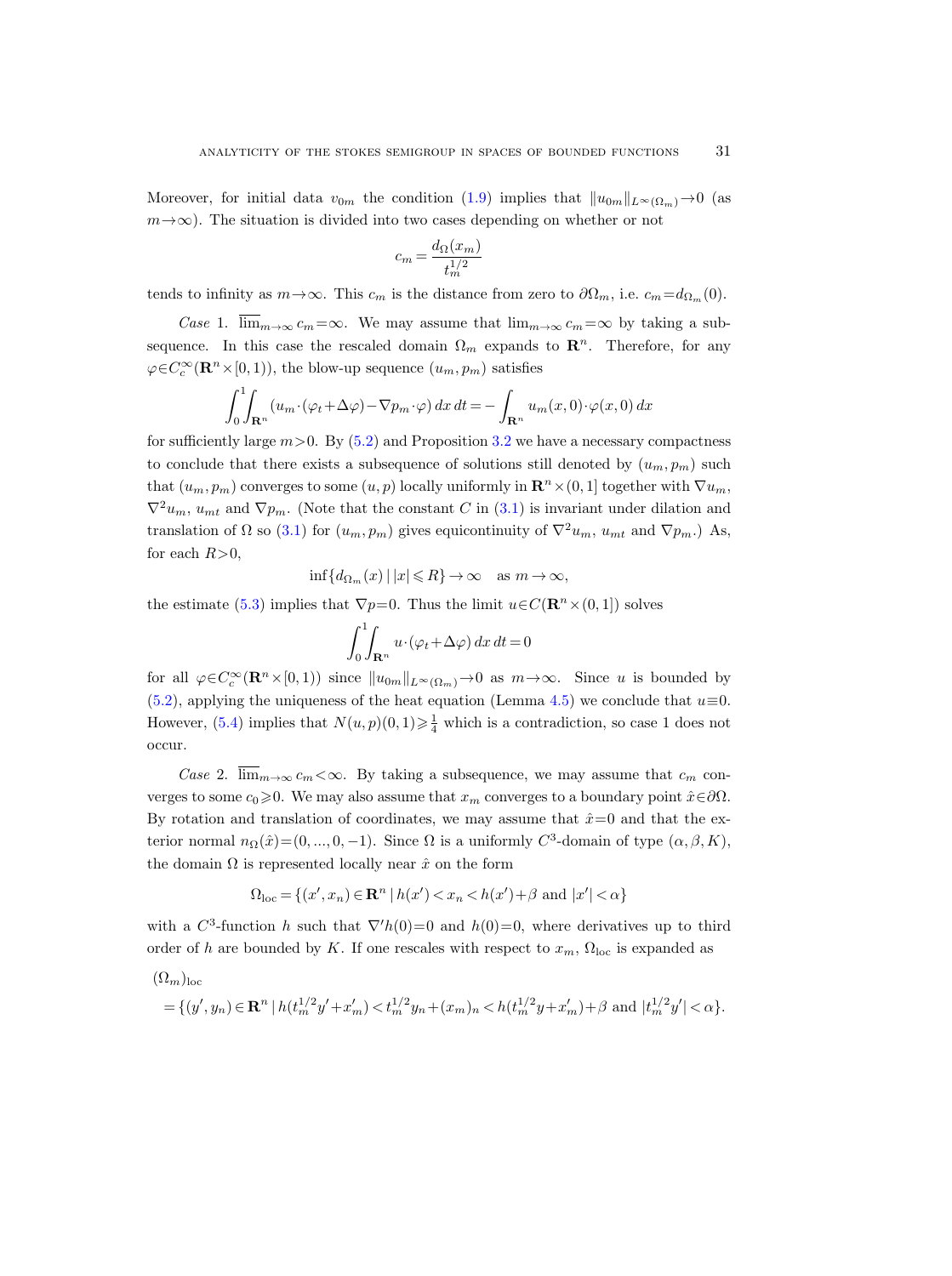Since  $d_{\Omega}(x_m)/(x_m)_n \to 1$  as  $m \to \infty$  and  $x'_m \to 0$ , the domain  $(\Omega_m)_{loc}$  converges to

$$
\mathbf{R}_{+,-c_0}^n = \{ (x', x_n) \in \mathbf{R}^n \mid x_n > -c_0 \}.
$$

In fact, if one expresses

$$
(\Omega_m)_{\text{loc}} = \{(y', y_n) \in \mathbf{R}^n \mid h_m(y') < y_n < \beta_m + h_m(y') \text{ and } |y'| < \alpha_m\}
$$

with  $\alpha_m = \alpha/t_m^{1/2}$ ,  $\beta_m = \beta/t_m^{1/2}$ ,  $h_m(y') = h(t_m^{1/2}y' + x'_m)/t_m^{1/2} - (x_m)_n/t_m^{1/2}$ , then  $h_m \to -c_0$ locally uniformly up to third derivatives and  $\alpha_m, \beta_m \to \infty$ . Note that  $|\partial_x^{\mu} h_m|$  for  $\mu$ ,  $1 \leq |\mu| \leq 3$ , is uniformly bounded by K.

Thus,  $(u_m, p_m)$  solves  $(1.1)$ – $(1.4)$  in  $(\Omega_m)_{\text{loc}} \times (0, 1]$ . By  $(5.2)$  and Theorem [3.4](#page-18-2) we have the necessary compactness to conclude that there exists a subsequence  $(u_m, p_m)$ converging to some  $(u, p)$  locally uniformly in  $\overline{\mathbf{R}}_{+,-c_0}^n \times (0, 1]$  together with  $\nabla u_m$ ,  $\nabla^2 u_m$ ,  $u_{mt}$  and  $\nabla p_m$  as in the interior case. (Note that  $\Omega_m$  is still of type  $(\alpha, \beta, K)$  which is uniform in  $m$ .)

Now we observe that the limit  $(u, p)$  solves the Stokes equations  $(1.1)$ – $(1.4)$  in a half space with zero initial data in a weak sense. In fact, as  $(u_m, p_m)$  satisfies

$$
\int_0^1 \int_{\mathbf{R}_{+,-c_0}^n} (u_m \cdot (\varphi_t + \Delta \varphi) - \varphi \cdot \nabla p_m) dx dt = - \int_{\mathbf{R}_{+,-c_0}^n} u_m(x,0) \cdot \varphi(x,0) dx
$$

for all  $\varphi \in C_c^{\infty}(\mathbf{R}_{+,-c_0}^n \times [0,1)),$  we note that [\(5.2\)](#page-29-2) and [\(5.3\)](#page-29-3) are inherited by  $(u, p)$ , and in particular

$$
\sup\{t^{1/2}(x_n+c_0)|\nabla p(x,t)|x'\in\mathbf{R}^{n-1}, x_n>-c_0 \text{ and } t\in(0,1)\}\leq C_{\Omega}.
$$

Since the convergence of  $u_m$  is up to the boundary, the boundary condition is also preserved. The limit  $(u, p) \in C(\mathbf{R}_{+,-c_0}^n \times [0,1])$  solves a weak form of the Stokes equations with zero initial data:

$$
\int_0^1 \int_{\mathbf{R}^n_{+,-c_0}} \left( u \cdot (\varphi_t + \Delta \varphi) - \varphi \cdot \nabla p \right) dx dt = 0 \quad \text{for all } \varphi \in C_c^\infty(\mathbf{R}^n_{+,-c_0} \times [0,1)).
$$

We thus apply the uniqueness to the Stokes equations in a half space (Theorem [4.1\)](#page-26-5) to conclude that  $u \equiv 0$  and  $\nabla p \equiv 0$ .

However, [\(5.4\)](#page-29-4) implies that  $N(u, p)(0, 0) \geq \frac{1}{4}$  which is a contradiction, so case 2 does not occur either.

We have thus proved  $(1.6)$ .  $\Box$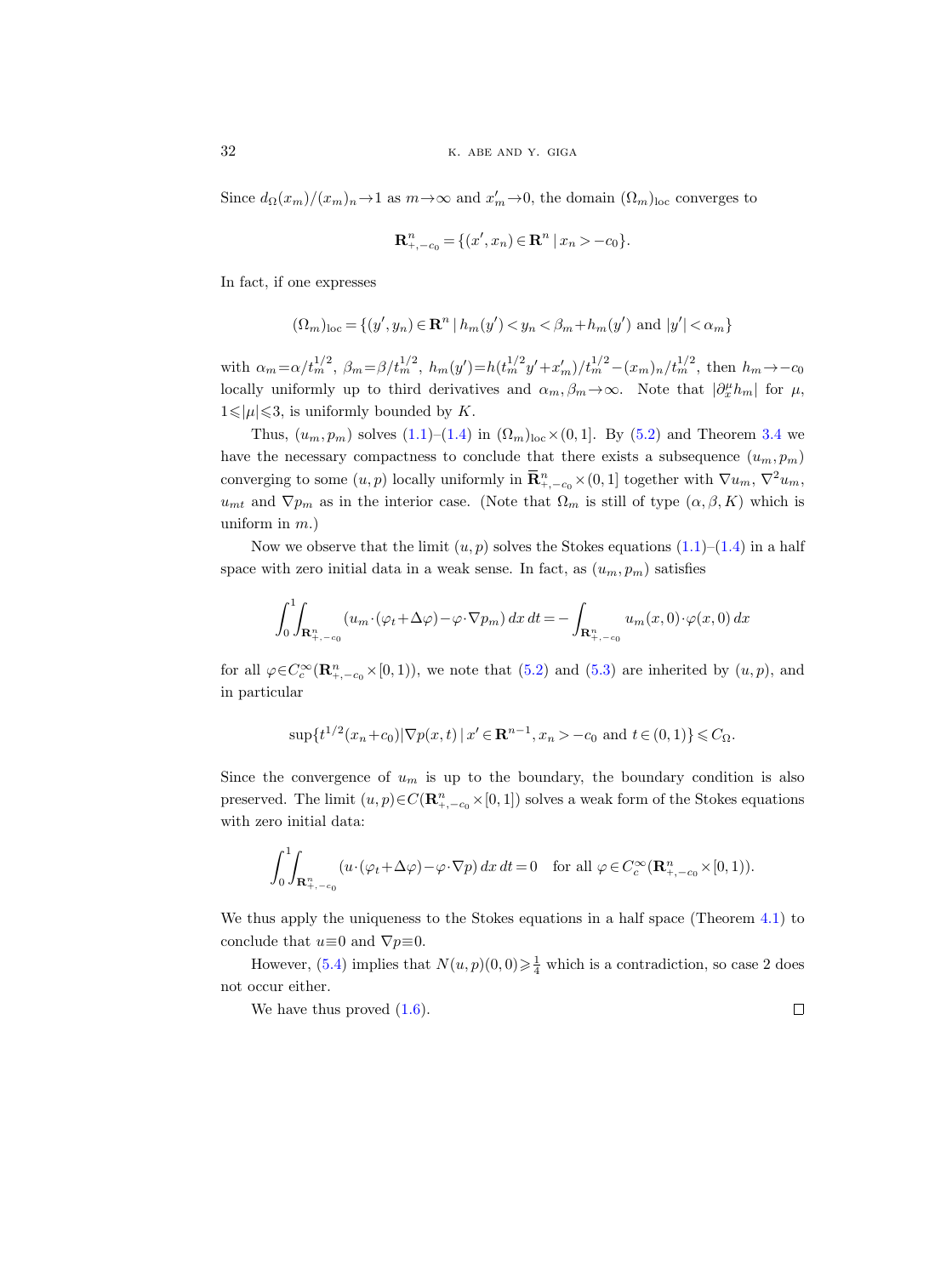# 5.2. Regularity for  $\tilde{L}^r$ -solutions

We shall prove that the extra conditions for  $v$  in Proposition [5.1](#page-29-5) can be removed. For example we have the following result.

<span id="page-32-1"></span>PROPOSITION 5.2. Let  $\Omega$  be a uniformly  $C^3$ -domain in  $\mathbb{R}^n$ . Let  $(v, q)$  be an  $\tilde{L}^r$ -solution of [\(1.1\)](#page-0-0)–[\(1.4\)](#page-0-1) for  $r > n$ . Assume that  $v_0 \in D(\tilde{A}_r)$ , where  $\tilde{A}_r$  is the Stokes operator in  $\tilde{L}^r_{\sigma}(\Omega)$ , i.e.  $-\tilde{A}_r$  is the generator of the Stokes semigroup in  $\tilde{L}^r_{\sigma}(\Omega)$ . Then  $v(\cdot,t) \in$  $C^2(\overline{\Omega})$  for all t>0. Moreover, for each  $T>0$ , we have

$$
\sup_{0 < t < T} \|N(v, q)\|_{\infty}(t) < \infty. \tag{5.5}
$$

Proof. We shall claim a stronger statement

<span id="page-32-0"></span>
$$
\sup_{0 < t < T} (\|v\|_{W_{\text{ul}}^{1,r}}(t) + t^{1/2} \|\nabla v\|_{W_{\text{ul}}^{1,r}}(t) + t(\|\nabla^2 v\|_{W_{\text{ul}}^{1,r}}(t) + \|\partial_t v\|_{W_{\text{ul}}^{1,r}}(t) + \|\nabla q\|_{W_{\text{ul}}^{1,r}}(t)))
$$
\n
$$
\leq C \|v_0\|_{D(\tilde{A}_r)}
$$
\n
$$
(5.6)
$$

with  $C = C(T, \Omega, r)$ . Here  $W_{ul}^{1,r}$  is a uniformly local  $W^{1,r}$  space defined by

$$
W_{\mathrm{ul}}^{1,r}(\Omega) = \{ f \in L_{\mathrm{ul}}^r(\Omega) \mid \nabla f \in L_{\mathrm{ul}}^r(\Omega) \}, \quad ||f||_{W_{\mathrm{ul}}^{1,r}} = ||f||_{L_{\mathrm{ul}}^r} + ||\nabla f||_{L_{\mathrm{ul}}^r},
$$

and

$$
L_{\mathrm{ul}}^r(\Omega) = \left\{ f \in L_{\mathrm{loc}}^r(\Omega) \mid ||f||_{L_{\mathrm{ul}}^r} = \sup_{x \in \Omega} \left( \int_{\Omega_{x,R}} |f(y)|^r dy \right)^{1/r} \right\},\,
$$

where  $\Omega_{x,R} = \text{int } B_R(x) \cap \Omega$  and R is a fixed positive number. The norm depends on R but the topology defined by the norm is independent of the choice of  $R$ . The norm of the domain  $D(\tilde{A}_r)$  is defined by

 $\|u\|_{D(\tilde{A}_r)} = \|u\|_{\tilde{L}^r(\Omega)} + \|\tilde{A}_ru\|_{\tilde{L}^r(\Omega)}, \quad \|u\|_{\tilde{L}^r(\Omega)} = \max\{\|u\|_{L^r(\Omega)}, \|u\|_{L^2(\Omega)}\},$ 

when  $r \geq 2$ . As proved in [\[16\]](#page-42-1) and [\[18\]](#page-42-3), this norm is equivelent to the norm

$$
\|u\|_{\widetilde{W}^{2,r}(\Omega)}=\sum_{|l|\leqslant 2}\|\partial_x^lu\|_{\tilde{L}^r(\Omega)}.
$$

Note that once we have proved [\(5.6\)](#page-32-0), the inequality and  $v(\cdot, t) \in C^2(\overline{\Omega})$  follows from the Sobolev embedding. (One can even claim that  $\nabla^2 v(\cdot, t)$  is Hölder continuous with exponent  $\gamma=1-n/r$ .)

We shall prove  $(5.6)$ . We first observe that by the analyticity of the semigroup

$$
S(t) = e^{-t\tilde{A}_r},
$$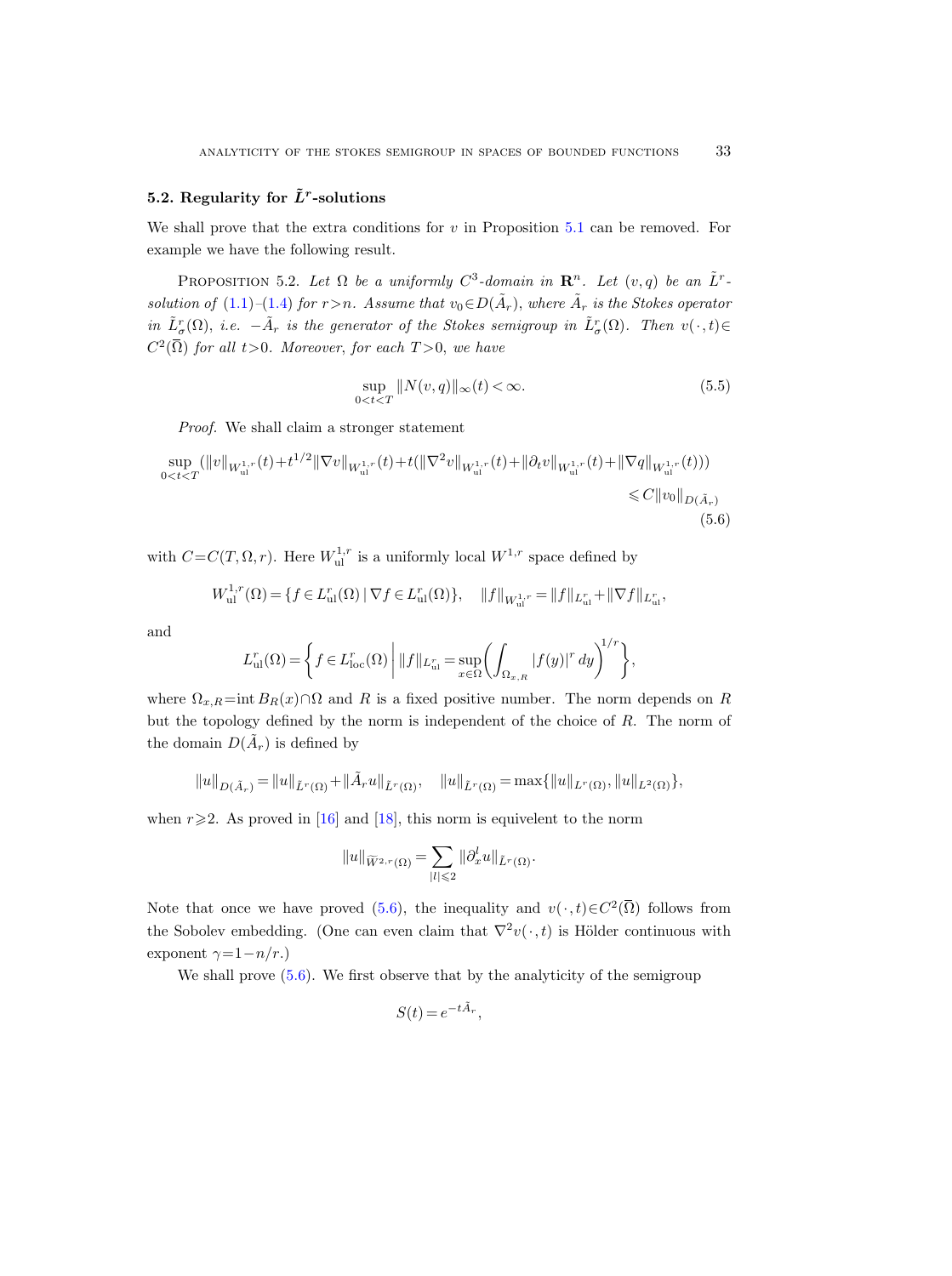we have

$$
\sup_{0
$$

since  $\tilde{A}_r v_t = -\tilde{A}_r e^{-t\tilde{A}_r} \tilde{A}_r v_0$ . It is easy to see that

<span id="page-33-4"></span>
$$
\sup_{0 < t < T} \|v\|_{D(\tilde{A}_r)}(t) \leq C_2 \|v_0\|_{D(\tilde{A}_r)} \tag{5.7}
$$

with  $C_i$  depending only on T,  $\Omega$  and r. Thus we have proved that

<span id="page-33-0"></span>
$$
\sup_{0(5.8)
$$

as the  $D(\tilde{A}_r)$ -norm and the  $\widetilde{W}^{2,r}$ -norm are equivalent. The estimate [\(5.8\)](#page-33-0) controls the terms

$$
||v||_{W_{ul}^{1,r}}, \quad t^{1/2}||\nabla v||_{W_{ul}^{1,r}} \quad \text{and} \quad t||v_t||_{W_{ul}^{1,r}}
$$

in [\(5.6\)](#page-32-0).

To show  $(5.6)$  it remains to prove that

<span id="page-33-3"></span>
$$
\sup_{0\n(5.9)
$$

We take R sufficiently small so that  $\Omega_{x,3R} \subset U_{\alpha,\beta,h}(x_0)$  for any  $x_0 \in \partial\Omega$ . We normalize q by taking

$$
\hat{q}(x) = q(x) - \frac{1}{|\Omega''|} \int_{\Omega''} q(x) dx, \quad \Omega'' = \Omega_{x_0, 3R}.
$$

It follows from the Poincaré inequality  $[15, §5.8.1]$  that

<span id="page-33-1"></span>
$$
\|\hat{q}\|_{L^r(\Omega'')} \leqslant c\|\nabla q\|_{L^r(\Omega'')} \tag{5.10}
$$

with c independent of  $x_0$ . Since  $\Omega$  is  $C^3$  and  $(v, q)$  solves

$$
-\Delta v + \nabla q = -v_t \text{ and } \text{div } v = 0 \text{ in } \Omega''
$$

with

$$
v=0 \quad \text{on } \partial\Omega'' \cap \partial\Omega,
$$

the local higher regularity theory for elliptic systems (see [\[22,](#page-42-19) Chapter V]) shows that

$$
\|\nabla^3 v\|_{L^r(\Omega')} + \|\nabla^2 q\|_{L^r(\Omega')} \leqslant C(\|v_t\|_{W^{1,r}(\Omega'')} + \|v\|_{W^{1,r}(\Omega'')} + \|\hat{q}\|_{L^r(\Omega'')})
$$

with  $\Omega'=\Omega_{x_0,2R}$ . Here the dependence with respect to t is suppressed. The last term is estimated by [\(5.10\)](#page-33-1), so we observe that

<span id="page-33-2"></span>
$$
\|\nabla^3 v\|_{L^r(\Omega')} + \|\nabla^2 q\|_{L^r(\Omega')} \leqslant C(\|v_t\|_{W^{1,r}(\Omega)} + \|v\|_{W^{1,r}(\Omega)} + \|\nabla q\|_{L^r(\Omega)})\tag{5.11}
$$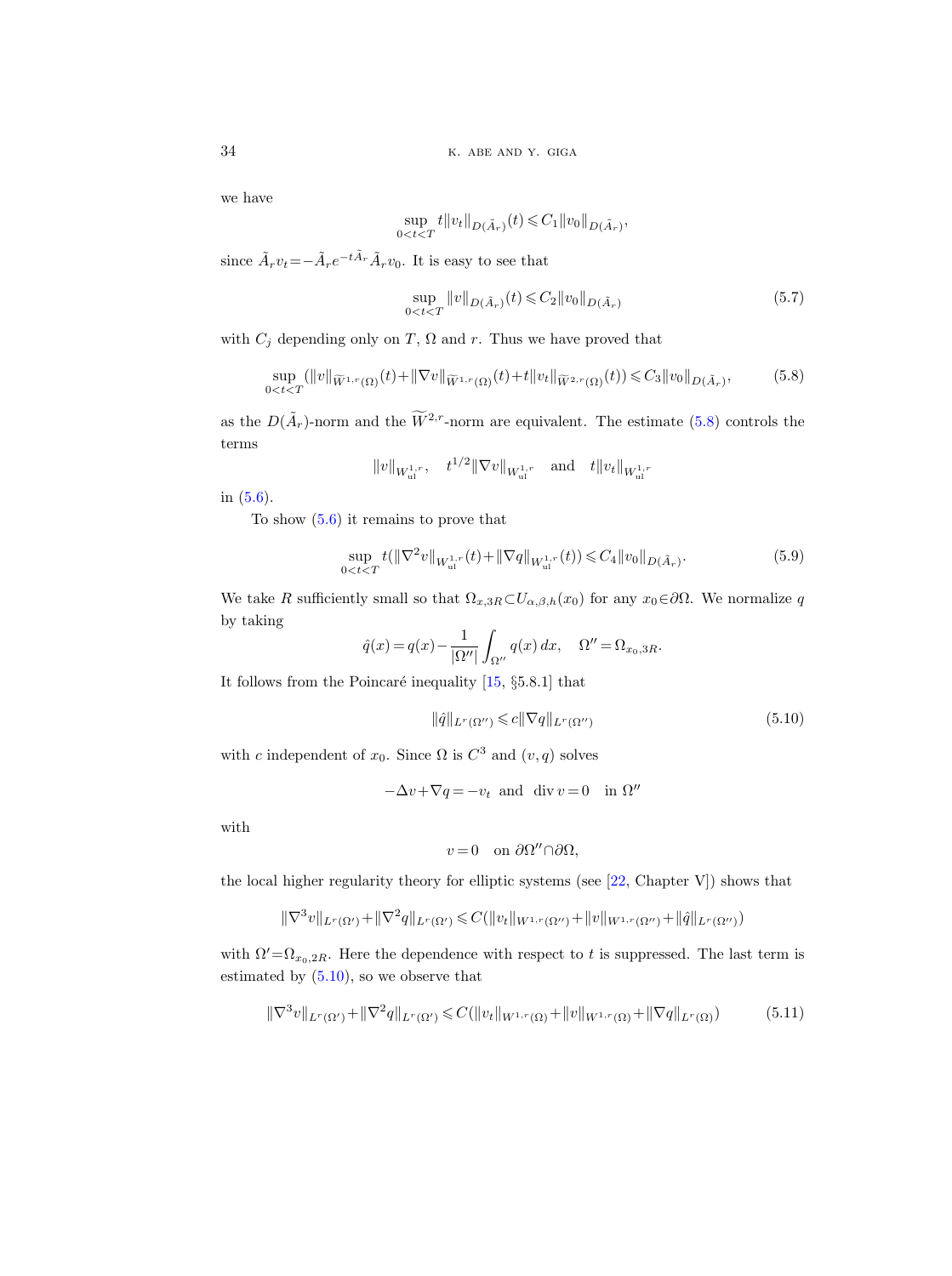with C depending only on  $\Omega$ , R and r, but independent of  $x_0 \in \partial \Omega$ . If  $x_0 \in \Omega$  is taken so that  $B_{2R}(x_0) \subset \Omega$ , then interior higher regularity theory yields [\(5.11\)](#page-33-2) with  $\Omega' = B_R(x_0)$ (by taking  $\Omega''=B_{2R}(x_0)$ ). As  $\Omega$  is covered by  $\Omega_{x_0,2R}$ ,  $x_0\in\partial\Omega$ , and  $B_R(x_0)$ , with  $x_0\in\Omega$ such that  $B_{2R}(x_0) \subset \Omega$ , the estimate [\(5.11\)](#page-33-2) implies that

<span id="page-34-0"></span>
$$
\|\nabla^3 v\|_{L^r_{ul}(\Omega)} + \|\nabla^2 q\|_{L^r_{ul}(\Omega)} \leqslant C(\|v_t\|_{W^{1,r}(\Omega)} + \|v\|_{W^{1,r}(\Omega)} + \|\nabla q\|_{L^r(\Omega)}).
$$
(5.12)

Since  $\nabla q = Q[\Delta v]$  implies that

$$
\|\nabla q\|_{\tilde{L}^r(\Omega)} \leqslant C' \|\Delta v\|_{\tilde{L}^r(\Omega)},
$$

with  $C' = C'(\Omega, r)$ , the estimate [\(5.12\)](#page-34-0) together with [\(5.8\)](#page-33-0) now yields [\(5.9\)](#page-33-3).  $\Box$ 

Proof of Theorem [1.2](#page-1-3). Combining Propositions [5.1](#page-29-5) and [5.2](#page-32-1) yields Theorem [1.2,](#page-1-3) as  $C_{c,\sigma}^{\infty}(\Omega)$  is included in  $D(\tilde{A}_r)$ .  $\Box$ 

# 5.3. Analyticity of the Stokes semigroup in  $C_{0,\sigma}$

We shall prove Theorem [1.3.](#page-1-2) To show the  $C_0$ -property of the semigroup, we start with the following result.

<span id="page-34-4"></span>PROPOSITION 5.3. Let  $\Omega$  be a uniformly  $C^2$ -domain in  $\mathbb{R}^n$ . Also let  $(v, q)$  be an  $\tilde{L}^r$ -solution of  $(1.1)$ - $(1.4)$  with  $r>n$  and  $v_0 \in D(\tilde{A}_r)$ . Then

<span id="page-34-3"></span>
$$
\lim_{t \downarrow 0} ||v(\cdot, t) - v_0||_{\infty} = 0.
$$
\n
$$
(5.13)
$$

In other words,

$$
\lim_{t \downarrow 0} \|e^{-t\tilde{A}_r} v_0 - v_0\|_{\infty} = 0.
$$

Proof. By the Gagliardo–Nirenberg inequality, we have

<span id="page-34-1"></span>
$$
||v(t) - v_0||_{L^{\infty}(\Omega)} \leq C||v(t) - v_0||_{L^r(\Omega)}^{1-\theta} ||v(t) - v_0||_{W^{1,r}(\Omega)}^{\theta}
$$
\n(5.14)

with  $\theta=1-n/r$ , where  $v(t)=v(\cdot, t)$ . Since

$$
||f||_{W^{1,r}(\Omega)} \leq ||f||_{W^{2,r}(\Omega)} \leq ||f||_{\widetilde{W}^{2,r}(\Omega)} \leq C'||f||_{D(\tilde{A}_r)},
$$

we have by  $(5.7)$  that

<span id="page-34-2"></span>
$$
||v(t) - v_0||_{W^{1,r}(\Omega)} \leq C'(||v(t)||_{D(\tilde{A}_r)} + ||v_0||_{D(\tilde{A}_r)}) \leq C''||v_0||_{D(\tilde{A}_r)}.
$$
 (5.15)

As  $e^{-t\tilde{A}^r}$  is strongly continuous in  $\tilde{L}^r$ , [\(5.14\)](#page-34-1) with [\(5.15\)](#page-34-2) yields [\(5.13\)](#page-34-3).  $\Box$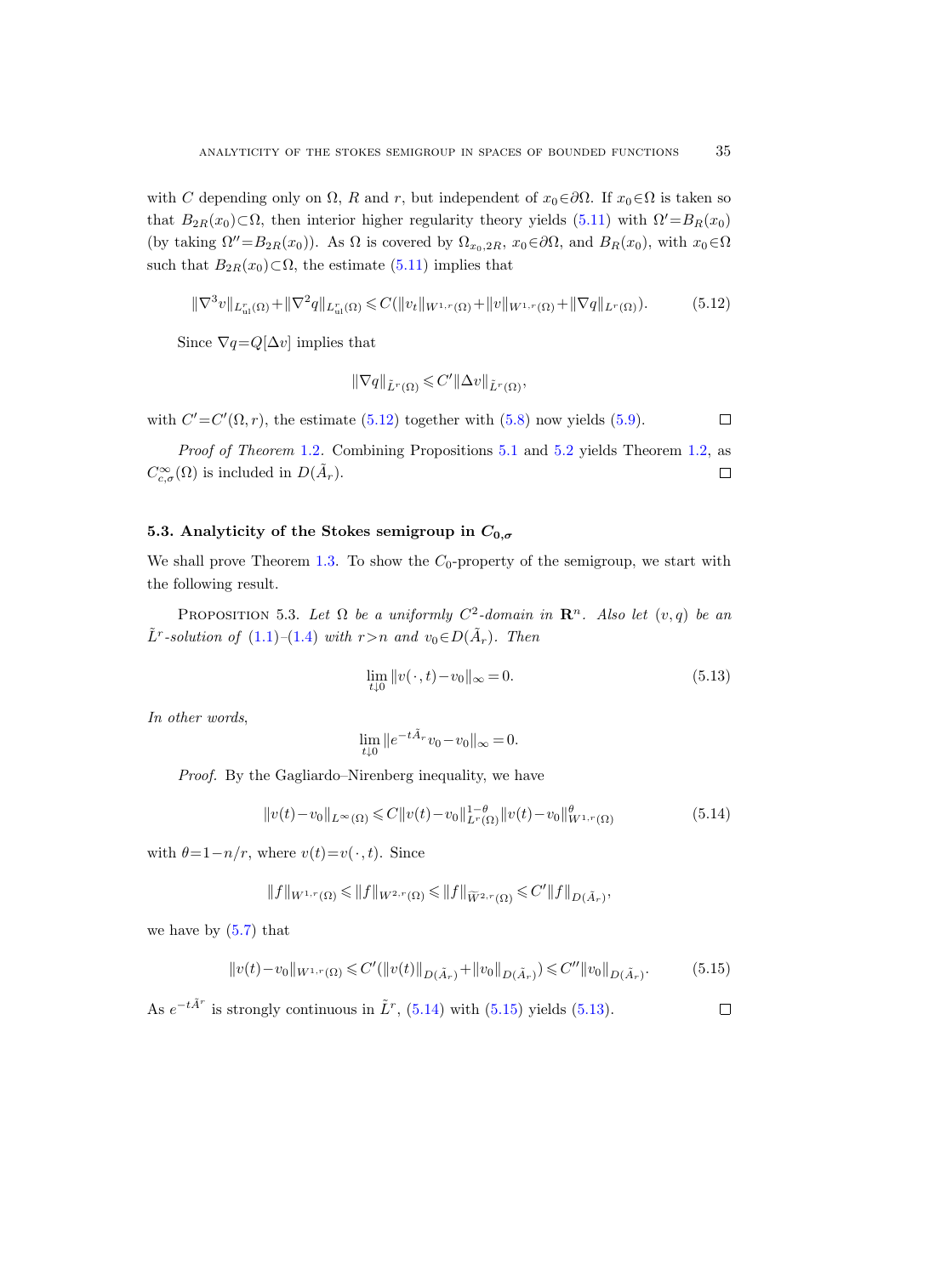*Proof of Theorem* [1.3](#page-1-2). By the a-priori estimate  $(1.6)$ , the operator  $S(t)$  is uniquely extended to a bounded operator  $\tilde{S}(t)$  in  $C_{0,\sigma}$  at least for small t, say  $t\in[0,T_0)$ . Since  $S(t)$  is a semigroup in  $\tilde{L}^r$ , we have

<span id="page-35-1"></span>
$$
\widetilde{S}(t_1)\widetilde{S}(t_2) = \widetilde{S}(t_1 + t_2) \quad \text{as long as } t_1 + t_2 < T_0. \tag{5.16}
$$

We extend  $\widetilde{S}(t)$  to  $t \geq T_0$  by  $\widetilde{S}(t) = \widetilde{S}(t_1) \dots \widetilde{S}(t_m)$  so that  $t_i \in (0, T_0)$  and  $t_1 + ... + t_m = t$ . This is well-defined in the sense that  $\tilde{S}(t)$  is independent of the division of t by the semigroup property [\(5.16\)](#page-35-1). Thus we are able to define the Stokes semigroup  $\widetilde{S}(t)$  for all  $t\geqslant0$  which we simply write by  $S(t)$  (since it agrees with  $S(t)$  on  $C_{0,\sigma} \cap \tilde{L}^r$ ). Our estimate  $(1.6)$  is inherited by  $S(t)$ . Moreover, by the semigroup property, the estimate  $(1.6)$  yields  $||S(t)v_0||_{\infty} \leq C_T ||v_0||_{\infty}$  with  $C_T$  independent of  $v_0 \in C_{0,\sigma}(\Omega)$  and  $t \in (0,T)$  for arbitrary T>0. As  $dS(t)/dt = S(t-s) dS(s)/ds$  for  $s \in (0, t)$ , the estimate [\(1.6\)](#page-1-1) together with an  $L^{\infty}$  bound for  $S(t)$  yields

$$
\sup_{0
$$

with a constant  $C'_T$  independent of  $v_0 \in C_{0,\sigma}(\Omega)$ . This implies that  $S(t)$  is an analytic semigroup in  $C_{0,\sigma}(\Omega)$ .

It remains to prove that  $S(t)$  is a  $C_0$ -semigroup in  $C_{0,\sigma}(\Omega)$ . Since  $C_{c,\sigma}^{\infty}(\Omega)$  is dense in  $C_{0,\sigma}(\Omega)$ , for each  $v_0 \in C_{0,\sigma}(\Omega)$  there is  $v_{0m} \in C_{c,\sigma}^{\infty}(\Omega)$  such that  $v_{0m} \to v_0$  in  $L^{\infty}(\Omega)$ . Since  $||S(t)v_0||_{\infty} \leq C_T ||v_0||_{\infty}$  for  $0 < t < T$ , we have

$$
||S(t)v_0 - v_0||_{\infty} \le ||S(t)v_0 - S(t)v_{0m}||_{\infty} + ||S(t)v_{0m} - v_{0m}||_{\infty} + ||v_{0m} - v_0||_{\infty}
$$
  

$$
\le (C_T + 1) ||v_{0m} - v_0||_{\infty} + ||S(t)v_{0m} - v_{0m}||_{\infty}.
$$

By Proposition [5.3,](#page-34-4) letting  $t\downarrow 0$  yields

$$
\overline{\lim_{t\downarrow 0}}\,\|S(t)v_0-v_0\|_\infty\leqslant (C_T+1)\|v_{0m}-v_0\|_\infty.
$$

Letting  $m \to \infty$ , we conclude that  $S(t)$  is a  $C_0$ -semigroup in  $C_{0,\sigma}(\Omega)$ .

As a bounded domain is admissible, Theorem [1.3](#page-1-2) yields Theorem [1.1.](#page-0-2)

<span id="page-35-0"></span>Remark 5.4. (i) In general, we do not know whether or not  $S(t)$  is a bounded analytic semigroup in the sense that

<span id="page-35-2"></span>
$$
\left\| \frac{d}{dt} S(t) v_0 \right\|_{\infty} \leqslant \frac{C}{t} \| v_0 \|_{\infty}
$$
\n(5.17)

 $\Box$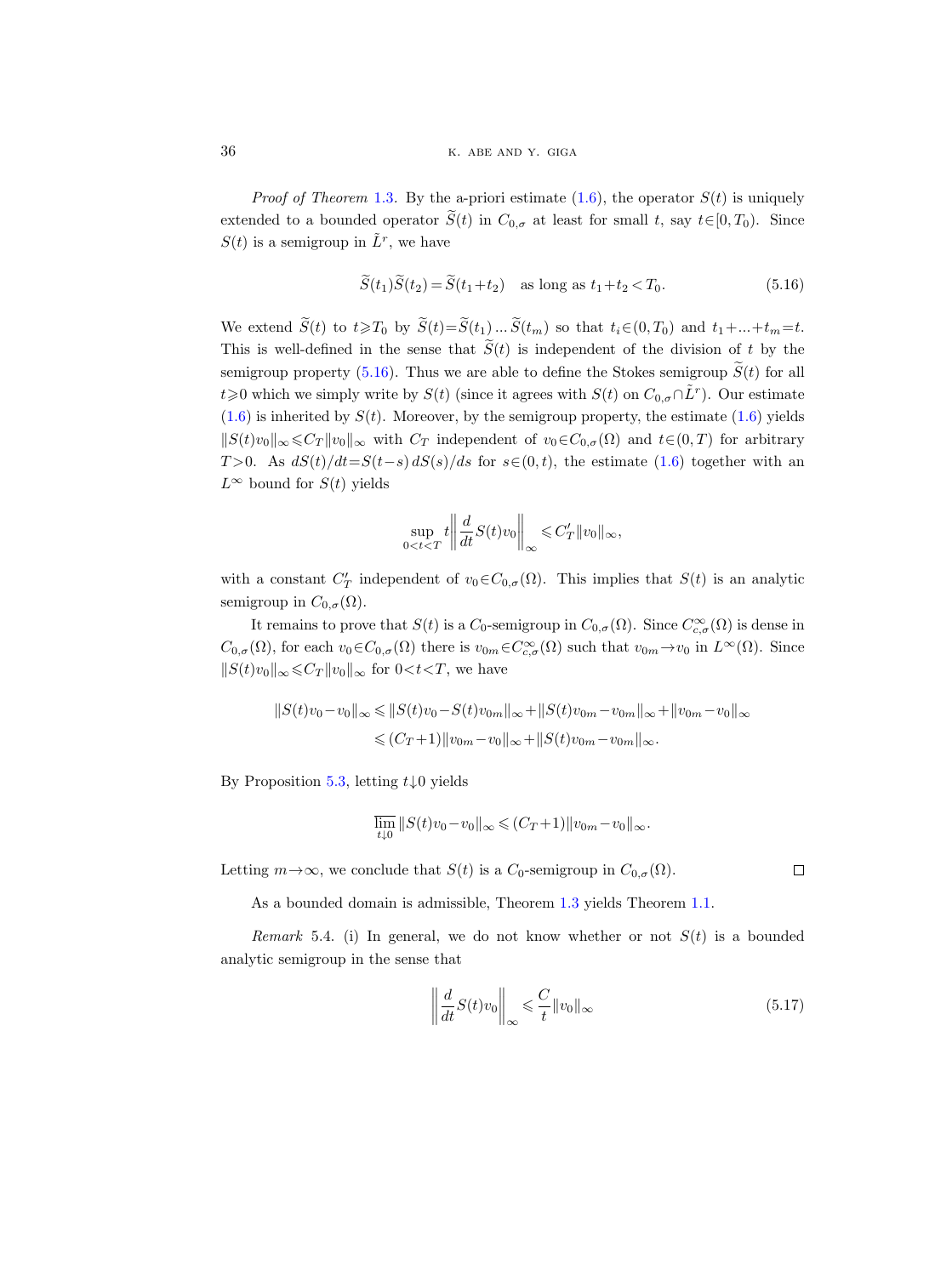for some C independent of  $t > 0$ . When  $\Omega$  is bounded, one can claim such boundedness. In fact, multiplying  $v$  with  $(1.1)$  and integrating by parts we obtain the energy equality

$$
\frac{1}{2}\frac{d}{dt}||v||_{L^2}^2(t) + ||\nabla v||_{L^2}^2(t) = 0.
$$

Since  $\Omega$  is bounded, the Poincaré inequality implies that

$$
\|\nabla v\|_{L^2}^2 \geqslant \nu \|v\|_{L^2}^2
$$

with some  $\nu > 0$ . Thus

$$
||S(t)v_0||_{L^2}^2 \leqslant e^{-2\nu t} ||v_0||_{L^2}^2.
$$

If  $\Omega$  is sufficiently smooth, by the Sobolev inequality and the property of the Stokes semigroup in  $L^2$  (see [\[54,](#page-44-16) §III.2.1]), we have

$$
||S(t)v_0||_{L^{\infty}} \leq C_1 ||S(t)v_0||_{W^{2k,2}} \leq C_2 ||A_2^k S(t)v_0||_{L^2}
$$

for an integer  $k > \frac{1}{4}n$  with  $C_j$   $(j=1,2,...)$  independent of t and  $v_0 \in L^2_{\sigma}(\Omega)$ . As  $S(t)$  is an analytic semigroup in  $L^2_{\sigma}$ , this yields

$$
||S(t)v_0||_{L^{\infty}} \leq C_3 ||S(t-1)v_0||_{L^2} \text{ for } t \geq 1.
$$

We have thus proved that

<span id="page-36-0"></span>
$$
||S(t)v_0||_{L^{\infty}} \leq C_4 e^{-\nu t} ||v_0||_{L^2} \leq C_5 e^{-\nu t} ||v_0||_{L^{\infty}}, \quad t \geq 1.
$$
 (5.18)

Similarly,

$$
\left\| \frac{d}{dt} S(t) v_0 \right\|_{L^{\infty}} \leq C_1 \left\| \frac{d}{dt} S(t) v_0 \right\|_{W^{2k,2}} \leq C_2 \| A_2^{k+1} S(t) v_0 \|_{L^2} \leq C_6 e^{-\nu t} \| v_0 \|_{L^{\infty}} \quad \text{for } t \geq 1.
$$

Since

$$
\left\| \frac{d}{dt} S(t) v_0 \right\|_{\infty} \leqslant \frac{C_7}{t} \| v_0 \|_{\infty} \quad \text{for } t \leqslant 1,
$$

this yields [\(5.17\)](#page-35-2). Thus  $S(t)$  is a bounded analytic semigroup in  $C_{0,\sigma}(\Omega)$  and  $L^{\infty}_{\sigma}(\Omega)$  (see the next section) when  $\Omega$  is a smoothly bounded domain. If one uses L<sup>r</sup>-theory  $(r > n)$ instead of  $L^2$ -theory, the result is still valid for a bounded domain with  $C^3$  boundary.

(ii) Since we have  $(5.18)$  for  $t \ge T_0 > 0$ , our a-priori estimate  $(1.6)$  in particular implies that

$$
||S(t)v_0||_{\infty} \leq C||v_0||_{\infty} \quad \text{for all } t > 0 \text{ and } v_0 \in C_{0,\sigma}(\Omega),
$$

with C depending only on  $\Omega$  when  $\Omega$  is bounded. This type of result is often called a maximum modulus result in the literature.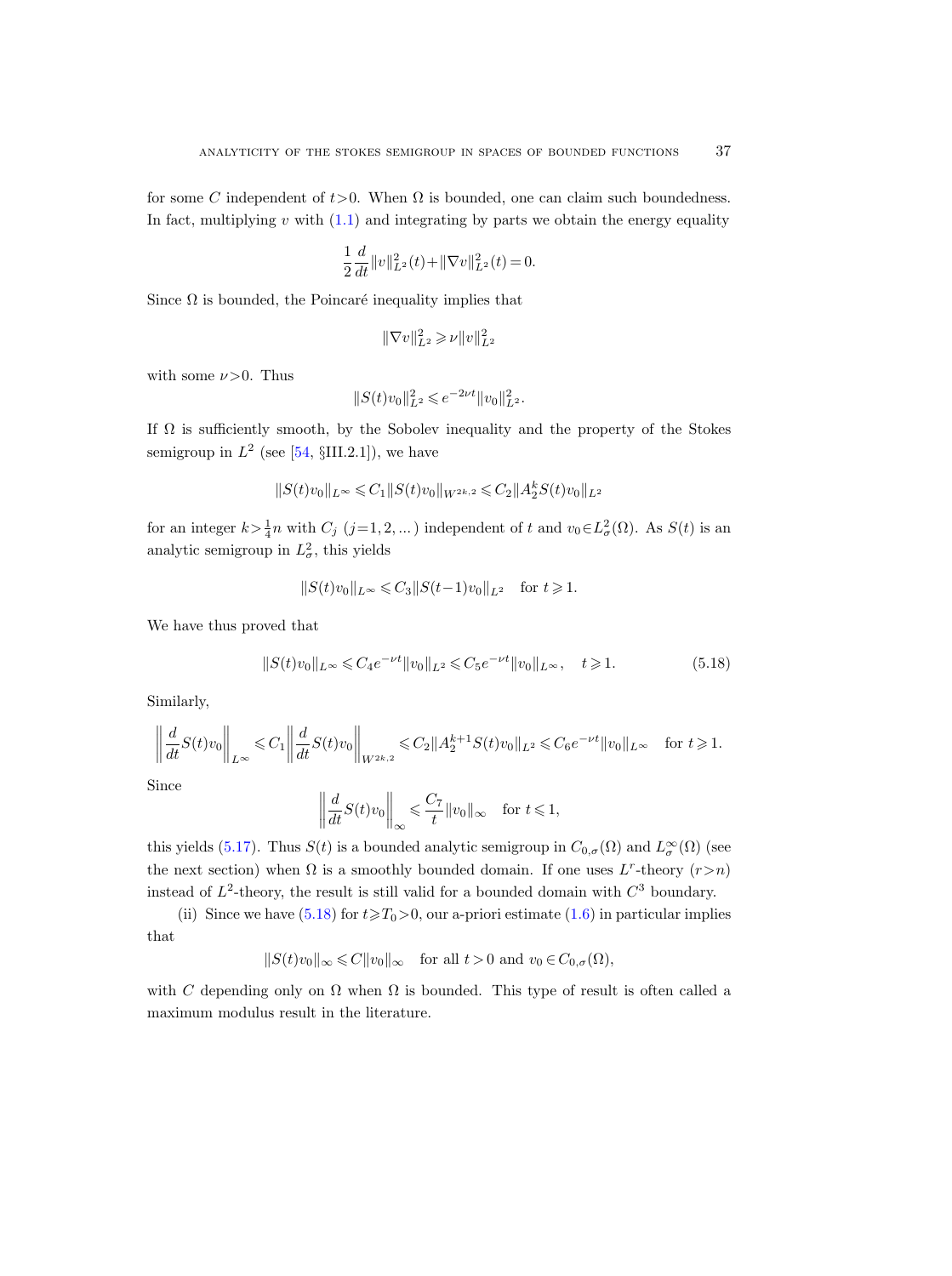38 K. ABE AND Y. GIGA

The maximum modulus theorem was first stated in  $[65]$  when  $\Omega$  is a bounded, convex domain with smooth boundary for  $v_0 \in C^{\infty}_{c,\sigma}(\Omega)$ . Later a full proof was given in [\[56\]](#page-44-10). It was extended by  $[57]$  to a general bounded domain with  $C<sup>2</sup>$  boundary. It was also extended by [\[43\]](#page-43-1) to  $v_0 \in C_{0,\sigma}(\Omega)$ , but with  $\partial\Omega$  assumed to be  $C^{2+\gamma}$  with  $\gamma \in (0,1)$ .

By our extension to the  $L^{\infty}_{\sigma}$  space in the next section, we conclude that

$$
||S(t)v_0||_{\infty} \leqslant C||v_0||_{\infty}, \quad v_0 \in L^{\infty}_{\sigma}(\Omega),
$$

for all  $t > 0$ , with C depending only on  $\Omega$  when  $\Omega$  is bounded and of  $C^3$  boundary.

(iii) It is interesting to discuss whether or not our semigroup  $S(t)$  is a  $\frac{1}{2}\pi$ -type analytic semigroup (i.e. it is extendable to a holomorphic semigroup in  $\text{Re } t > 0$ ). Our results say that  $S(t)$  is an  $\varepsilon$ -type analytic semigroup for some  $\varepsilon > 0$ . If we are able to prove [\(1.6\)](#page-1-1) for  $\text{Re } t \in (0, T_0)$  with  $|\arg t| < \alpha$  for  $\alpha \in (0, \frac{1}{2}\pi)$  where analyticity is valid, then we conclude that  $S(t)$  is a  $\frac{1}{2}\pi$ -analytic semigroup. This idea would work provided that the Schauder-type estimate for complex t with  $|\arg t| < \varepsilon$  would be available. It is of course likely but there seems to be no explicit reference. Very recently, M. Hieber and the authors [\[2\]](#page-42-8) proved a necessary resolvent estimate to conclude that  $S(t)$  is a  $\frac{1}{2}\pi$ -type analytic semigroup (without proving  $(1.6)$  for complex t).

(iv) A closer examination of the proof of Proposition [5.1](#page-29-5) shows that it suffices to apply the estimate

$$
\sup_{x\in\Omega} d_{\Omega}(x)|Q[\nabla\!\cdot\! f](x)|\leqslant C\|f\|_{L^\infty(\Omega)},
$$

which is weaker than [\(1.5\)](#page-1-0) in the sense that the norm in the right-hand side is over  $\Omega$ , not only over  $\partial Ω$ .

# 6. Results for  $L^{\infty}_{\sigma}$

<span id="page-37-0"></span>In this section we shall prove that the Stokes semigroup is a  $(non-C<sub>0</sub>-)$ analytic semigroup in  $L^{\infty}_{\sigma}(\Omega)$  when  $\Omega$  is bounded, as stated in Theorem [1.4.](#page-2-0) The space  $L^{\infty}_{\sigma}(\Omega)$  is defined by

$$
L^{\infty}_{\sigma}(\Omega) = \left\{ f \in L^{\infty}(\Omega) \mid \int_{\Omega} f \cdot \nabla \varphi \, dx = 0 \text{ for all } \varphi \in \widehat{W}^{1,1}(\Omega) \right\},\
$$

where  $\widetilde{W}^{1,1}(\Omega)$  is the homogeneous Sobolev space of the form

$$
\widehat{W}^{1,1}(\Omega) = \{ \varphi \in L^1_{\text{loc}}(\Omega) \mid \nabla \varphi \in L^1(\Omega) \}.
$$

## 6.1. Approximation

<span id="page-37-1"></span>We begin with an approximation result when  $\Omega$  is star-shaped (with respect to some point  $a \in \mathbb{R}^n$ , i.e.  $\lambda(\Omega - a) \subset \Omega - a$  for all  $\lambda \in (0, 1)$ ).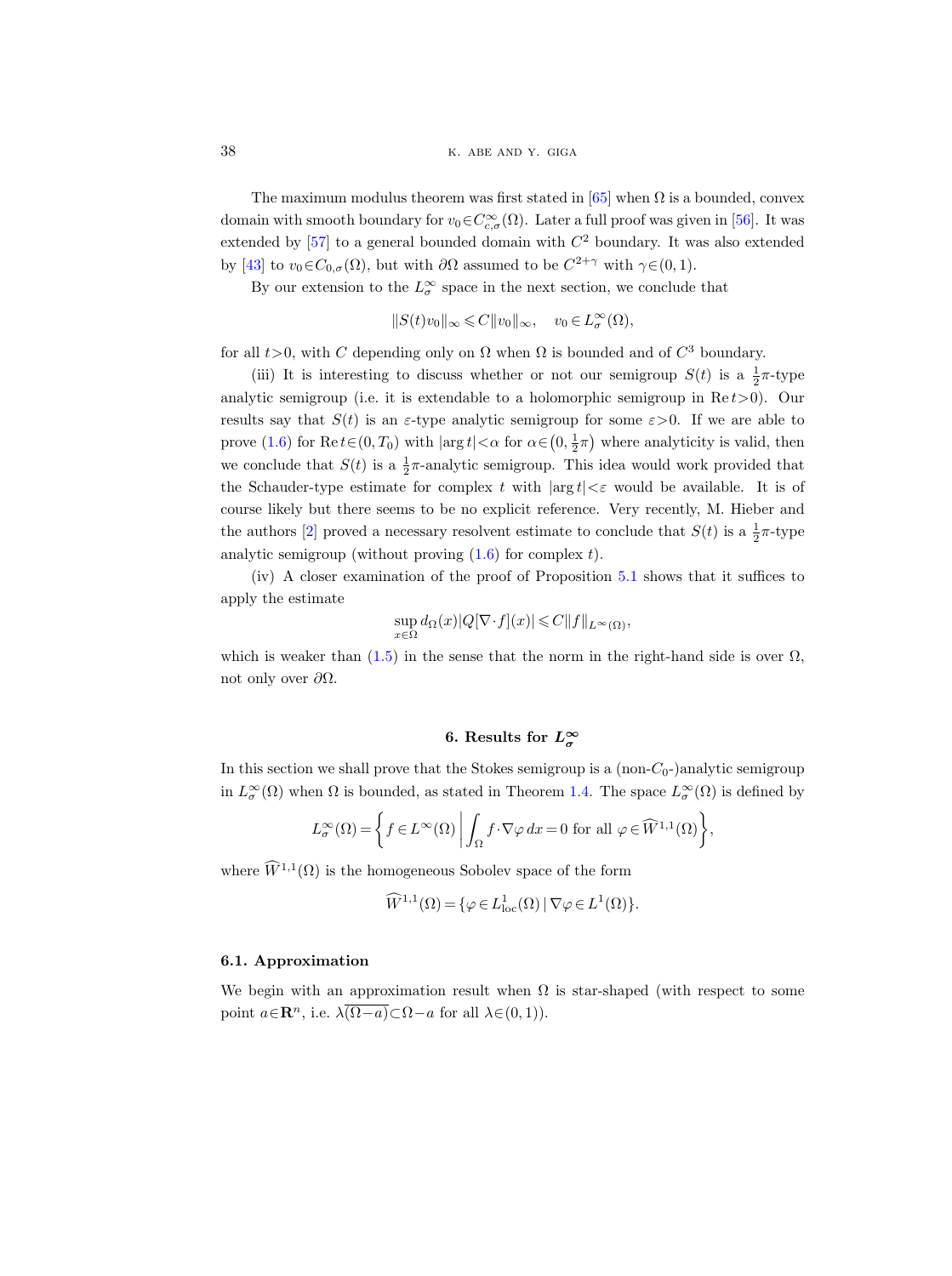LEMMA 6.1. (Approximation) Let  $\Omega$  be a bounded, star-shaped domain in  $\mathbb{R}^n$ . There exists a constant  $C=C_{\Omega}$  such that for any  $v \in L^{\infty}_{\sigma}(\Omega)$  there exists a sequence

$$
\{v_m\}_{m=1}^\infty\!\subset\!C_{c,\sigma}^\infty(\Omega)
$$

such that

<span id="page-38-0"></span>
$$
||v_m||_{\infty} \leqslant C||v||_{\infty} \tag{6.1}
$$

and

<span id="page-38-2"></span>
$$
v_m \to v \quad a.e. \in \Omega \tag{6.2}
$$

as  $m \rightarrow \infty$ . If in addition  $v \in C(\overline{\Omega})$ , then the convergence is locally uniform in  $\Omega$ . And if furthermore  $v=0$  on  $\partial\Omega$ , then the convergence is uniform in  $\Omega$ .

*Proof.* Since  $\Omega$  is star-shaped, we may assume that

 $\lambda \overline{\Omega} \subset \Omega$  for all  $\lambda \in [0, 1)$ 

after a translation. We extend  $v \in L^{\infty}_{\sigma}(\Omega)$  by zero outside  $\Omega$  and observe that the extension (still denoted by v) is in  $L^{\infty}_{\sigma}(\mathbf{R}^n)$  with spt  $v \subset \overline{\Omega}$ . We set  $v_{\lambda}(x)=v(x/\lambda)$  and observe that spt  $v_\lambda \subset \lambda \overline{\Omega} \subset \Omega$ . Since  $v_\lambda \to v$  a.e. as  $\lambda \uparrow 1$ , it is easy to find the desired sequence by mollifying  $v_{\lambda}$  i.e. considering  $v_{\lambda} * \eta_{\varepsilon}$ . Here C in [\(6.1\)](#page-38-0) can be taken to be 1.  $\Box$ 

To establish the above approximation result for a general bounded domain we need a localization lemma.

<span id="page-38-1"></span>LEMMA 6.2. (Localization) Let  $\Omega$  be a bounded domain with Lipschitz boundary in  $\mathbf{R}^n$ . Also let  $\{G_k\}_{k=1}^N$  be an open covering of  $\overline{\Omega}$  in  $\mathbf{R}^n$  and let  $\Omega_k = G_k \cap \Omega$ . Then there exists a family of bounded linear operators  $\{\pi_k\}_{k=1}^N$  from  $L^\infty_\sigma(\Omega)$  into itself satisfying  $u=\sum_{k=1}^N \pi_k u$  and, for each  $k=1, ..., N$ ,

- (i)  $\pi_k u|_{\Omega_k} \in L^{\infty}_{\sigma}(\Omega_k)$  and  $\pi_k u|_{\Omega \setminus \Omega_k} = 0$  for  $u \in L^{\infty}_{\sigma}(\Omega)$ ;
- (ii)  $\pi_k u \in C(\overline{\Omega}_k)$  and  $\pi_k u|_{\partial \Omega_k \setminus \partial \Omega} = 0$  for  $u \in C(\overline{\Omega}) \cap L^\infty_\sigma(\Omega);$
- (iii)  $\pi_k u|_{\partial \Omega_k} = 0$  if  $u|_{\partial \Omega} = 0$ , for  $u \in C(\overline{\Omega}) \cap L^\infty_\sigma(\Omega)$ .

*Proof.* We proceed by induction on N. If  $N=1$ , the result is trivial by taking  $\pi_1$  as the identity.

Assume that the result is valid for N. We shall prove the assertion when the number of operators is  $N+1$ . We set

$$
D = \bigcup_{k=2}^{N+1} \Omega_k \quad \text{and} \quad U = \bigcup_{k=2}^{N+1} G_k
$$

and observe that  $\Omega = \Omega_1 \cup D$  and  $\{G_1, U\}$  is a covering of  $\overline{\Omega}$ .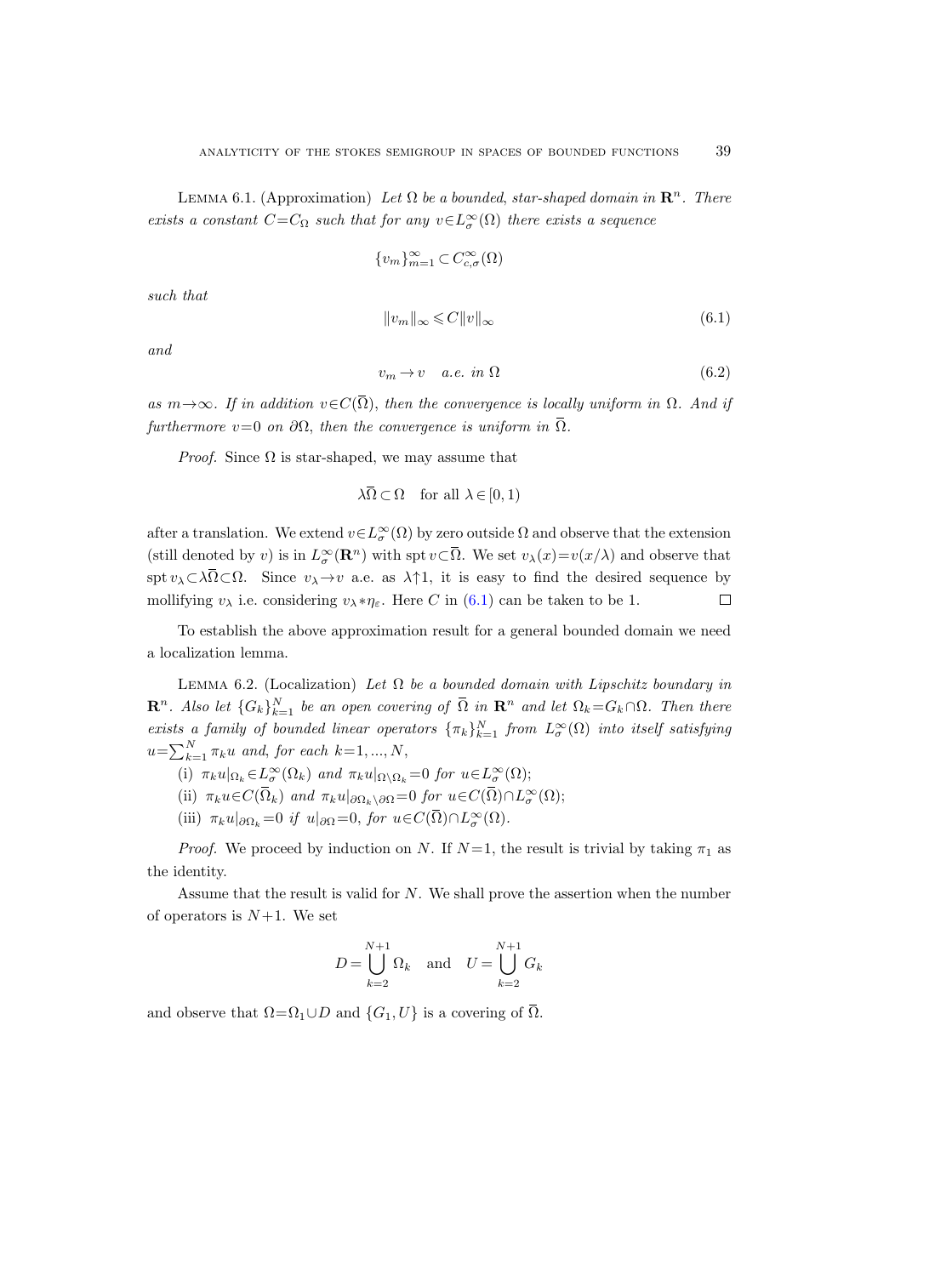Let  $\{\xi_1,\xi_2\}$  be a partition of unity of  $\Omega$  associated with  $\{G_1, U\}$ , i.e.  $\xi_j \in C_c^{\infty}(\mathbf{R}^n)$ with  $0 \le \xi_j \le 1$ , spt  $\xi_1 \subset G_1$ , spt  $\xi_2 \subset U$  and  $\xi_1 + \xi_2 = 1$  in  $\overline{\Omega}$ . For  $E = \Omega_1 \cap D$  let  $B_E$  denote the Bogovskiï operator. We set

$$
\pi_1 u = \begin{cases}\n u\xi_1 - B_E(u \cdot \nabla \xi_1) & \text{in } E, \\
 u\xi_1 & \text{in } \Omega_1 \setminus D, \\
 0 & \text{in } \Omega \setminus \Omega_1.\n\end{cases}
$$

Since  $u \in L^{\infty}_{\sigma}(\Omega)$ ,  $\xi_1 = 0$  in  $\Omega \setminus \Omega_1$  and  $\nabla \xi_1 = 0$  in  $\Omega_1 \setminus D$ , we see that

<span id="page-39-0"></span>
$$
\int_{E} u \cdot \nabla \xi_1 \, dx = \int_{\Omega} u \cdot \nabla \xi_1 \, dx = 0. \tag{6.3}
$$

By the Sobolev inequality and  $(3.13)$ , we observe that, with  $p>n$ ,

$$
||B_E(u \cdot \nabla \xi_1)||_{L^{\infty}(E)} \leq C||B_E(u \cdot \nabla \xi_1)||_{W^{1,p}(E)} \leq C C_B ||u \cdot \nabla \xi_1||_{L^p(E)}
$$
  

$$
\leq C C_B ||\nabla \xi_1||_{L^p(E)} ||u||_{L^{\infty}(\Omega)},
$$

with a constant C independent of u and  $\xi_1$ . We thus observe that

$$
\|\pi_1 u\|_{L^{\infty}(\Omega_1)} \leqslant C_1 \|u\|_{L^{\infty}(\Omega)} \quad \text{for all } u \in L^{\infty}_{\sigma}(\Omega),
$$

with  $C_1$  independent of u.

By [\(6.3\)](#page-39-0), we see that div  $B_E(u \cdot \nabla \xi_1) = u \cdot \nabla \xi_1$  in E. Moreover,  $B_E(u \cdot \nabla \xi_1) = 0$  on  $\partial(\Omega_1 \cap D)$ . Thus, for each  $\varphi \in L^1_{loc}(\overline{\Omega}_1)$  with  $\nabla \varphi \in L^1(\Omega_1)$ , we have

$$
\int_{\Omega_1} \pi_1 u \cdot \nabla \varphi \, dx = \int_{\Omega_1} u \, \xi_1 \cdot \nabla \varphi \, dx - \int_E B_E(u \cdot \nabla \xi_1) \cdot \nabla \varphi \, dx
$$
\n
$$
= \int_{\Omega_1} u \, \xi_1 \cdot \nabla \varphi \, dx + \int_E (u \cdot \nabla \xi_1) \varphi \, dx = \int_{\Omega} u \cdot \nabla (\xi_1 \varphi) \, dx = 0.
$$

By the Poincaré inequality, if  $\varphi \in \widehat{W}^{1,1}(\Omega_1)$  then  $\varphi \in L^1_{loc}(\overline{\Omega}_1)$  (not only  $\varphi \in L^1_{loc}(\Omega_1)$ ). Thus the above identity implies that  $\pi_1 u|_{\Omega_1} \in L^\infty_\sigma(\Omega_1)$ . By definition,  $\pi_1 u = 0$  in  $\Omega \setminus \Omega_1$ . If  $u\in C(\overline{\Omega})$ , it is easy to see that the term  $B_E(u\cdot \nabla \xi_1)$  is always Hölder continuous by the Sobolev embeddings.

For  $u \in L^{\infty}_{\sigma}(\Omega)$  we set

$$
\pi_D u = \begin{cases} u\xi_2 - B_E(u \cdot \nabla \xi_2) & \text{in } E, \\ u\xi_2 & \text{in } D \setminus \Omega_1, \\ 0 & \text{in } \Omega \setminus D. \end{cases}
$$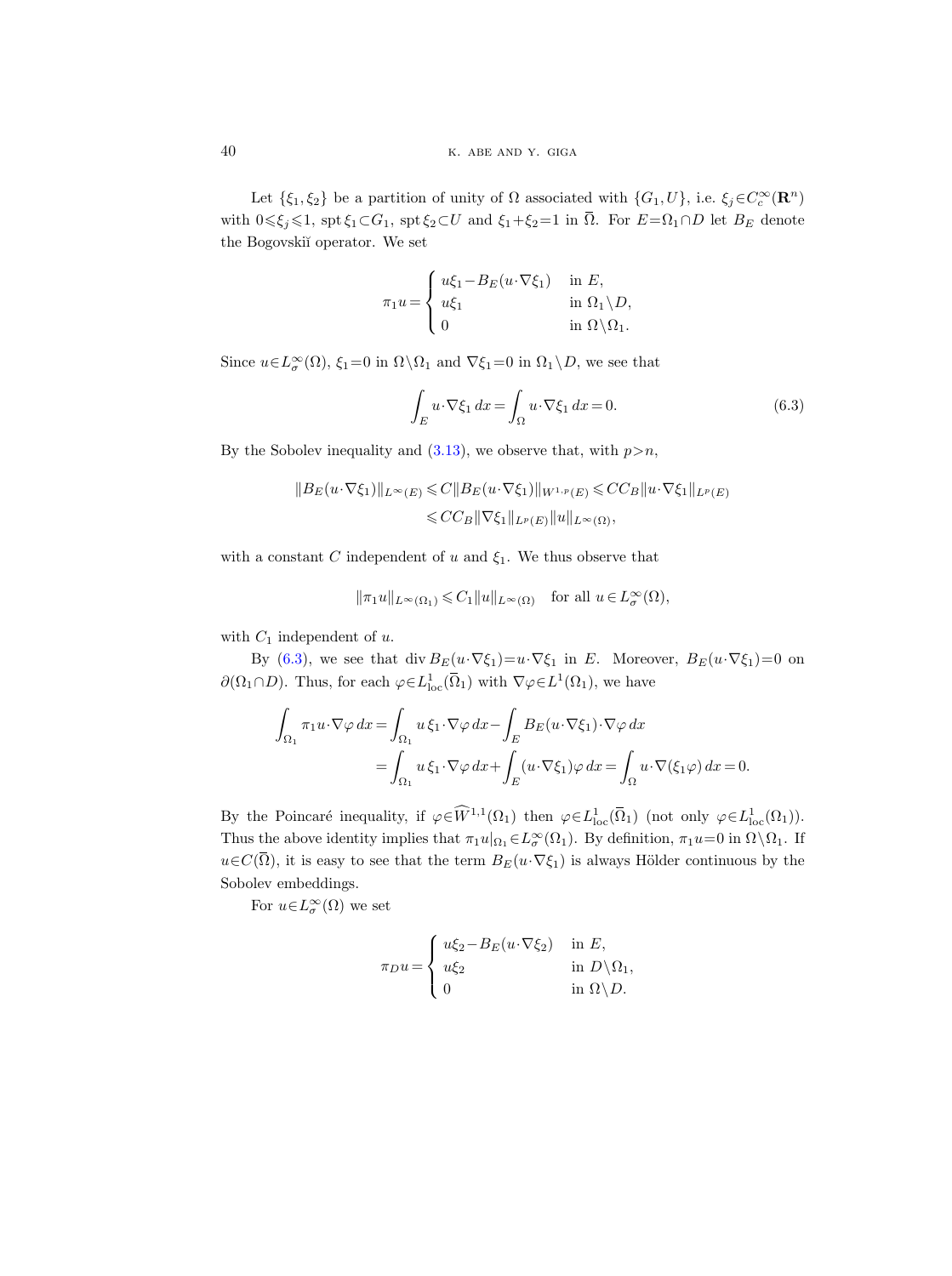By definition,

$$
u\,{=}\,\pi_1 u\,{+}\,\pi_D u
$$

and as for  $\pi_1$  this  $\pi_D$  satisfies all properties of  $\pi_k$  in (i)–(iii) with  $\Omega_k$  replaced by D. Since  $\overline{D}$  is covered by  $\{G_k\}_{k=2}^{N+1}$ , by our induction assumption there is a family of bounded linear operators  $\{\hat{\pi}_k\}_{k=2}^{N+2}$  in  $L^{\infty}_{\sigma}(D)$  satisfying  $v = \sum_{k=2}^{N+1} \hat{\pi}_k v$  and (i)–(iii) with u replaced by v and with  $\pi_k$  replaced by  $\hat{\pi}_k$  for  $k=2, ..., N+1$ . If we set

$$
\pi_1 = \pi_1
$$
 and  $\pi_k = \hat{\pi}_k \circ \pi_D$   $(k = 2, ..., N+1),$ 

then it is rather clear that this  $\pi_k$  satisfies all desired properties.

<span id="page-40-0"></span>LEMMA 6.3. (Approximation) The assertion of Lemma [6.1](#page-37-1) is still valid when  $\Omega$  is a bounded domain with Lipschitz boundary in  $\mathbb{R}^n$ .

*Proof.* If  $\Omega$  is a bounded domain with Lipschitz boundary, then it is known that there is an open covering  ${G_k}_{k=1}^N$  of  $\overline{\Omega}$  such that  $\Omega_k = G_k \cap \Omega$  is bounded, star-shaped with respect to an open ball  $B_k$ , with  $\overline{B}_k \subset \Omega$  (i.e. star-shaped with respect to any point of  $B_k$ ) and  $G_k$  has a Lipschitz boundary; see [\[22,](#page-42-19) §III.3, Lemma 4.3]. In the sequel we only need the property that  $G_k$  is bounded and star-shaped with respect to a point.

We apply Lemma [6.2](#page-38-1) and set  $u_k = \pi_k u$  to observe that  $u_k|_{\Omega_k} \in L^{\infty}_{\sigma}(\Omega_k)$  and that  $u_k|_{\Omega\setminus\Omega_k}=0$ . Since  $\Omega_k$  is star-shaped, by Lemma [6.1](#page-37-1) there is  $\{u_{k,j}\}_{j=1}^{\infty} \subset C^{\infty}_{c,\sigma}(\Omega_k)$  such that

$$
\|u_{k,j}\|_{L^\infty(\Omega_k)}\leqslant \|u_k\|_{L^\infty(\Omega_k)}\quad \text{and}\quad u_{k,j}\to u_k \text{ a.e. in }\Omega.
$$

(The constant  $C$  in  $(6.1)$  can be taken to be 1.) We still denote the zero extension of  $u_{k,j}$  on  $\Omega \backslash \Omega_k$  by  $u_{k,j}$ .

If we set  $u_m = \sum_{k=1}^{N} u_{k,m}$ , then by construction  $u_j \in C_{c,\sigma}^{\infty}(\Omega)$ ,

$$
u_m \to \sum_{k=1}^N u_k = u
$$
 a.e. in  $\Omega$ 

and

$$
||u_m||_{L^{\infty}(\Omega)} \leqslant \sum_{k=1}^N ||u_{k,m}||_{L^{\infty}(\Omega)} \leqslant \sum_{k=1}^N ||u_k||_{L^{\infty}(\Omega)} \leqslant \bigg(\sum_{k=1}^N ||\pi_k||\bigg) ||u||_{L^{\infty}(\Omega)},
$$

where  $\|\pi_k\|$  denotes the operator norm of  $\pi_k$  in  $L^\infty_\sigma(\Omega)$ . We thus conclude that there is a desired approximating sequence  ${u_m}_{m=1}^{\infty}$  for  $u \in L^{\infty}_{\sigma}(\Omega)$ .

If  $u \in C(\overline{\Omega})(\cap L^{\infty}_{\sigma}(\Omega))$ , then  $u_k \in C(\overline{\Omega}_k)$  and  $u_k|_{\partial \Omega_k\setminus\partial\Omega} = 0$ . Thus for any compact set  $K_k\subset\Omega_k$  such that  $d(K_k)=\inf_{x\in K_k}d_{\Omega}(x)>0$ , we see that  $u_{k,m}$  converges to  $u_k$  uniformly

 $\Box$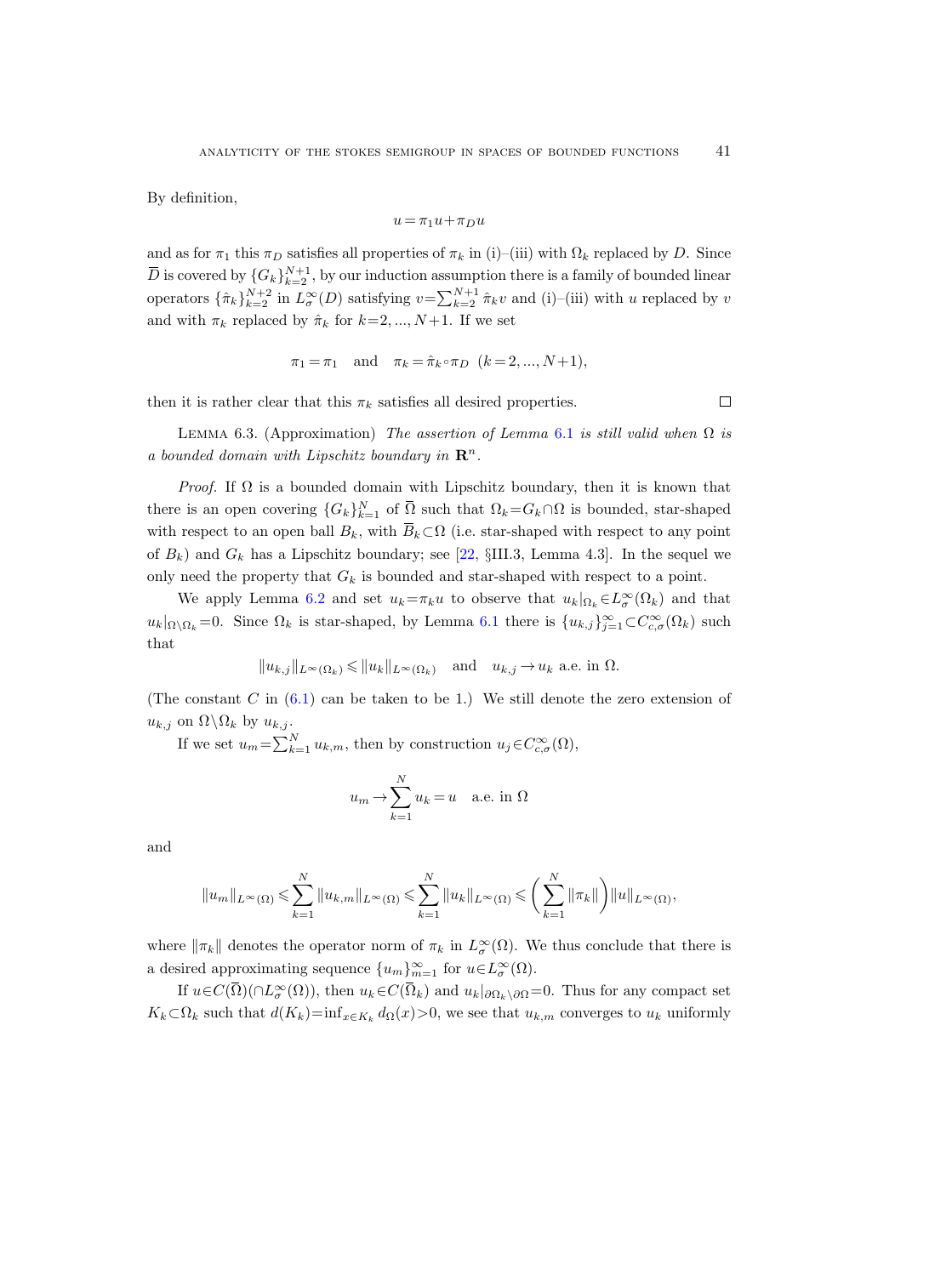in  $K_k$  by Lemma [6.1](#page-37-1) as  $m \rightarrow \infty$ . Let K be a compact set in  $\Omega$ . Then  $d(K_k) \geq d(K)>0$ for  $K_k = \overline{\Omega}_k \cap K$ . Hence

$$
||u - u_m||_{L^{\infty}(K)} \leq \sum_{k=1}^{N} ||u_k - u_{k,m}||_{L^{\infty}(K)} = \sum_{k=1}^{N} ||u_k - u_{k,m}||_{L^{\infty}(K_k)} \to 0 \quad \text{as } m \to \infty.
$$

Thus we have proved that  $u_m$  converges to u locally uniformly in  $\Omega$ . If  $u|_{\partial\Omega} = 0$  so that  $u_k|_{\partial\Omega_k} = 0$ , then  $u_{k,m}$  converges to  $u_k$  uniformly in  $\overline{\Omega}_k$  by Lemma [6.1.](#page-37-1) Arguing in the same way by replacing K by  $\overline{\Omega}$ , we conclude that  $u_m$  converges to u uniformly in  $\overline{\Omega}$ .  $\square$ 

Remark 6.4. This lemma in particular implies that

$$
C_{0,\sigma}(\Omega) = \{ v \in C(\overline{\Omega}) \cap L^{\infty}(\overline{\Omega}) \mid \text{div } v = 0 \text{ in } \Omega \text{ and } v = 0 \text{ on } \partial\Omega \}
$$

when  $\Omega$  is bounded. This gives an alternative and direct proof of a result of [\[43\]](#page-43-1), where the maximum modulus result for the stationary problem is invoked.

*Proof of Theorem* [1.4](#page-2-0). Since  $\Omega$  is bounded so that  $L^{\infty}_{\sigma} \subset L^{r}_{\sigma}$  for any  $r > 1$ ,  $S(t)$  is well defined from  $L^{\infty}_{\sigma}$  to  $L^{r}_{\sigma}$ . It suffices to transfer the estimate for  $v = S(t)v_0$  in [\(1.6\)](#page-1-1) to the case  $v_0 \in L^{\infty}_{\sigma}(\Omega)$ . By Lemma [6.3,](#page-40-0) there is a sequence  $v_{0m} \in C^{\infty}_{c,\sigma}(\Omega)$  approximating  $v_0$ . Our estimate [\(1.6\)](#page-1-1) implies that

$$
\sup_{0
$$

is valid for such  $v_{0m}$ , by Theorem [1.2.](#page-1-3) Here  $T_0$  and C are independent of m. Since  $v_{0m} \rightarrow v_0$  in  $L^r$ , by [\(6.2\)](#page-38-2) and the Lebesgue dominated convergence theorem, we see that  $v_m \to v$  in  $L^r$  uniformly in  $t \in [0, T]$ ; note that  $S(t)$  is a semigroup in  $L^r_\sigma$ . Thus we obtain

$$
\sup_{0
$$

By [\(6.2\)](#page-38-2), one is able to replace the right-hand side by a constant multiple of  $||v_0||_{\infty}$ , so we obtain the desired estimate for claiming the analyticity of  $S(t)$  in  $L^{\infty}_{\sigma}(\Omega)$ .

This semigroup  $S(t)$  is a non- $C_0$ -semigroup. Indeed, suppose the contrary to get

$$
S(t)v_0 \to v_0 \quad \text{in } L^{\infty} \text{ as } t \downarrow 0
$$

for all  $v_0 \in L^{\infty}_{\sigma}(\Omega)$ . Our estimate for  $\nabla^2 v$  implies that  $S(t)v_0$  (for  $t>0$ ) is at least continuous in  $\overline{\Omega}$ . However, if  $S(t)v_0$  converges uniformly, then  $v_0$  must be (uniformly) continuous, which is a contradiction. $\Box$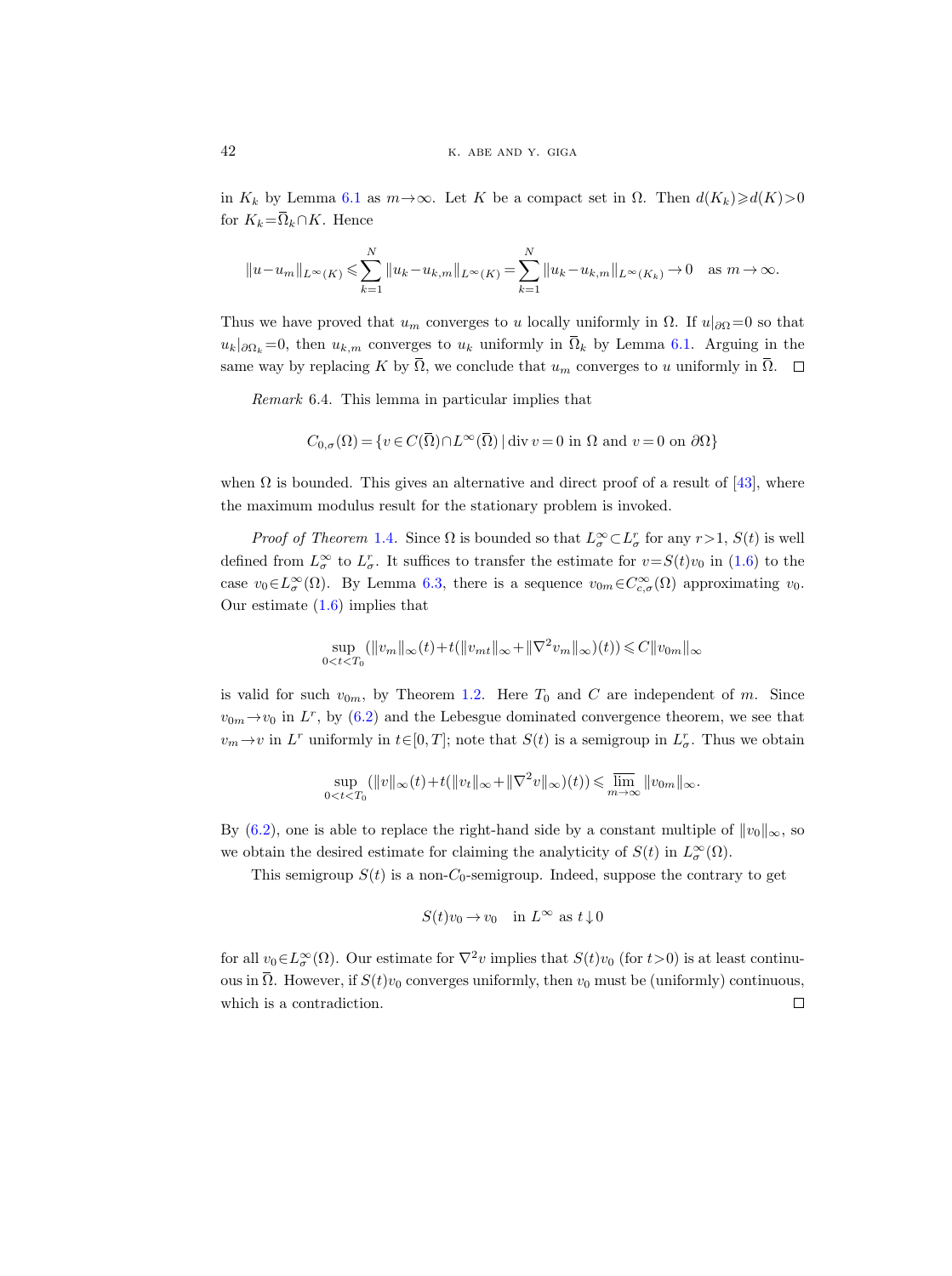#### References

- <span id="page-42-15"></span>[1] ABE, K. & GIGA, Y., The  $L^{\infty}$ -Stokes semigroup in exterior domains. Hokkaido University Preprint Series in Mathematics, 1011. Sapporo, 2012. To appear in J. Evol. Equ.
- <span id="page-42-8"></span>[2] Abe, K., Giga, Y. & Hieber, M., Stokes resolvent estimates in spaces of bounded functions. Hokkaido University Preprint Series in Mathematics, 1022. Sapporo, 2012.
- <span id="page-42-11"></span>[3] Abe, T. & Shibata, Y., On a resolvent estimate of the Stokes equation on an infinite layer. J. Math. Soc. Japan, 55 (2003), 469–497.
- <span id="page-42-13"></span>[4] ABELS, H., Nonstationary Stokes system with variable viscosity in bounded and unbounded domains. Discrete Contin. Dyn. Syst. Ser. S, 3 (2010), 141–157.
- <span id="page-42-14"></span>[5] Abels, H. & Terasawa, Y., On Stokes operators with variable viscosity in bounded and unbounded domains. Math. Ann., 344 (2009), 381–429.
- <span id="page-42-6"></span>[6] ACQUISTAPACE, P. & TERRENI, B., Hölder classes with boundary conditions as interpolation spaces. Math. Z., 195 (1987), 451–471.
- <span id="page-42-18"></span>[7] Adams, R. A. & Fournier, J. J. F., Sobolev Spaces. Pure and Applied Mathematics (Amsterdam), 140. Elsevier, Amsterdam, 2003.
- <span id="page-42-7"></span> $[8]$  ARENDT, W. & SCHÄTZLE, R., Semigroups generated by elliptic operators in nondivergence on  $C_0(\Omega)$ . Preprint, 2010.
- <span id="page-42-16"></span>[9] Bae, H.-O. & Jin, B. J., Existence of strong mild solution of the Navier–Stokes equations in the half space with nondecaying initial data. J. Korean Math. Soc., 49 (2012), 113– 138.
- <span id="page-42-21"></span>[10] BOGOVSKII, M. E., Solution of the first boundary value problem for an equation of continuity of an incompressible medium. Dokl. Akad. Nauk SSSR, 248 (1979), 1037–1040 (Russian); English translation in Soviet Math. Dokl., 20 (1979), 1094–1098.
- <span id="page-42-5"></span>[11] — Decomposition of  $L_p(\Omega; \mathbf{R}^n)$  into a direct sum of subspaces of solenoidal and potential vector fields. Dokl. Akad. Nauk SSSR, 286 (1986), 781–786 (Russian); English translation in Soviet Math. Dokl., 33 (1986), 161–165.
- <span id="page-42-9"></span>[12] Borchers, W. & Sohr, H., On the semigroup of the Stokes operator for exterior domains in  $L^q$ -spaces. *Math. Z.*, 196 (1987), 415-425.
- <span id="page-42-17"></span>[13] De Giorgi, E., Frontiere Orientate di Misura Minima. Seminario di Matematica della Scuola Normale Superiore di Pisa, 1960–61. Editrice Tecnico Scientifica, Pisa, 1961.
- <span id="page-42-0"></span>[14] DESCH, W., HIEBER, M. & PRÜSS, J.,  $L^p$ -theory of the Stokes equation in a half space. J. Evol. Equ., 1 (2001), 115–142.
- <span id="page-42-20"></span>[15] EVANS, L. C., Partial Differential Equations. Graduate Studies in Mathematics, 19. Amer. Math. Soc., Providence, RI, 2010.
- <span id="page-42-1"></span>[16] FARWIG, R., KOZONO, H. & SOHR, H., An  $L^q$ -approach to Stokes and Navier-Stokes equations in general domains. Acta Math., 195 (2005), 21–53.
- <span id="page-42-2"></span> $[17]$  — On the Helmholtz decomposition in general unbounded domains. Arch. Math. (Basel), 88 (2007), 239–248.
- <span id="page-42-3"></span> $[18]$  — On the Stokes operator in general unbounded domains. *Hokkaido Math. J.*, 38 (2009), 111–136.
- <span id="page-42-12"></span>[19] Farwig, R. & Sohr, H., Generalized resolvent estimates for the Stokes system in bounded and unbounded domains. J. Math. Soc. Japan, 46 (1994), 607–643.
- <span id="page-42-10"></span> $[20]$  — Helmholtz decomposition and Stokes resolvent system for aperture domains in  $L<sup>q</sup>$ . spaces. Analysis (Munich), 16 (1996), 1–26.
- <span id="page-42-4"></span>[21] FARWIG, R. & TANIUCHI, Y., On the energy equality of Navier–Stokes equations in general unbounded domains. Arch. Math.  $(Basel)$ , 95 (2010), 447-456.
- <span id="page-42-19"></span>[22] GALDI, G. P., An Introduction to the Mathematical Theory of the Navier–Stokes Equations. Vol. I. Springer Tracts in Natural Philosophy, 38. Springer, New York, 1994.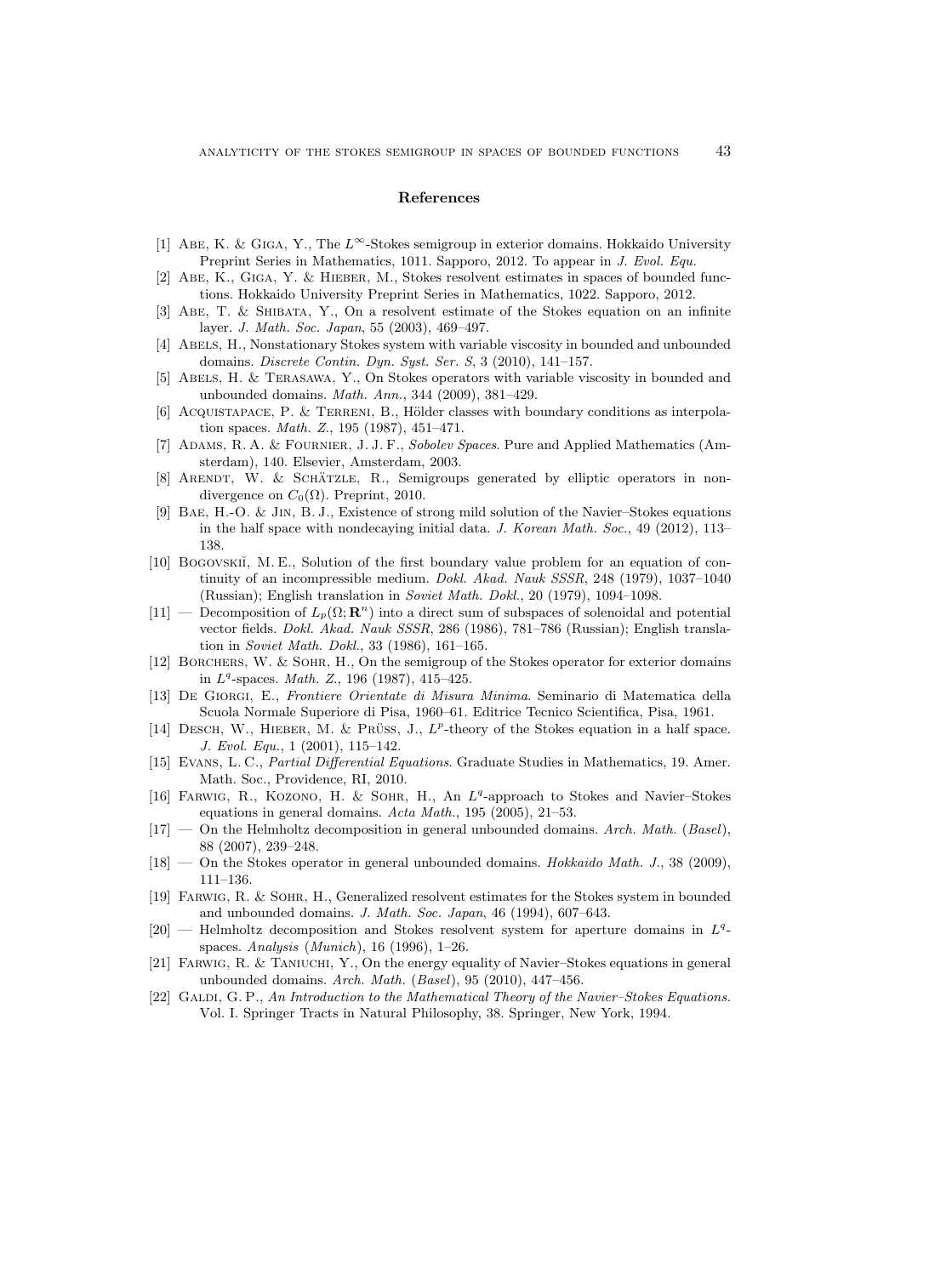- <span id="page-43-20"></span>[23] GEISSERT, M., HECK, H. & HIEBER, M., On the equation div  $u = g$  and Bogovskii's operator in Sobolev spaces of negative order, in Partial Differential Equations and Functional Analysis, Operator Theory: Advances and Applications, 168, pp. 113-121. Birkhäuser, Basel, 2006.
- <span id="page-43-2"></span>[24] Geissert, M., Heck, H., Hieber, M. & Sawada, O., Weak Neumann implies Stokes. J. Reine Angew. Math., 669 (2012), 75–100.
- <span id="page-43-11"></span>[25] GIDAS, B. & SPRUCK, J., A priori bounds for positive solutions of nonlinear elliptic equations. Comm. Partial Differential Equations, 6 (1981), 883–901.
- <span id="page-43-9"></span>[26] Giga, M.-H., Giga, Y. & Saal, J., Nonlinear Partial Differential Equations. Progress in Nonlinear Differential Equations and their Applications, 79. Birkhäuser, Boston, MA, 2010.
- <span id="page-43-0"></span>[27] GIGA, Y., Analyticity of the semigroup generated by the Stokes operator in  $L_r$  spaces. Math. Z., 178 (1981), 297–329.
- <span id="page-43-12"></span> $[28]$  — A bound for global solutions of semilinear heat equations. Comm. Math. Phys., 103 (1986), 415–421.
- <span id="page-43-16"></span> $[29]$  — Surface Evolution Equations. Monographs in Mathematics, 99. Birkhäuser, Basel, 2006.
- <span id="page-43-7"></span>[30] Giga, Y., Inui, K. & Matsui, S., On the Cauchy problem for the Navier–Stokes equations with nondecaying initial data, in *Advances in Fluid Dynamics*, Quaderni di Matematica, 4, pp. 27–68. Dept. Math., Seconda Univ. Napoli, Caserta, 1999.
- <span id="page-43-13"></span>[31] GIGA, Y. & KOHN, R. V., Characterizing blowup using similarity variables. Indiana Univ. Math. J., 36 (1987), 1–40.
- <span id="page-43-8"></span>[32] Giga, Y., Matsui, S. & Sawada, O., Global existence of two-dimensional Navier–Stokes flow with nondecaying initial velocity. J. Math. Fluid Mech., 3 (2001), 302-315.
- <span id="page-43-21"></span>[33] Giga, Y., Matsui, S. & Shimizu, Y., On estimates in Hardy spaces for the Stokes flow in a half space. Math. Z., 231 (1999), 383–396.
- <span id="page-43-15"></span>[34] Giga, Y. & Miura, H., On vorticity directions near singularities for the Navier–Stokes flows with infinite energy. Comm. Math. Phys., 303 (2011), 289-300.
- <span id="page-43-5"></span>[35] Giga, Y. & Sohr, H., On the Stokes operator in exterior domains. J. Fac. Sci. Univ. Tokyo Sect. IA Math., 36 (1989), 103–130.
- <span id="page-43-18"></span>[36] GILBARG, D. & TRUDINGER, N. S., Elliptic Partial Differential Equations of Second Order. Grundlehren der Mathematischen Wissenschaften, 224. Springer, Berlin–Heidelberg, 1983.
- <span id="page-43-4"></span>[37] HECK, H., HIEBER, M. & STAVRAKIDIS, K.,  $L^{\infty}$ -estimates for parabolic systems with VMO-coefficients. Discrete Contin. Dyn. Syst. Ser. S, 3 (2010), 299–309.
- <span id="page-43-14"></span>[38] KOCH, G., NADIRASHVILI, N., SEREGIN, G. A. & ŠVERÁK, V., Liouville theorems for the Navier–Stokes equations and applications. Acta Math., 203 (2009), 83–105.
- <span id="page-43-19"></span>[39] Krantz, S. G. & Parks, H. R., The Implicit Function Theorem: History, Theory, and Applications. Birkhäuser, Boston, MA, 2002.
- <span id="page-43-17"></span>[40] KRYLOV, N. V., Lectures on Elliptic and Parabolic Equations in Hölder Spaces. Graduate Studies in Mathematics, 12. Amer. Math. Soc., Providence, RI, 1996.
- <span id="page-43-10"></span>[41] Ladyzhenskaya, O. A., Solonnikov, V. A. & Uraltseva, N. N., Linear and Quasilinear Equations of Parabolic Type. Translations of Mathematical Monographs, 23. Amer. Math. Soc., Providence, RI, 1968.
- <span id="page-43-3"></span>[42] LUNARDI, A., Analytic Semigroups and Optimal Regularity in Parabolic Problems. Progress in Nonlinear Differential Equations and their Applications, 16. Birkhäuser, Basel, 1995.
- <span id="page-43-1"></span>[43] MAREMONTI, P., Pointwise asymptotic stability of steady fluid motions. J. Math. Fluid Mech., 11 (2009), 348–382.
- <span id="page-43-6"></span>[44] — On the Stokes problem: the maximum modulus theorem. To appear in *Discrete Contin.* Dyn. Syst.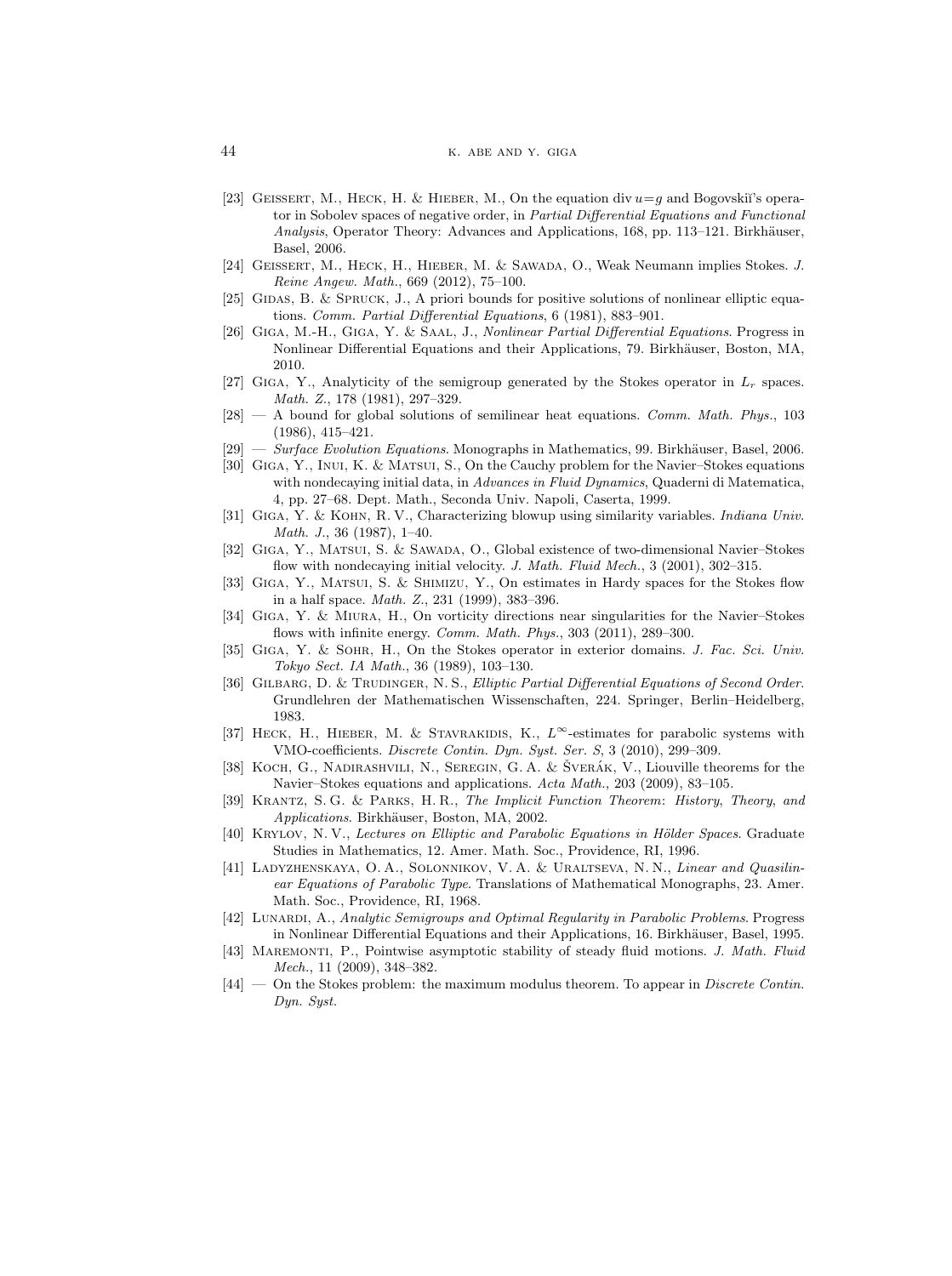- <span id="page-44-1"></span>[45] Maremonti, P. & Starita, G., On the nonstationary Stokes equations in half-space with continuous initial data. Zap. Nauchn. Sem. S.-Peterburg. Otdel. Mat. Inst. Steklov. (POMI), 295 (2003), 118-167, 246 (Russian); English translation in J. Math. Sci. (N.Y.), 127 (2005), 1886–1914.
- <span id="page-44-3"></span>[46] MASLENNIKOVA, V. N. & BOGOVSKII, M. E., Elliptic boundary value problems in unbounded domains with noncompact and nonsmooth boundaries. Rend. Sem. Mat. Fis. Milano, 56 (1986), 125–138.
- <span id="page-44-5"></span>[47] MASUDA, K., On the generation of analytic semigroups by elliptic differential operators with unbounded coefficients. Unpublished note, 1972.
- <span id="page-44-4"></span>[48] — On the generation of analytic semigroups of higher-order elliptic operators in spaces of continuous functions, in Proc. Katata Symposium on Partial Differential Equations (Katata, 1972), pp. 144–149. Sugaku Shinkokai, Tokyo, 1973 (Japanese).
- <span id="page-44-6"></span>[49] — Evolution Equations. Kinokuniya Shoten, Tokyo, 1975 (Japanese).
- <span id="page-44-13"></span>[50] POLÁČIK, P., QUITTNER, P. & SOUPLET, P., Singularity and decay estimates in superlinear problems via Liouville-type theorems. II. Parabolic equations. Indiana Univ. Math. J., 56 (2007), 879–908.
- <span id="page-44-14"></span>[51] Quittner, P. & Souplet, P., Superlinear Parabolic Problems: Blow-up, Global Existence and Steady States. Birkhäuser Advanced Texts: Basler Lehrbücher. Birkhäuser, Basel, 2007.
- <span id="page-44-15"></span>[52] SEREGIN, G. & SVERÁK, V., On type I singularities of the local axi-symmetric solutions of the Navier–Stokes equations. Comm. Partial Differential Equations, 34 (2009), 171–201.
- <span id="page-44-17"></span>[53] Simon, L., Lectures on Geometric Measure Theory. Proceedings of the Centre for Mathematical Analysis, Australian National University, 3. Australian National University Centre for Mathematical Analysis, Canberra, 1983.
- <span id="page-44-16"></span>[54] Sohr, H., The Navier–Stokes Equations: An Elementary Functional Analytic Approach. Birkhäuser Advanced Texts: Basler Lehrbücher. Birkhäuser, Basel, 2001.
- <span id="page-44-0"></span>[55] Solonnikov, V. A., Estimates of the solution of a certain initial-boundary value problem for a linear nonstationary system of Navier–Stokes equations. Zap. Nauchn. Sem. Leningrad. Otdel Mat. Inst. Steklov. (LOMI ), 59 (1976), 178–254,257 (Russian); English translation in J. Soviet. Math., 8 (1977), 467–529.
- <span id="page-44-10"></span> $[56]$  — On the theory of nonstationary hydrodynamic potentials, in The Navier–Stokes Equations: Theory and Numerical Methods (Varenna, 2000), Lecture Notes in Pure and Applied Mathematics, 223, pp. 113–129. Marcel Dekker, New York, 2002.
- <span id="page-44-11"></span>[57] — Potential theory for the nonstationary Stokes problem in nonconvex domains, in Nonlinear Problems in Mathematical Physics and Related Topics, I, International Mathematical Series (New York), 1, pp. 349–372. Kluwer/Plenum, New York, 2002.
- <span id="page-44-2"></span>[58] — On nonstationary Stokes problem and Navier–Stokes problem in a half-space with initial data nondecreasing at infinity. J. Math. Sci.  $(N. Y.), 114$   $(2003), 1726-1740.$
- <span id="page-44-18"></span>[59] — Weighted Schauder estimates for evolution Stokes problem. Ann. Univ. Ferrara Sez. VII Sci. Mat., 52 (2006), 137–172.
- <span id="page-44-12"></span>[60] — Schauder estimates for the evolutionary generalized Stokes problem, in Nonlinear Equations and Spectral Theory, American Mathematical Society Translations, Series 2, 220, pp. 165–200. Amer. Math. Soc., Providence, RI, 2007.
- <span id="page-44-7"></span>[61] Stewart, H. B., Generation of analytic semigroups by strongly elliptic operators. Trans. Amer. Math. Soc., 199 (1974), 141–162.
- <span id="page-44-8"></span>[62] — Generation of analytic semigroups by strongly elliptic operators under general boundary conditions. Trans. Amer. Math. Soc., 259 (1980), 299–310.
- <span id="page-44-9"></span>[63] Taira, K., Semigroups, Boundary Value Problems and Markov Processes. Springer Monographs in Mathematics. Springer, Berlin–Heidelberg, 2004.